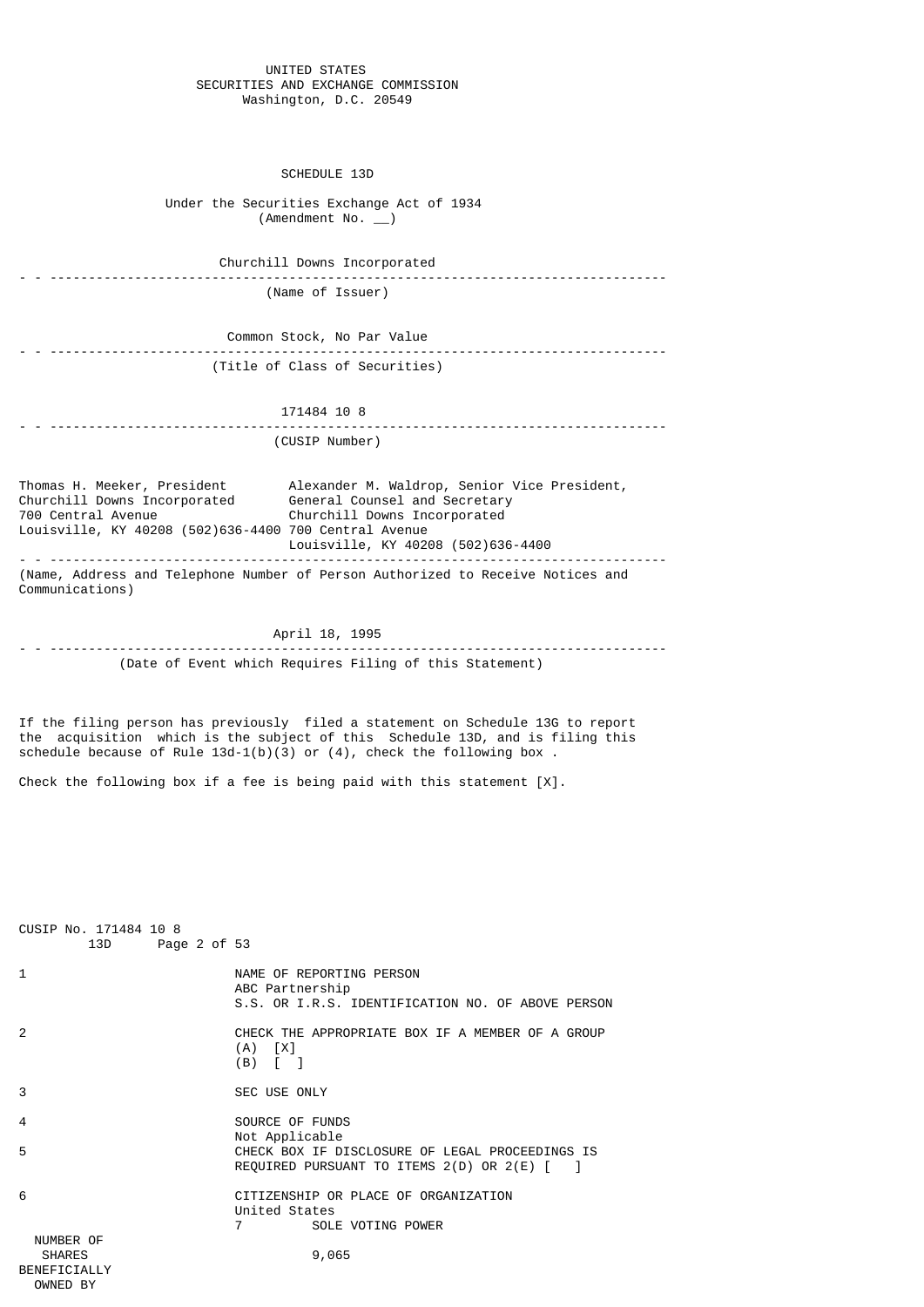REPORTING PERSON WITH 8 SHARED VOTING POWER -0- 9 SOLE DISPOSITIVE POWER 9,065 10 SHARED DISPOSITIVE POWER -0- 11 AGGREGATE AMOUNT BENEFICIALLY OWNED BY REPORTING PERSON 9,065 12 CHECK BOX IF THE AGGREGATE AMOUNT IN ROW (11) EXCLUDES CERTAIN SHARES [ ] 13 PERCENT OF CLASS REPRESENTED BY AMOUNT IN ROW 11  $\begin{array}{ccccc}\n & . & 2\% \\
14 & & & \n\end{array}$ TYPE OF REPORTING PERSON **PN** PN

EACH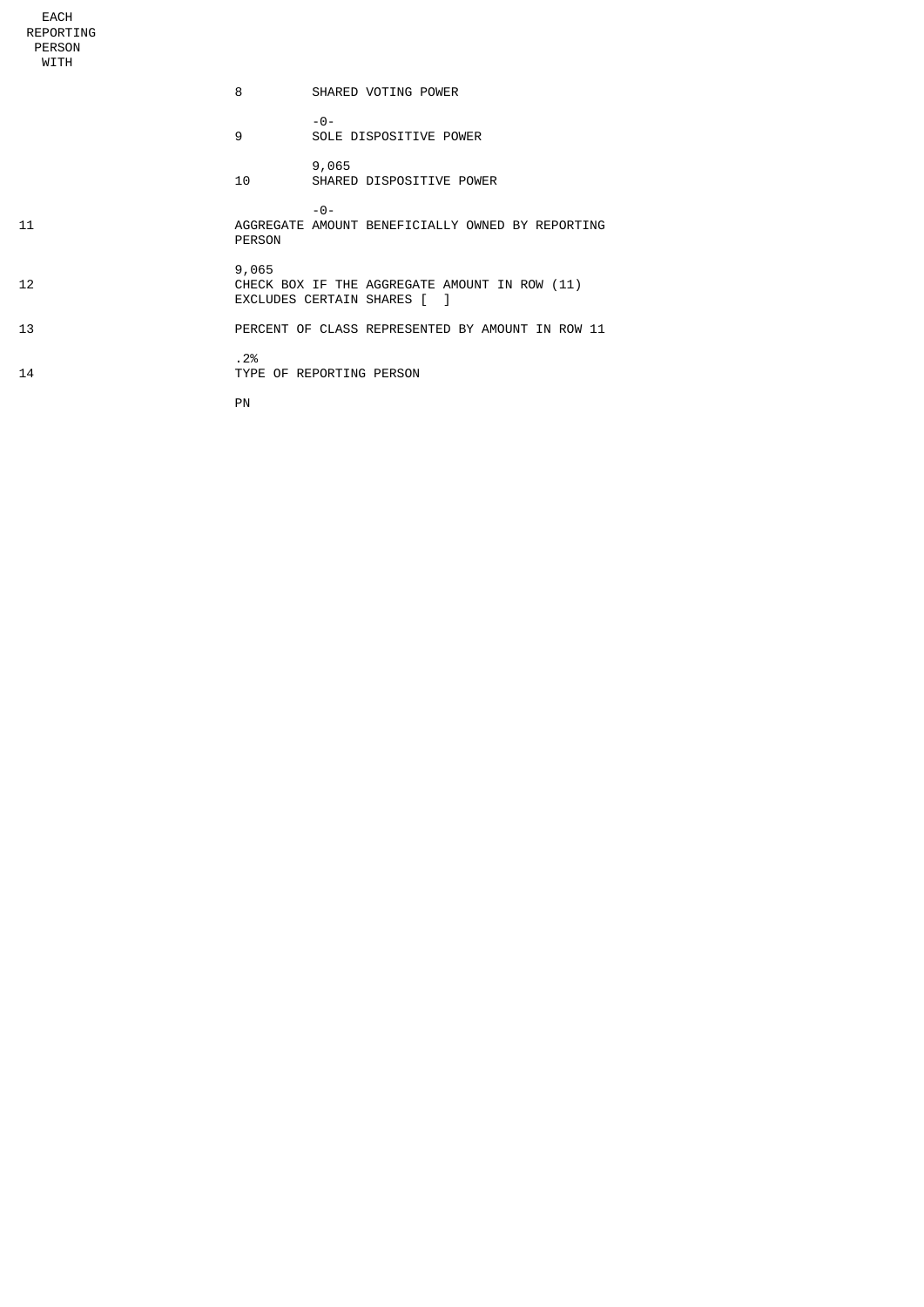CUSIP No. 171484 10 8 Page 3 of 53 1 NAME OF REPORTING PERSON Bank One Lexington, NA, as a Co-Trustee u/w A.B. Hancock, deceased (1972), as Co-Trustee u/w Agnes Clay Pringle and as Co-Trustee under Trust Agreement Nancy Clay Hancock and as Co-Trustee under Trust Agreement Waddell Hancock, II S.S. OR I.R.S. IDENTIFICATION NO. OF ABOVE PERSON 2 CHECK THE APPROPRIATE BOX IF A MEMBER OF A GROUP (A) [X]  $(B)$   $[$   $]$ 3 SEC USE ONLY 4 SOURCE OF FUNDS Not Applicable<br>
S<br>
CHECK BOX TE D CHECK BOX IF DISCLOSURE OF LEGAL PROCEEDINGS IS REQUIRED PURSUANT TO ITEMS 2(D) OR 2(E) [ ] 6 CITIZENSHIP OR PLACE OF ORGANIZATION Kentucky 7 SOLE VOTING POWER NUMBER OF SHARES -0-BENEFICIALLY OWNED BY EACH REPORTING PERSON WITH 8 SHARED VOTING POWER 108,210 See Appendix II 9 SOLE DISPOSITIVE POWER -0- 10 SHARED DISPOSITIVE POWER 108,210 See Appendix II<br>AGGREGATE AMOUNT BENEFICIALLY OWNED E 11 AGGREGATE AMOUNT BENEFICIALLY OWNED BY REPORTING PERSON 108,210 CHECK BOX IF THE AGGREGATE AMOUNT IN ROW (11) EXCLUDES CERTAIN SHARES [ ] 13 **PERCENT OF CLASS REPRESENTED BY AMOUNT IN ROW 11**  2.9% TYPE OF REPORTING PERSON **BK** and the contract of the contract of the BK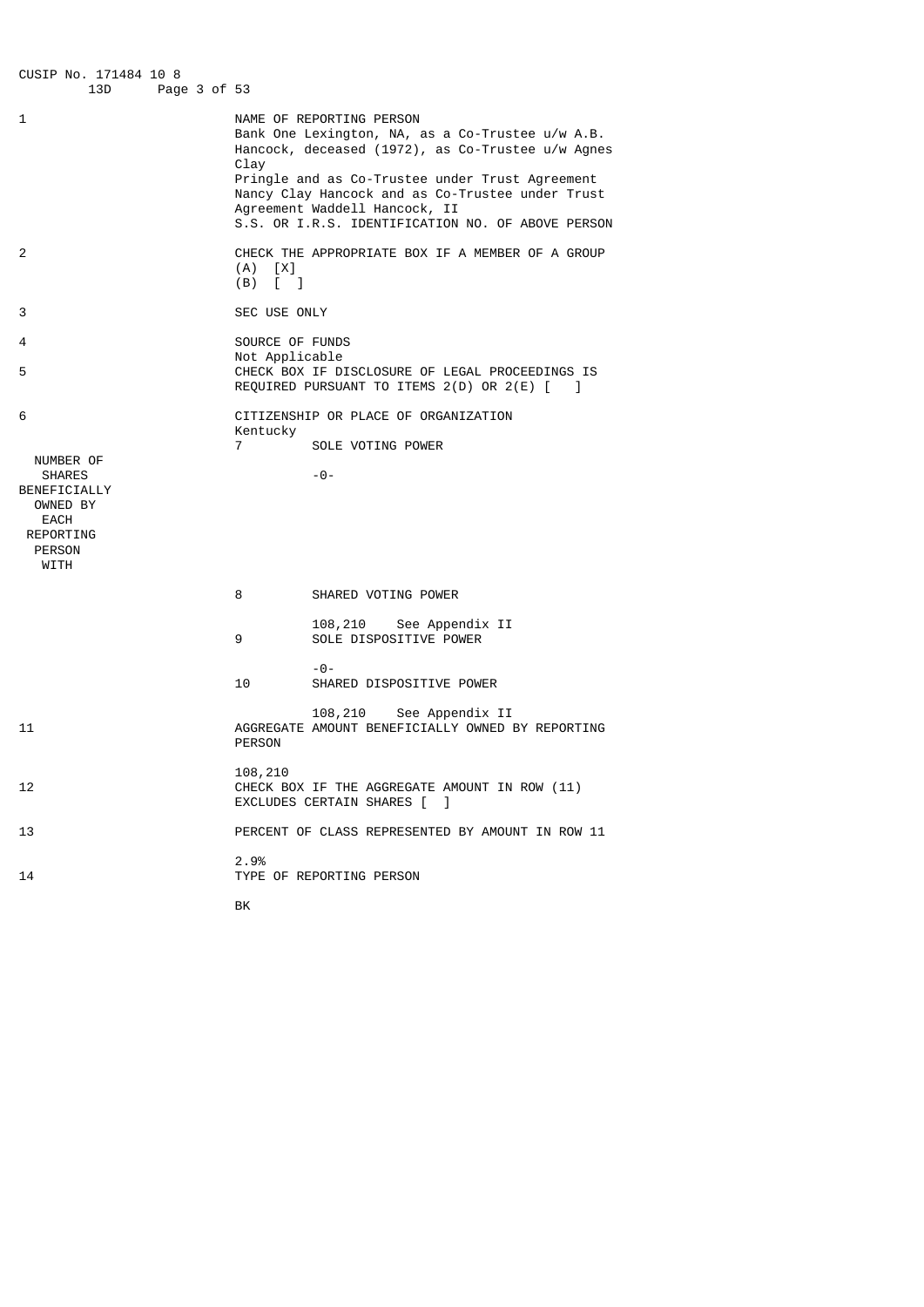CUSIP No. 171484 10 8 Page 4 of 53 1 NAME OF REPORTING PERSON John W. Barr, III S.S. OR I.R.S. IDENTIFICATION NO. OF ABOVE PERSON 2 CHECK THE APPROPRIATE BOX IF A MEMBER OF A GROUP  $(A)$   $[X]$  (B) [ ] 3 SEC USE ONLY 4 SOURCE OF FUNDS Not Applicable<br>
S<br>
CHECK BOX TE D' CHECK BOX IF DISCLOSURE OF LEGAL PROCEEDINGS IS REQUIRED PURSUANT TO ITEMS 2(D) OR 2(E) [ ] 6 CITIZENSHIP OR PLACE OF ORGANIZATION United States 7 SOLE VOTING POWER NUMBER OF<br>SHARES 2,000 BENEFICIALLY OWNED BY EACH REPORTING PERSON WITH 8 SHARED VOTING POWER -0- 9 SOLE DISPOSITIVE POWER 2,000 SHARED DISPOSITIVE POWER -0- 11 AGGREGATE AMOUNT BENEFICIALLY OWNED BY REPORTING PERSON 2,000 CHECK BOX IF THE AGGREGATE AMOUNT IN ROW (11) EXCLUDES CERTAIN SHARES [ ] 13 PERCENT OF CLASS REPRESENTED BY AMOUNT IN ROW 11 .1% 14 TYPE OF REPORTING PERSON **IN**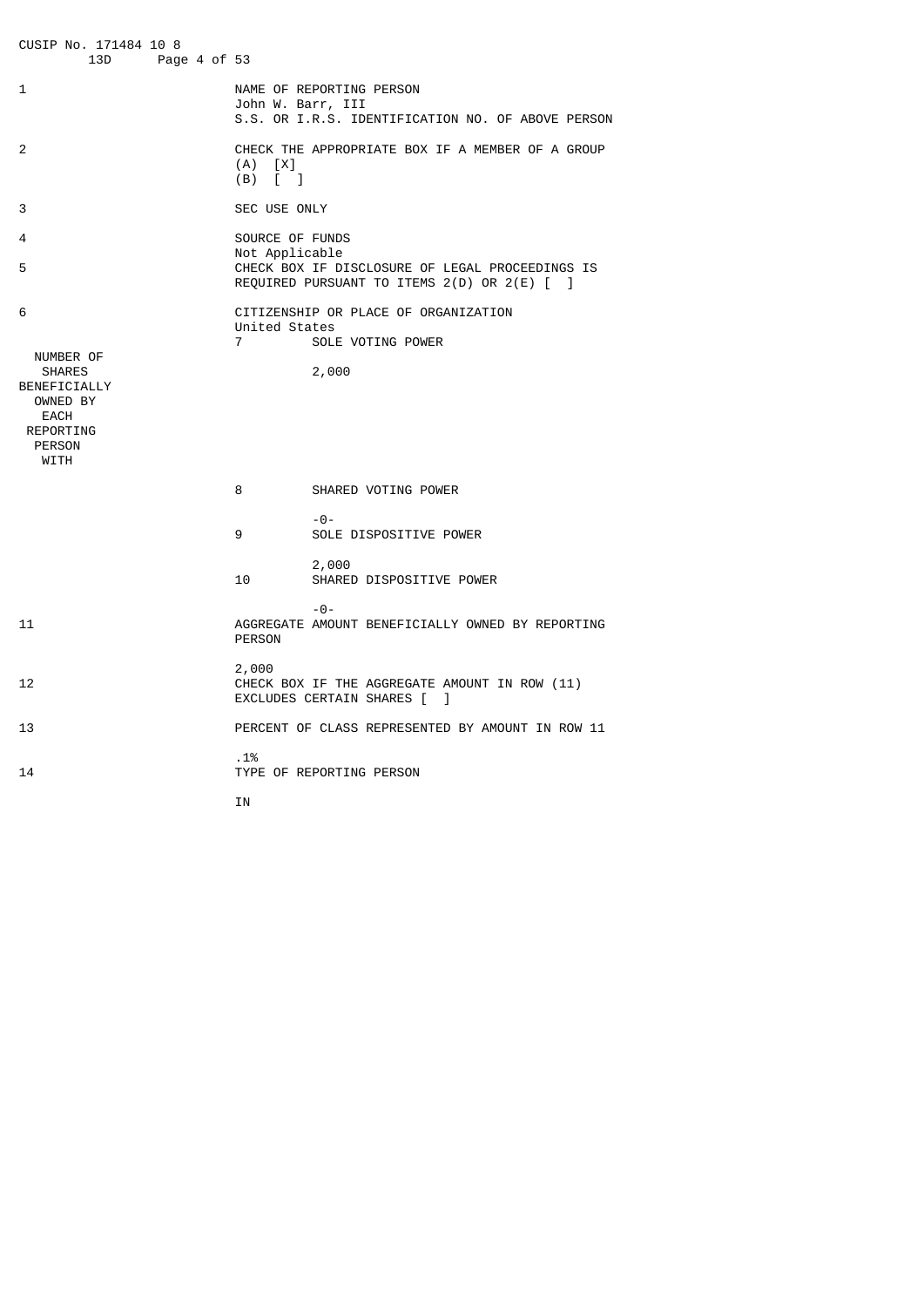| CUSIP No. 171484 10 8<br>13D<br>Page 5 of 53                                            |                                                        |                                                                                                            |
|-----------------------------------------------------------------------------------------|--------------------------------------------------------|------------------------------------------------------------------------------------------------------------|
| 1                                                                                       |                                                        | NAME OF REPORTING PERSON<br>Shauna Bidwill Valenzuela<br>S.S. OR I.R.S. IDENTIFICATION NO. OF ABOVE PERSON |
| 2                                                                                       | $(A)$ $[X]$<br>$(B)$ $\begin{bmatrix} 1 \end{bmatrix}$ | CHECK THE APPROPRIATE BOX IF A MEMBER OF A GROUP                                                           |
| 3                                                                                       | SEC USE ONLY                                           |                                                                                                            |
| 4                                                                                       | SOURCE OF FUNDS<br>Not Applicable                      |                                                                                                            |
| 5                                                                                       |                                                        | CHECK BOX IF DISCLOSURE OF LEGAL PROCEEDINGS IS<br>REQUIRED PURSUANT TO ITEMS 2(D) OR 2(E) [ ]             |
| 6<br>NUMBER OF<br><b>SHARES</b><br>BENEFICIALLY<br>OWNED BY<br><b>EACH</b><br>REPORTING | United States<br>$\overline{7}$                        | CITIZENSHIP OR PLACE OF ORGANIZATION<br>SOLE VOTING POWER<br>1,550                                         |
| <b>PERSON</b><br>WITH                                                                   |                                                        |                                                                                                            |
|                                                                                         | 8                                                      | SHARED VOTING POWER                                                                                        |
|                                                                                         | 9                                                      | $-0-$<br>SOLE DISPOSITIVE POWER                                                                            |
|                                                                                         | 10                                                     | 1,550<br>SHARED DISPOSITIVE POWER                                                                          |
| 11                                                                                      | <b>PERSON</b>                                          | $-0-$<br>AGGREGATE AMOUNT BENEFICIALLY OWNED BY REPORTING                                                  |
| 12                                                                                      | 1,550                                                  | CHECK BOX IF THE AGGREGATE AMOUNT IN ROW (11)<br>EXCLUDES CERTAIN SHARES [ ]                               |
| 13                                                                                      |                                                        | PERCENT OF CLASS REPRESENTED BY AMOUNT IN ROW 11                                                           |
| 14                                                                                      | 05%. Less than                                         | TYPE OF REPORTING PERSON                                                                                   |

**IN**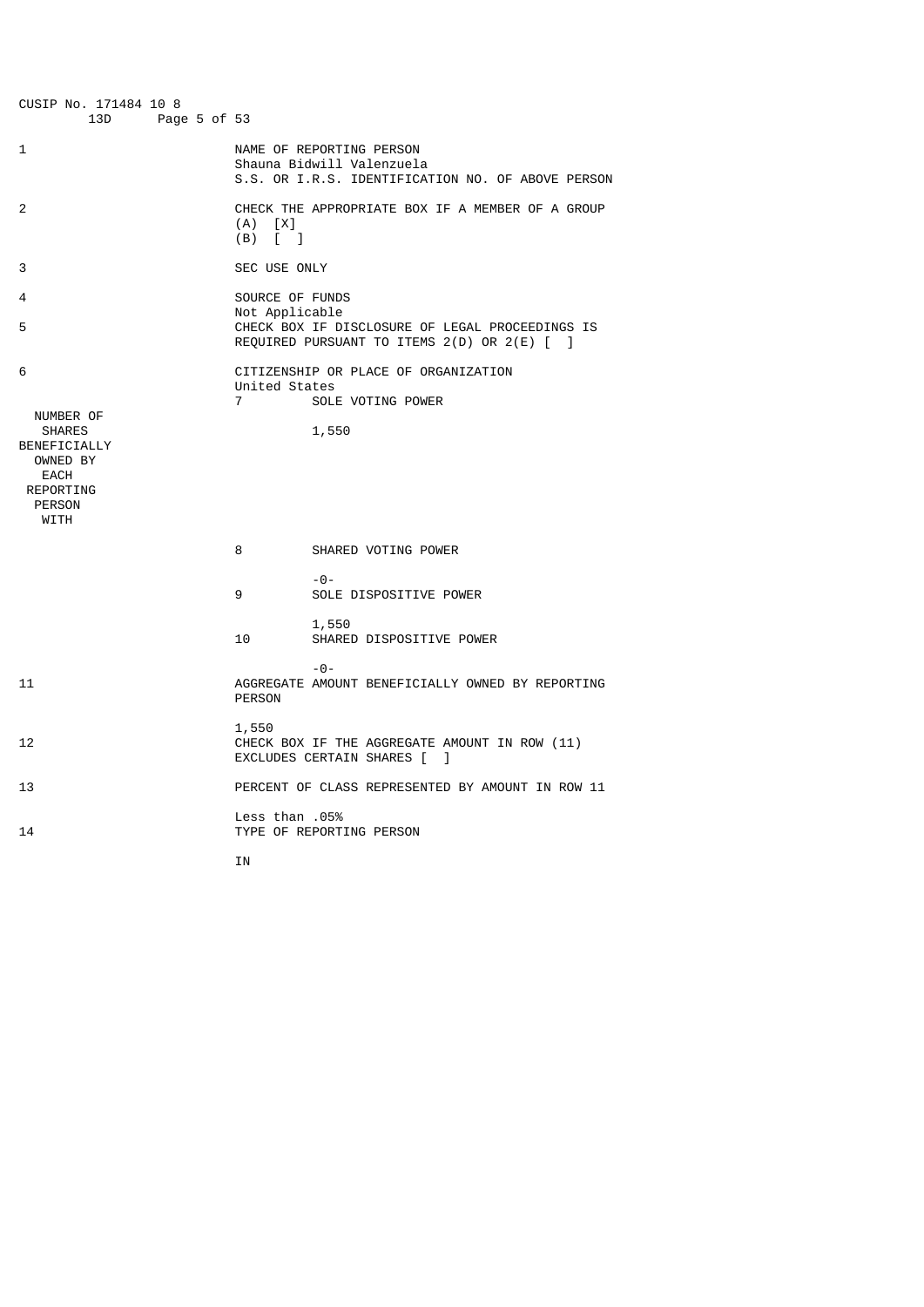| CUSIP No. 171484 10 8<br>13D<br>Page 6 of 53                                                              |                                                                                                                                                                                                                                                                                                           |  |
|-----------------------------------------------------------------------------------------------------------|-----------------------------------------------------------------------------------------------------------------------------------------------------------------------------------------------------------------------------------------------------------------------------------------------------------|--|
| 1                                                                                                         | NAME OF REPORTING PERSON<br>Catesby M. Clay, as an individual and as Co-Trustee<br>under Trust u/w J.N. Camden, deceased (1942), as a<br>Co-Trustee under Trust Agreement of J.N. Camden,<br>and as Co-Trustee under Trust u/w Agnes Clay<br>Pringle<br>S.S. OR I.R.S. IDENTIFICATION NO. OF ABOVE PERSON |  |
| 2                                                                                                         | CHECK THE APPROPRIATE BOX IF A MEMBER OF A GROUP<br>$(A)$ $[X]$<br>$(B)$ [ ]                                                                                                                                                                                                                              |  |
| 3                                                                                                         | SEC USE ONLY                                                                                                                                                                                                                                                                                              |  |
| 4                                                                                                         | SOURCE OF FUNDS                                                                                                                                                                                                                                                                                           |  |
| 5                                                                                                         | Not Applicable<br>CHECK BOX IF DISCLOSURE OF LEGAL PROCEEDINGS IS<br>REQUIRED PURSUANT TO ITEMS 2(D) OR 2(E) [ ]                                                                                                                                                                                          |  |
| 6<br>NUMBER OF<br><b>SHARES</b><br>BENEFICIALLY<br>OWNED BY<br>EACH<br>REPORTING<br><b>PERSON</b><br>WITH | CITIZENSHIP OR PLACE OF ORGANIZATION<br>United States<br>$\overline{7}$<br>SOLE VOTING POWER<br>3,000                                                                                                                                                                                                     |  |
|                                                                                                           | 8<br>SHARED VOTING POWER                                                                                                                                                                                                                                                                                  |  |
|                                                                                                           | 43,630<br>See Appendix II<br>SOLE DISPOSITIVE POWER<br>9                                                                                                                                                                                                                                                  |  |
|                                                                                                           | 3,000<br>10<br>SHARED DISPOSITIVE POWER                                                                                                                                                                                                                                                                   |  |
| 11                                                                                                        | 43,630<br>See Appendix II<br>AGGREGATE AMOUNT BENEFICIALLY OWNED BY REPORTING<br><b>PERSON</b>                                                                                                                                                                                                            |  |
| 12                                                                                                        | 46,630<br>CHECK BOX IF THE AGGREGATE AMOUNT IN ROW (11)<br>EXCLUDES CERTAIN SHARES [ ]                                                                                                                                                                                                                    |  |
| 13                                                                                                        | PERCENT OF CLASS REPRESENTED BY AMOUNT IN ROW 11                                                                                                                                                                                                                                                          |  |
| 14                                                                                                        | 1.2%<br>TYPE OF REPORTING PERSON                                                                                                                                                                                                                                                                          |  |
|                                                                                                           | IN and OO                                                                                                                                                                                                                                                                                                 |  |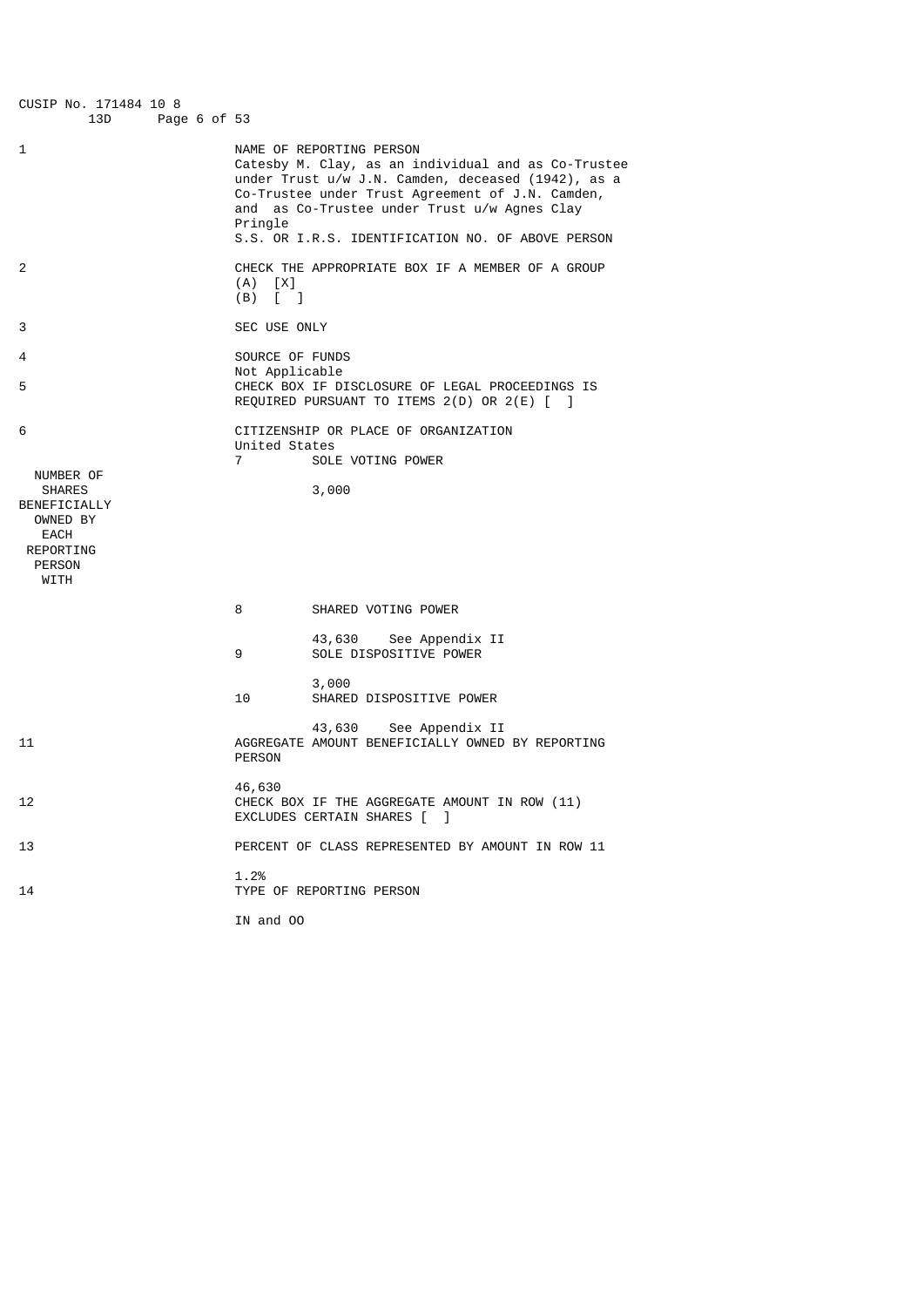| CUSIP No. 171484 10 8<br>13D                                                  | Page 7 of 53 |                                 |                                                                                                                                  |
|-------------------------------------------------------------------------------|--------------|---------------------------------|----------------------------------------------------------------------------------------------------------------------------------|
| 1                                                                             |              | Trust                           | NAME OF REPORTING PERSON<br>Jim Clay, as a Co-Trustee under Trust u/w J.N.<br>Camden, deceased (1942), and as a Co-Trustee under |
|                                                                               |              |                                 | Agreement of J.N. Camden<br>S.S. OR I.R.S. IDENTIFICATION NO. OF ABOVE PERSON                                                    |
| 2                                                                             |              | $(A)$ $[X]$<br>$(B)$ [ ]        | CHECK THE APPROPRIATE BOX IF A MEMBER OF A GROUP                                                                                 |
| 3                                                                             |              | SEC USE ONLY                    |                                                                                                                                  |
| 4                                                                             |              | SOURCE OF FUNDS                 |                                                                                                                                  |
| 5                                                                             |              | Not Applicable                  | CHECK BOX IF DISCLOSURE OF LEGAL PROCEEDINGS IS<br>REQUIRED PURSUANT TO ITEMS 2(D) OR 2(E) [ ]                                   |
| 6<br>NUMBER OF<br><b>SHARES</b>                                               |              | United States<br>$\overline{7}$ | CITIZENSHIP OR PLACE OF ORGANIZATION<br>SOLE VOTING POWER<br>-0-                                                                 |
| BENEFICIALLY<br>OWNED BY<br><b>EACH</b><br>REPORTING<br><b>PERSON</b><br>WITH |              |                                 |                                                                                                                                  |
|                                                                               |              | 8                               | SHARED VOTING POWER                                                                                                              |
|                                                                               |              | 9                               | 32,680 See Appendix II<br>SOLE DISPOSITIVE POWER                                                                                 |
|                                                                               |              | 10                              | - 0 -<br>SHARED DISPOSITIVE POWER                                                                                                |
| 11                                                                            |              | <b>PERSON</b>                   | 32,680<br>See Appendix II<br>AGGREGATE AMOUNT BENEFICIALLY OWNED BY REPORTING                                                    |
| 12                                                                            |              | 32,680<br>$\lceil \quad \rceil$ | CHECK BOX IF THE AGGREGATE AMOUNT IN ROW (11)<br>EXCLUDES CERTAIN SHARES                                                         |
| 13                                                                            |              |                                 | PERCENT OF CLASS REPRESENTED BY AMOUNT IN ROW 11                                                                                 |
| 14                                                                            |              | .9%                             | TYPE OF REPORTING PERSON                                                                                                         |
|                                                                               |              | 00                              |                                                                                                                                  |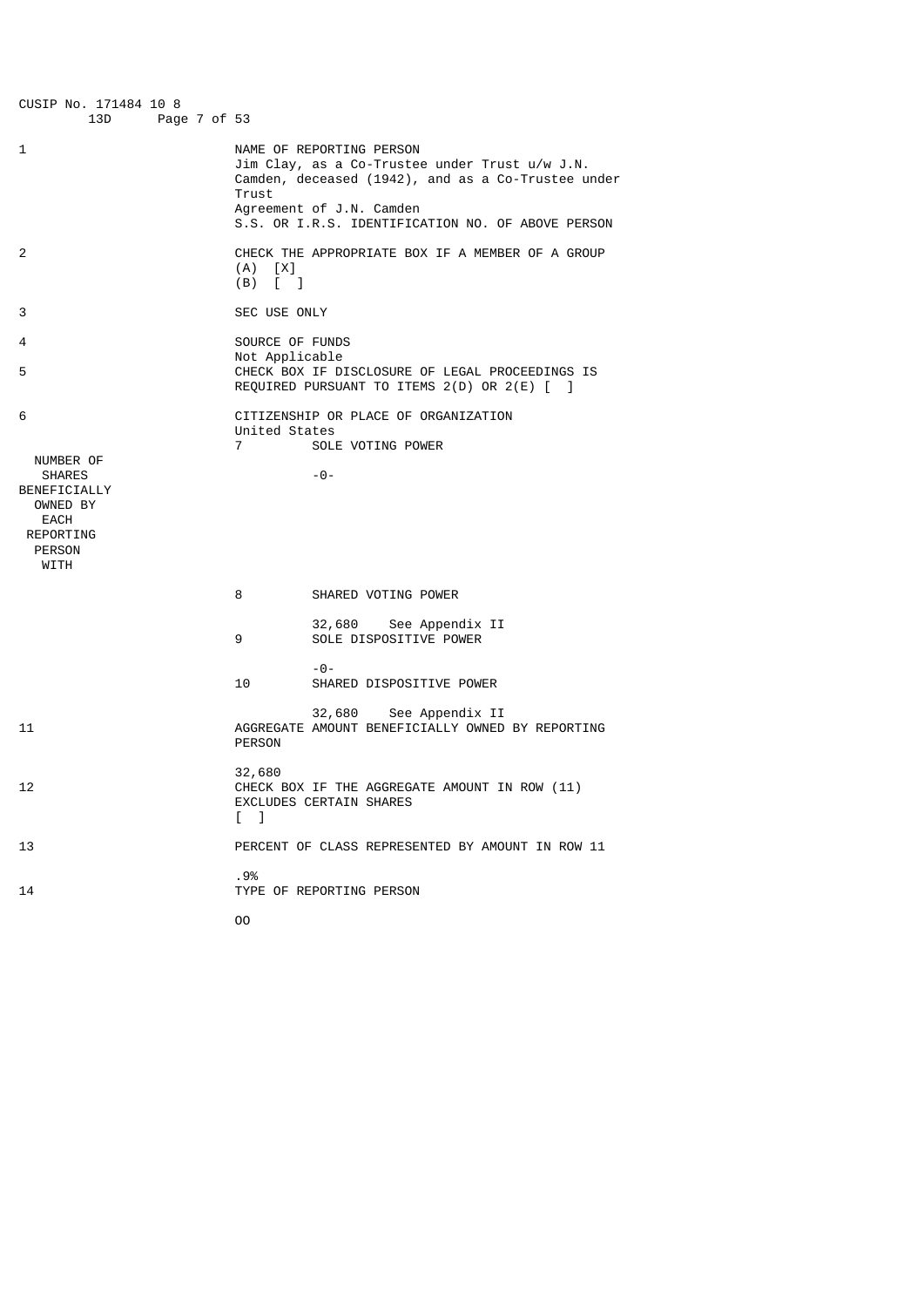| CUSIP No. 171484 10 8<br>13D<br>Page 8 of 53                                                         |                                                                                                                                                                            |                                                      |
|------------------------------------------------------------------------------------------------------|----------------------------------------------------------------------------------------------------------------------------------------------------------------------------|------------------------------------------------------|
| 1                                                                                                    | NAME OF REPORTING PERSON<br>James G. Kennan, III, as a Co-Trustee under Trust<br>under Trust Agreement of J.N. Camden<br>S.S. OR I.R.S. IDENTIFICATION NO. OF ABOVE PERSON | u/w J.N. Camden, deceased (1942) and as a Co-Trustee |
| 2                                                                                                    | CHECK THE APPROPRIATE BOX IF A MEMBER OF A GROUP<br>$(A)$ $[X]$<br>$(B)$ $\begin{bmatrix} 1 \end{bmatrix}$                                                                 |                                                      |
| 3                                                                                                    | SEC USE ONLY                                                                                                                                                               |                                                      |
| 4                                                                                                    | SOURCE OF FUNDS                                                                                                                                                            |                                                      |
| 5                                                                                                    | Not Applicable<br>CHECK BOX IF DISCLOSURE OF LEGAL PROCEEDINGS IS<br>REQUIRED PURSUANT TO ITEMS 2(D) OR 2(E) [ ]                                                           |                                                      |
| 6                                                                                                    | CITIZENSHIP OR PLACE OF ORGANIZATION<br>United States<br>SOLE VOTING POWER<br>$\overline{7}$                                                                               |                                                      |
| NUMBER OF<br><b>SHARES</b><br>BENEFICIALLY<br>OWNED BY<br>EACH<br>REPORTING<br><b>PERSON</b><br>WITH | $-0-$                                                                                                                                                                      |                                                      |
|                                                                                                      | SHARED VOTING POWER<br>8                                                                                                                                                   |                                                      |
|                                                                                                      | 32,680 See Appendix II<br>SOLE DISPOSITIVE POWER<br>9                                                                                                                      |                                                      |
|                                                                                                      | $-0-$<br>10<br>SHARED DISPOSITIVE POWER                                                                                                                                    |                                                      |
| 11                                                                                                   | 32,680 See Appendix II<br>AGGREGATE AMOUNT BENEFICIALLY OWNED BY REPORTING<br><b>PERSON</b>                                                                                |                                                      |
| 12                                                                                                   | 32,680<br>CHECK BOX IF THE AGGREGATE AMOUNT IN ROW (11)<br>EXCLUDES CERTAIN SHARES<br>$\Box$                                                                               |                                                      |
| 13                                                                                                   | PERCENT OF CLASS REPRESENTED BY AMOUNT IN ROW 11                                                                                                                           |                                                      |
| 14                                                                                                   | .9%<br>TYPE OF REPORTING PERSON                                                                                                                                            |                                                      |
|                                                                                                      | 00                                                                                                                                                                         |                                                      |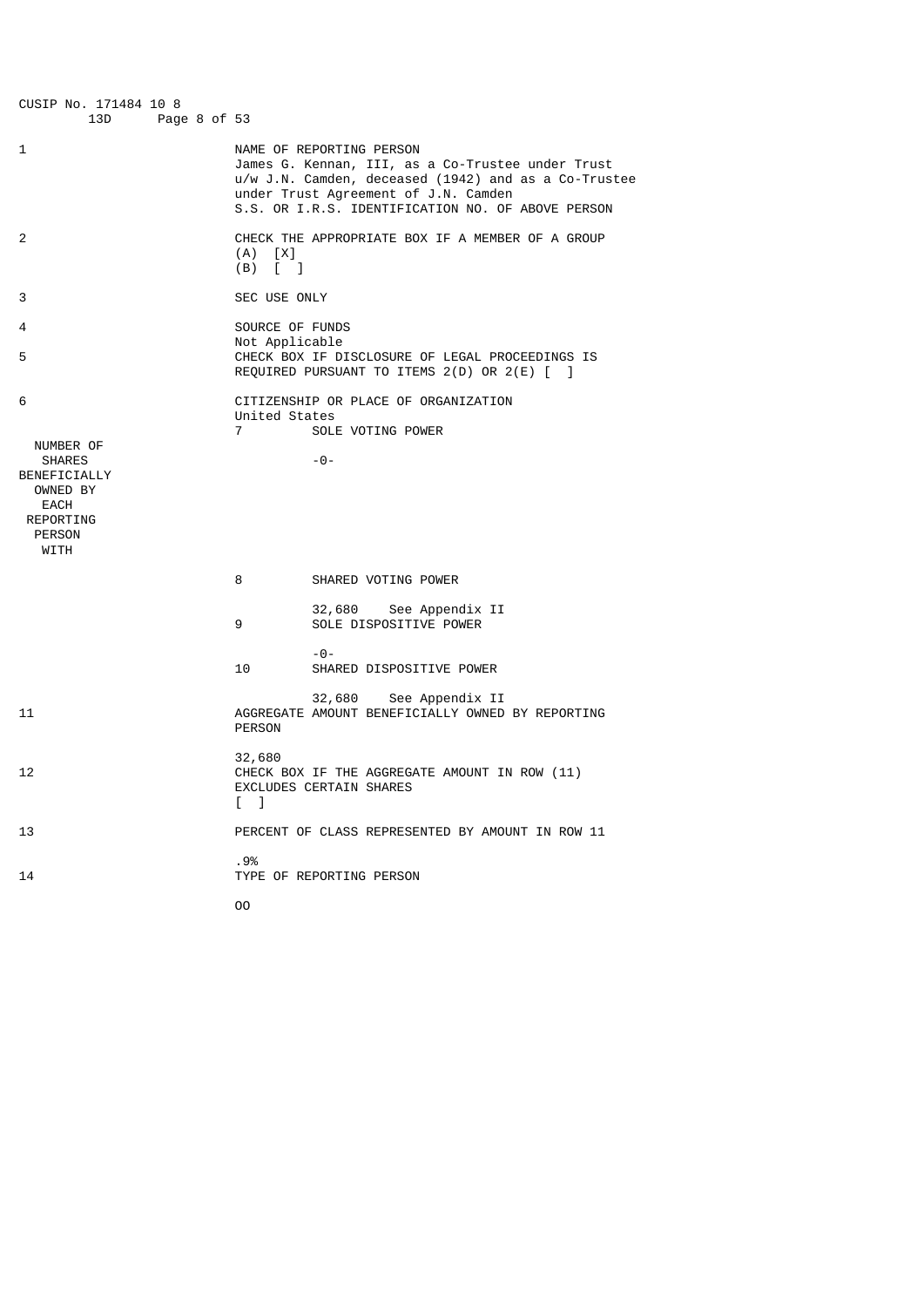| CUSIP No. 171484 10 8<br>13D                                                                                     | Page 9 of 53 |                                                     |                                                                                                                                                             |
|------------------------------------------------------------------------------------------------------------------|--------------|-----------------------------------------------------|-------------------------------------------------------------------------------------------------------------------------------------------------------------|
| 1                                                                                                                |              |                                                     | NAME OF REPORTING PERSON<br>McColl Pringle, as a Co-Trustee u/w Agnes Clay<br>Pringle, deceased (1984)<br>S.S. OR I.R.S. IDENTIFICATION NO. OF ABOVE PERSON |
| 2                                                                                                                |              | (A)<br>[X]<br>$(B)$ $\begin{bmatrix} \end{bmatrix}$ | CHECK THE APPROPRIATE BOX IF A MEMBER OF A GROUP                                                                                                            |
| 3                                                                                                                |              | SEC USE ONLY                                        |                                                                                                                                                             |
| 4                                                                                                                |              | SOURCE OF FUNDS                                     |                                                                                                                                                             |
| 5                                                                                                                |              | Not Applicable                                      | CHECK BOX IF DISCLOSURE OF LEGAL PROCEEDINGS IS<br>REQUIRED PURSUANT TO ITEMS 2(D) OR 2(E) [ ]                                                              |
| 6<br>NUMBER OF<br><b>SHARES</b><br>BENEFICIALLY<br>OWNED BY<br><b>EACH</b><br>REPORTING<br><b>PERSON</b><br>WITH |              | United States<br>$\overline{7}$                     | CITIZENSHIP OR PLACE OF ORGANIZATION<br>SOLE VOTING POWER<br>$-0-$                                                                                          |
|                                                                                                                  |              | 8                                                   | SHARED VOTING POWER                                                                                                                                         |
|                                                                                                                  |              | 9                                                   | 10,950<br>See Appendix II<br>SOLE DISPOSITIVE POWER                                                                                                         |
|                                                                                                                  |              | 10                                                  | $-0-$<br>SHARED DISPOSITIVE POWER                                                                                                                           |
| 11                                                                                                               |              | <b>PERSON</b>                                       | 10,950<br>See Appendix II<br>AGGREGATE AMOUNT BENEFICIALLY OWNED BY REPORTING                                                                               |
| 12                                                                                                               |              | 10,950                                              | CHECK BOX IF THE AGGREGATE AMOUNT IN ROW (11)<br>EXCLUDES CERTAIN SHARES [<br>- 1                                                                           |
| 13                                                                                                               |              |                                                     | PERCENT OF CLASS REPRESENTED BY AMOUNT IN ROW 11                                                                                                            |
| 14                                                                                                               |              | .3%                                                 | TYPE OF REPORTING PERSON                                                                                                                                    |

OO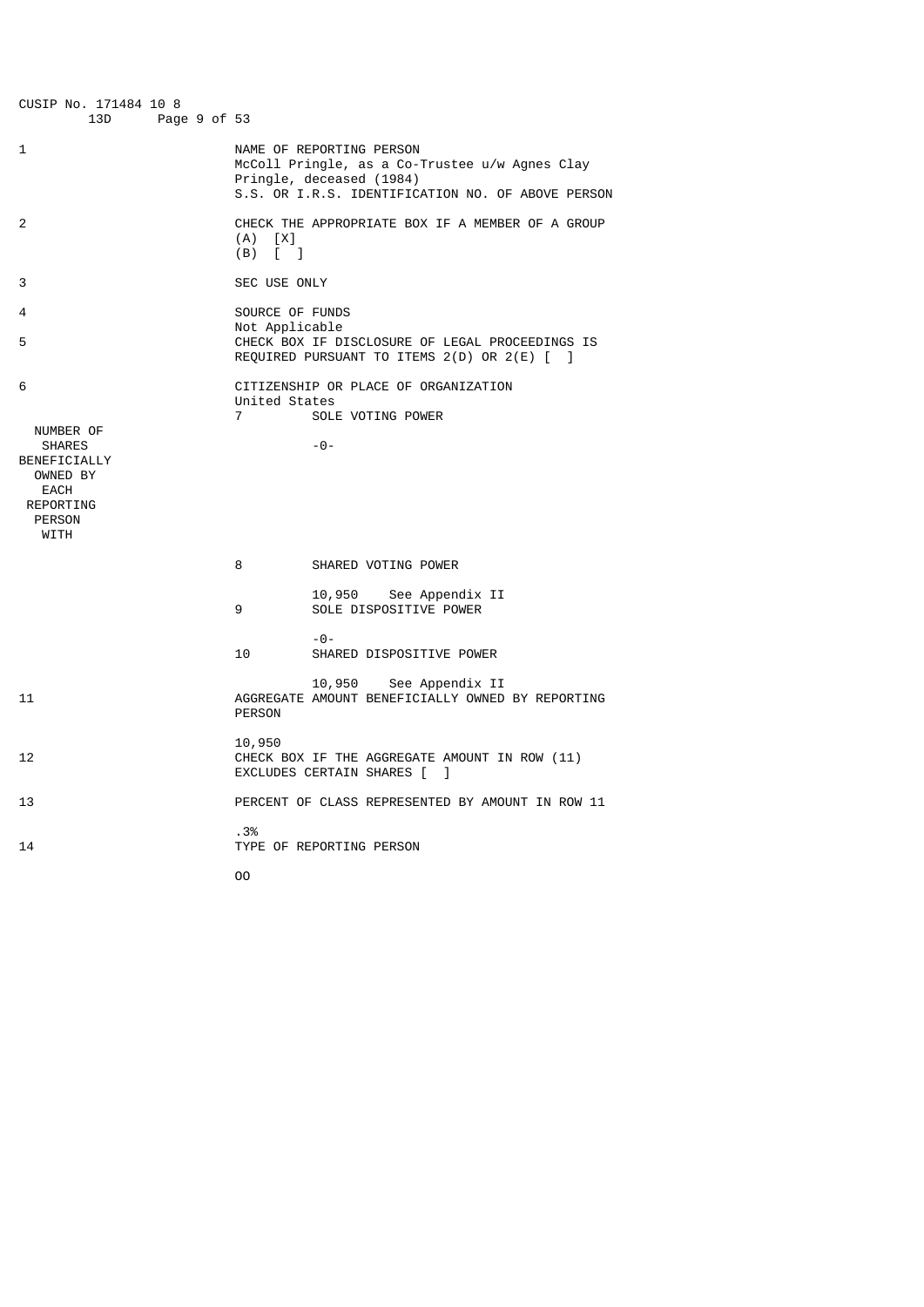| CUSIP No. 171484 10 8<br>13D<br>Page 10 of 53                                                     |                                                        |                                                                                                |
|---------------------------------------------------------------------------------------------------|--------------------------------------------------------|------------------------------------------------------------------------------------------------|
| 1                                                                                                 | William S. Farish                                      | NAME OF REPORTING PERSON<br>S.S. OR I.R.S. IDENTIFICATION NO. OF ABOVE PERSON                  |
| 2                                                                                                 | (A)<br>[X]<br>(B)<br>$\begin{bmatrix} 1 \end{bmatrix}$ | CHECK THE APPROPRIATE BOX IF A MEMBER OF A GROUP                                               |
| 3                                                                                                 | SEC USE ONLY                                           |                                                                                                |
| 4<br>5                                                                                            | SOURCE OF FUNDS<br>Not Applicable                      | CHECK BOX IF DISCLOSURE OF LEGAL PROCEEDINGS IS<br>REQUIRED PURSUANT TO ITEMS 2(D) OR 2(E) [ ] |
| 6<br>NUMBER OF<br><b>SHARES</b><br>BENEFICIALLY<br>OWNED BY<br>EACH<br>REPORTING<br><b>PERSON</b> | United States<br>$\overline{7}$                        | CITIZENSHIP OR PLACE OF ORGANIZATION<br>SOLE VOTING POWER<br>25,280                            |
|                                                                                                   | 8                                                      | SHARED VOTING POWER                                                                            |
|                                                                                                   | 9                                                      | $- \Theta -$<br>SOLE DISPOSITIVE POWER                                                         |
|                                                                                                   | 10                                                     | 25,280<br>SHARED DISPOSITIVE POWER                                                             |
| 11                                                                                                | <b>PERSON</b>                                          | $-0-$<br>AGGREGATE AMOUNT BENEFICIALLY OWNED BY REPORTING                                      |
| 12                                                                                                | 25,280                                                 | CHECK BOX IF THE AGGREGATE AMOUNT IN ROW (11)<br>EXCLUDES CERTAIN SHARES [<br>1                |
| 13                                                                                                |                                                        | PERCENT OF CLASS REPRESENTED BY AMOUNT IN ROW 11                                               |
| 14                                                                                                | .7%                                                    | TYPE OF REPORTING PERSON                                                                       |
| WITH                                                                                              | ΙN                                                     |                                                                                                |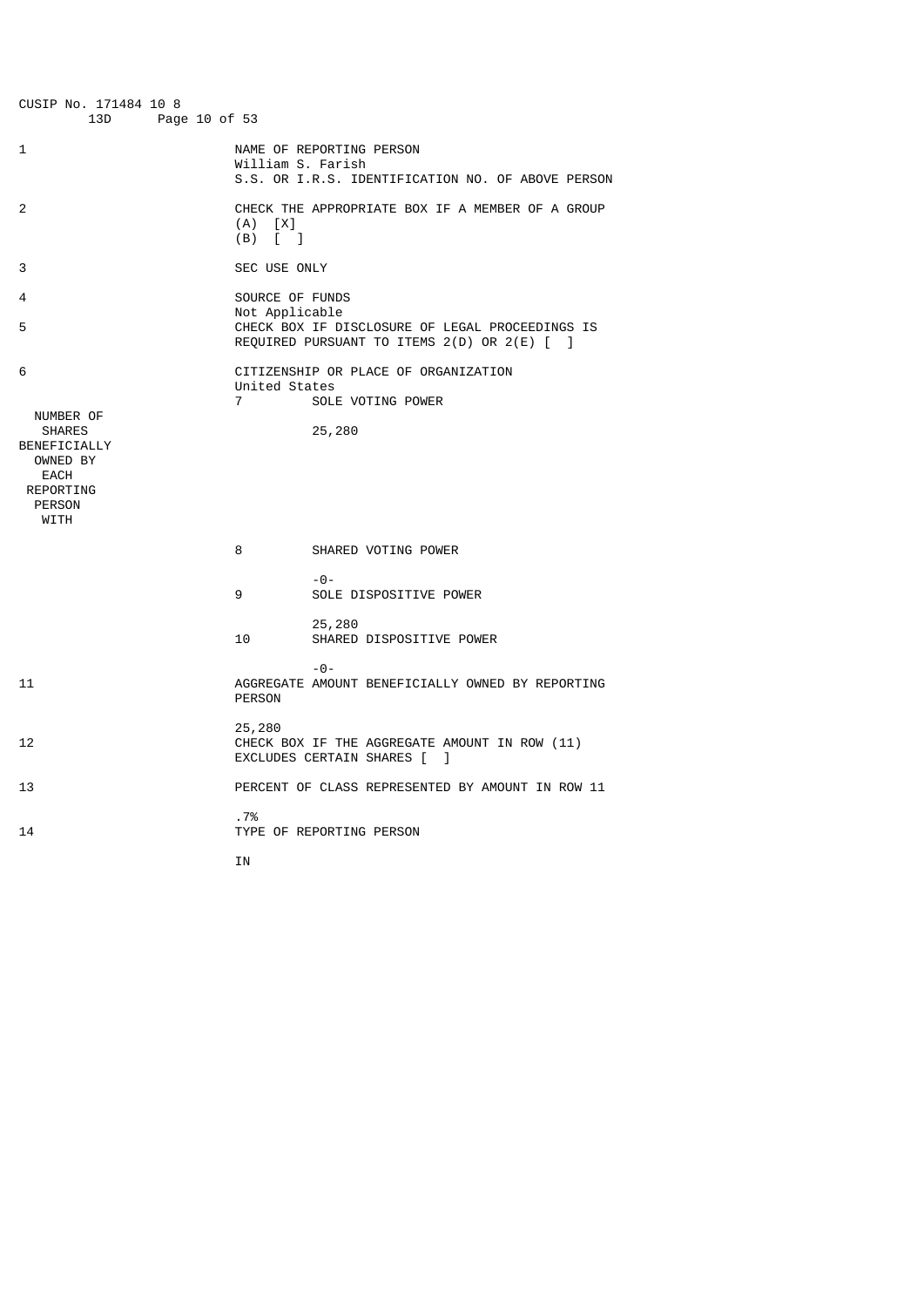| CUSIP No. 171484 10 8<br>13D<br>Page 11 of 53                                                                    |                                                                                                                                     |
|------------------------------------------------------------------------------------------------------------------|-------------------------------------------------------------------------------------------------------------------------------------|
| 1                                                                                                                | NAME OF REPORTING PERSON<br>J. David Grissom<br>S.S. OR I.R.S. IDENTIFICATION NO. OF ABOVE PERSON                                   |
| 2                                                                                                                | CHECK THE APPROPRIATE BOX IF A MEMBER OF A GROUP<br>(A)<br>[X]<br>(B)<br>$\begin{bmatrix} 1 & 1 \end{bmatrix}$                      |
| 3                                                                                                                | SEC USE ONLY                                                                                                                        |
| 4<br>5                                                                                                           | SOURCE OF FUNDS<br>Not Applicable<br>CHECK BOX IF DISCLOSURE OF LEGAL PROCEEDINGS IS<br>REQUIRED PURSUANT TO ITEMS 2(D) OR 2(E) [ ] |
| 6<br>NUMBER OF<br><b>SHARES</b><br>BENEFICIALLY<br>OWNED BY<br>EACH<br><b>REPORTING</b><br><b>PERSON</b><br>WITH | CITIZENSHIP OR PLACE OF ORGANIZATION<br>United States<br>$\overline{7}$<br>SOLE VOTING POWER<br>10,050                              |
|                                                                                                                  | 8<br>SHARED VOTING POWER                                                                                                            |
|                                                                                                                  | $- \Theta -$<br>SOLE DISPOSITIVE POWER<br>9                                                                                         |
|                                                                                                                  | 10,050<br>10<br>SHARED DISPOSITIVE POWER                                                                                            |
| 11                                                                                                               | $-0-$<br>AGGREGATE AMOUNT BENEFICIALLY OWNED BY REPORTING<br><b>PERSON</b>                                                          |
| 12                                                                                                               | 10,050<br>CHECK BOX IF THE AGGREGATE AMOUNT IN ROW (11)<br>EXCLUDES CERTAIN SHARES [<br>1                                           |
| 13                                                                                                               | PERCENT OF CLASS REPRESENTED BY AMOUNT IN ROW 11                                                                                    |
| 14                                                                                                               | .3%<br>TYPE OF REPORTING PERSON<br>IN                                                                                               |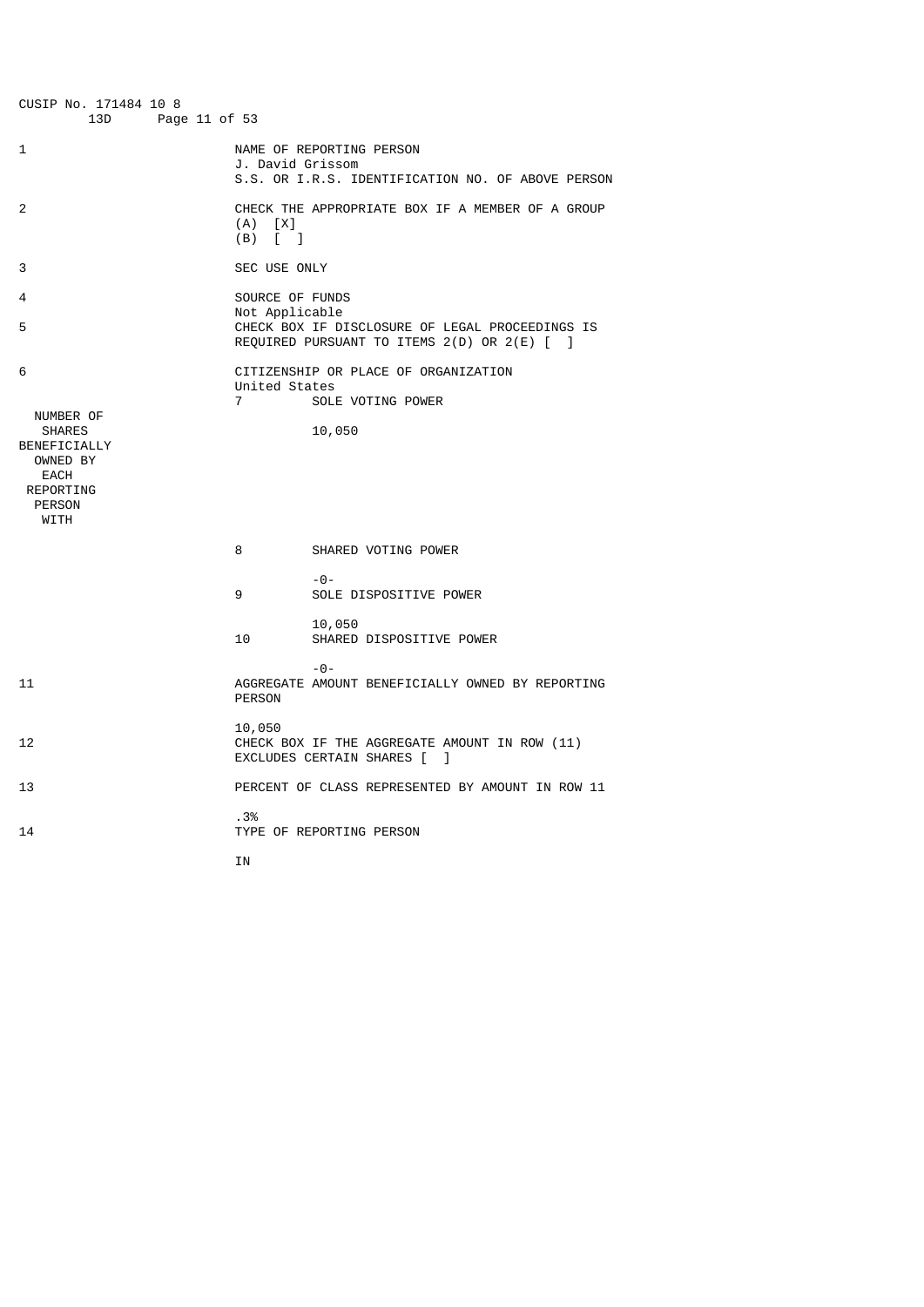| CUSIP No. 171484 10 8<br>13D<br>Page 12 of 53                                                               |                                                                                                                                                                                                                          |
|-------------------------------------------------------------------------------------------------------------|--------------------------------------------------------------------------------------------------------------------------------------------------------------------------------------------------------------------------|
| 1                                                                                                           | NAME OF REPORTING PERSON<br>Nancy Clay Hancock, as Co-Trustee u/w A.B. Hancock,<br>deceased (1972) and as Co-Trustee under Trust<br>Agreement of Nancy Clay Hancock<br>S.S. OR I.R.S. IDENTIFICATION NO. OF ABOVE PERSON |
| 2                                                                                                           | CHECK THE APPROPRIATE BOX IF A MEMBER OF A GROUP<br>$(A)$ $[X]$<br>$(B)$ $\begin{bmatrix} \end{bmatrix}$                                                                                                                 |
| 3                                                                                                           | SEC USE ONLY                                                                                                                                                                                                             |
| 4                                                                                                           | SOURCE OF FUNDS<br>Not Applicable                                                                                                                                                                                        |
| 5                                                                                                           | CHECK BOX IF DISCLOSURE OF LEGAL PROCEEDINGS IS<br>REQUIRED PURSUANT TO ITEMS $2(D)$ OR $2(E)$ $\begin{bmatrix} 1 \end{bmatrix}$                                                                                         |
| 6                                                                                                           | CITIZENSHIP OR PLACE OF ORGANIZATION<br>United States<br>SOLE VOTING POWER<br>$\overline{7}$                                                                                                                             |
| NUMBER OF<br><b>SHARES</b><br>BENEFICIALLY<br>OWNED BY<br><b>EACH</b><br>REPORTING<br><b>PERSON</b><br>WITH | $-0-$                                                                                                                                                                                                                    |
|                                                                                                             | 8<br>SHARED VOTING POWER                                                                                                                                                                                                 |
|                                                                                                             | 97,295<br>See Appendix II<br>SOLE DISPOSITIVE POWER<br>9                                                                                                                                                                 |
|                                                                                                             | $-0-$<br>10<br>SHARED DISPOSITIVE POWER                                                                                                                                                                                  |
| 11                                                                                                          | 97,295<br>See Appendix II<br>AGGREGATE AMOUNT BENEFICIALLY OWNED BY REPORTING<br><b>PERSON</b>                                                                                                                           |
| 12                                                                                                          | 97,295<br>CHECK BOX IF THE AGGREGATE AMOUNT IN ROW (11)<br>EXCLUDES CERTAIN SHARES [ ]                                                                                                                                   |
| 13                                                                                                          | PERCENT OF CLASS REPRESENTED BY AMOUNT IN ROW 11                                                                                                                                                                         |
| 14                                                                                                          | .3%<br>TYPE OF REPORTING PERSON                                                                                                                                                                                          |
|                                                                                                             | 00                                                                                                                                                                                                                       |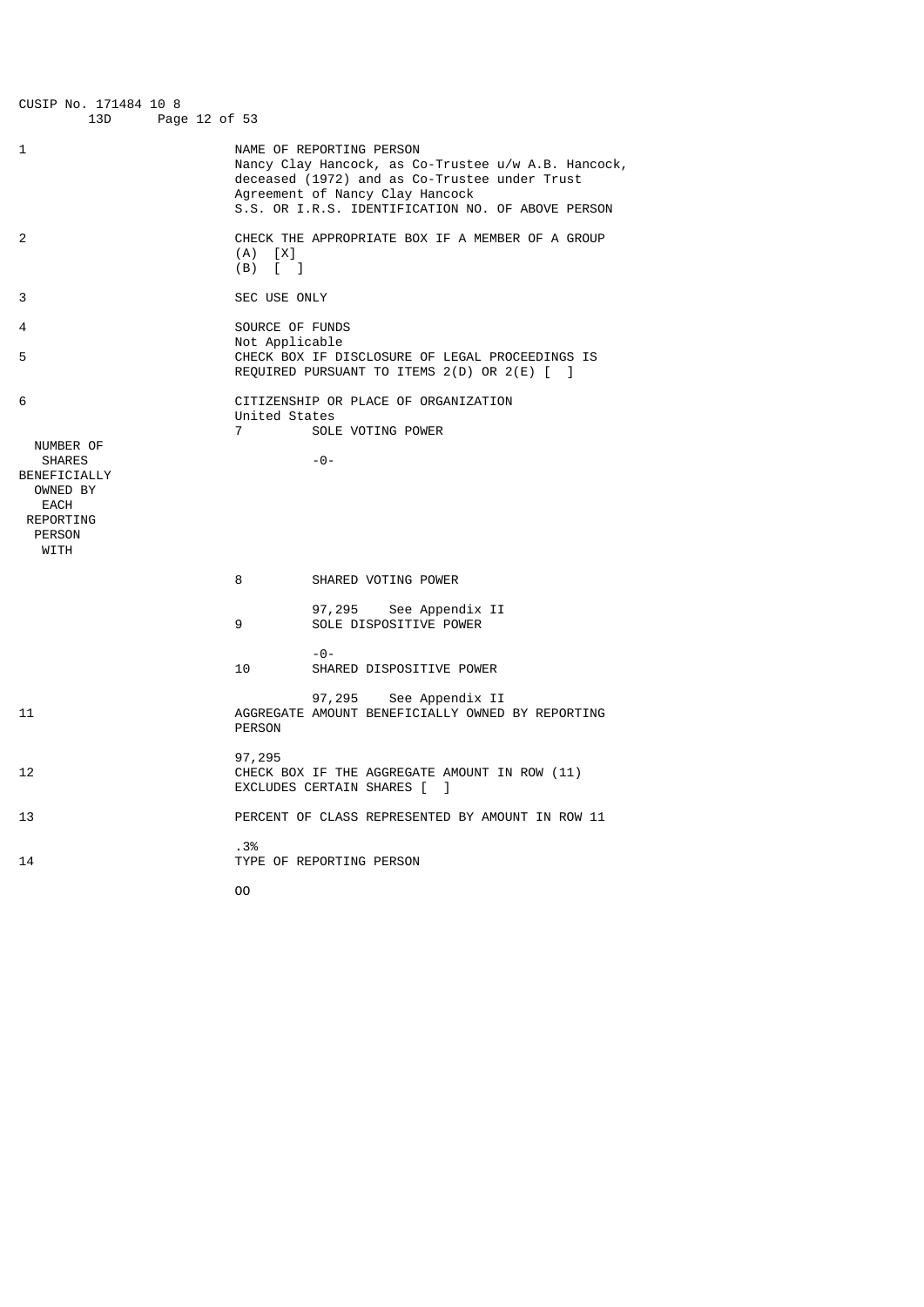CUSIP No. 171484 10 8 Page 13 of 53 1 NAME OF REPORTING PERSON Seth W. Hancock, as an individual, and as a Co-Trustee under Trust u/w A.B. Hancock, deceased (1972), as a Co-Trustee under Trust Agreement of Nancy Clay Hancock and as Co-Trustee under Trust Agreement of Waddell W. Hancock, II S.S. OR I.R.S. IDENTIFICATION NO. OF ABOVE PERSON 2 CHECK THE APPROPRIATE BOX IF A MEMBER OF A GROUP  $(A)$   $[X]$  (B) [ ] 3 SEC USE ONLY 4 SOURCE OF FUNDS Not Applicable<br>5<br>CHECK BOX TE D' CHECK BOX IF DISCLOSURE OF LEGAL PROCEEDINGS IS REQUIRED PURSUANT TO ITEMS 2(D) OR 2(E) [ ] 6 CITIZENSHIP OR PLACE OF ORGANIZATION United States 7 SOLE VOTING POWER NUMBER OF<br>SHARES 36,500 BENEFICIALLY OWNED BY EACH REPORTING PERSON WITH 8 SHARED VOTING POWER 106,325 See Appendix II SOLE DISPOSITIVE POWER 36,500 SHARED DISPOSITIVE POWER 106,325 See Appendix II<br>AGGREGATE AMOUNT RENEETCTALLY OWNED AGGREGATE AMOUNT BENEFICIALLY OWNED BY REPORTING PERSON 142,825<br>12 CHECK B CHECK BOX IF THE AGGREGATE AMOUNT IN ROW (11) EXCLUDES CERTAIN SHARES [ ] 13 PERCENT OF CLASS REPRESENTED BY AMOUNT IN ROW 11 3.8% 14 TYPE OF REPORTING PERSON IN and OO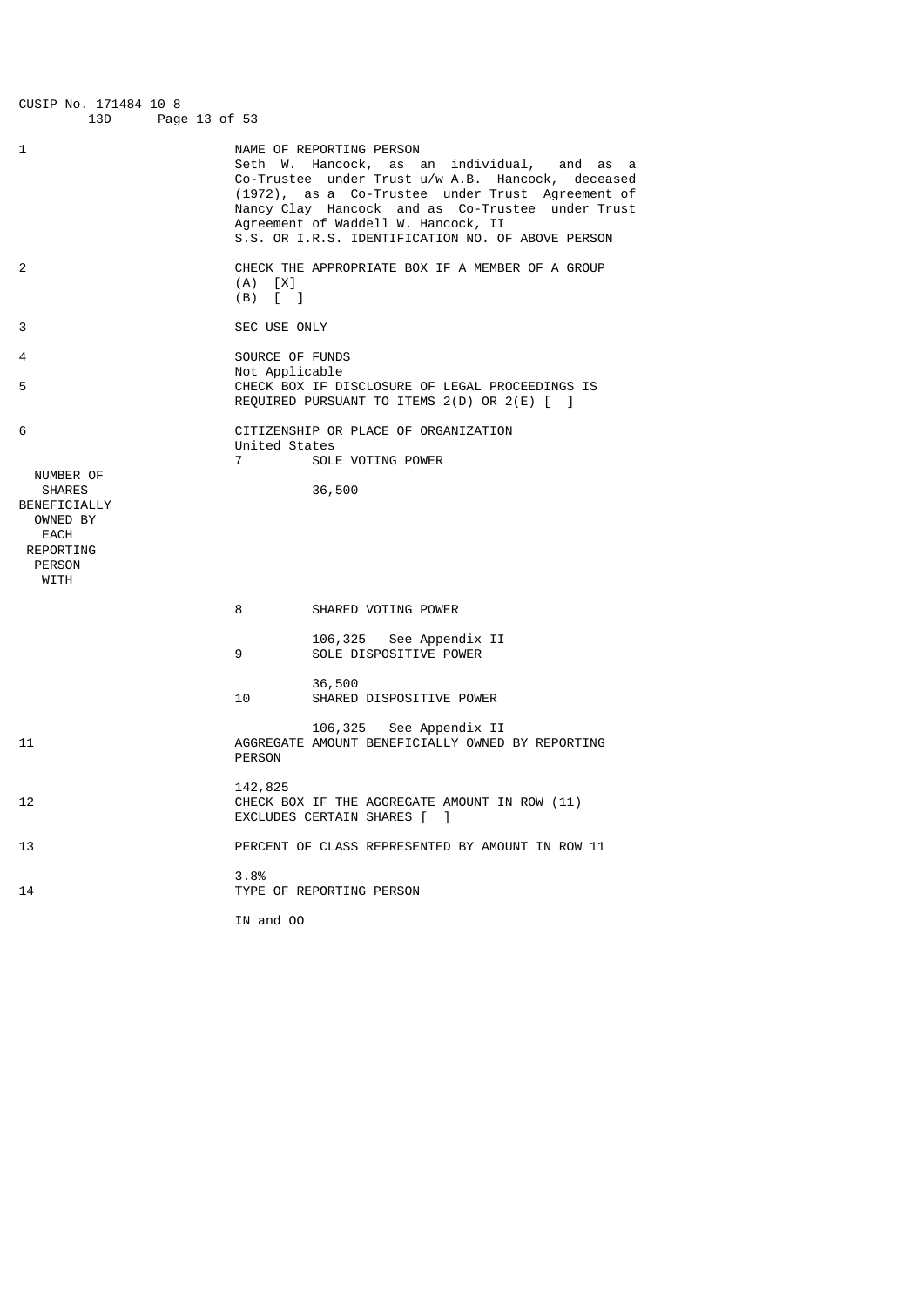| CUSIP No. 171484 10 8<br>13D<br>Page 14 of 53                                                                    |                                                                                                                                                         |
|------------------------------------------------------------------------------------------------------------------|---------------------------------------------------------------------------------------------------------------------------------------------------------|
| 1                                                                                                                | NAME OF REPORTING PERSON<br>Waddell W. Hancock, as Co-Trustee u/w A.B. Hancock,<br>deceased (1972)<br>S.S. OR I.R.S. IDENTIFICATION NO. OF ABOVE PERSON |
| 2                                                                                                                | CHECK THE APPROPRIATE BOX IF A MEMBER OF A GROUP<br>$(A)$ $[X]$<br>$(B)$ [ ]                                                                            |
| 3                                                                                                                | SEC USE ONLY                                                                                                                                            |
| 4                                                                                                                | SOURCE OF FUNDS                                                                                                                                         |
| 5                                                                                                                | Not Applicable<br>CHECK BOX IF DISCLOSURE OF LEGAL PROCEEDINGS IS<br>REQUIRED PURSUANT TO ITEMS 2(D) OR 2(E) [ ]                                        |
| 6<br>NUMBER OF<br><b>SHARES</b><br>BENEFICIALLY<br>OWNED BY<br>EACH<br>REPORTING<br><b>PERSON</b><br><b>WITH</b> | CITIZENSHIP OR PLACE OF ORGANIZATION<br>United States<br>$\overline{7}$<br>SOLE VOTING POWER<br>$-0-$                                                   |
|                                                                                                                  | 8<br>SHARED VOTING POWER                                                                                                                                |
|                                                                                                                  | 79,200 See Appendix II<br>SOLE DISPOSITIVE POWER<br>9                                                                                                   |
|                                                                                                                  | $-0-$<br>10<br>SHARED DISPOSITIVE POWER                                                                                                                 |
| 11                                                                                                               | 79,200<br>See Appendix II<br>AGGREGATE AMOUNT BENEFICIALLY OWNED BY REPORTING<br><b>PERSON</b>                                                          |
| 12                                                                                                               | 79,200<br>CHECK BOX IF THE AGGREGATE AMOUNT IN ROW (11)<br><b>EXCLUDES CERTAIN SHARES</b><br>$\sqrt{1}$                                                 |
| 13                                                                                                               | PERCENT OF CLASS REPRESENTED BY AMOUNT IN ROW 11                                                                                                        |
| 14                                                                                                               | 2.1%<br>TYPE OF REPORTING PERSON                                                                                                                        |
|                                                                                                                  | 00                                                                                                                                                      |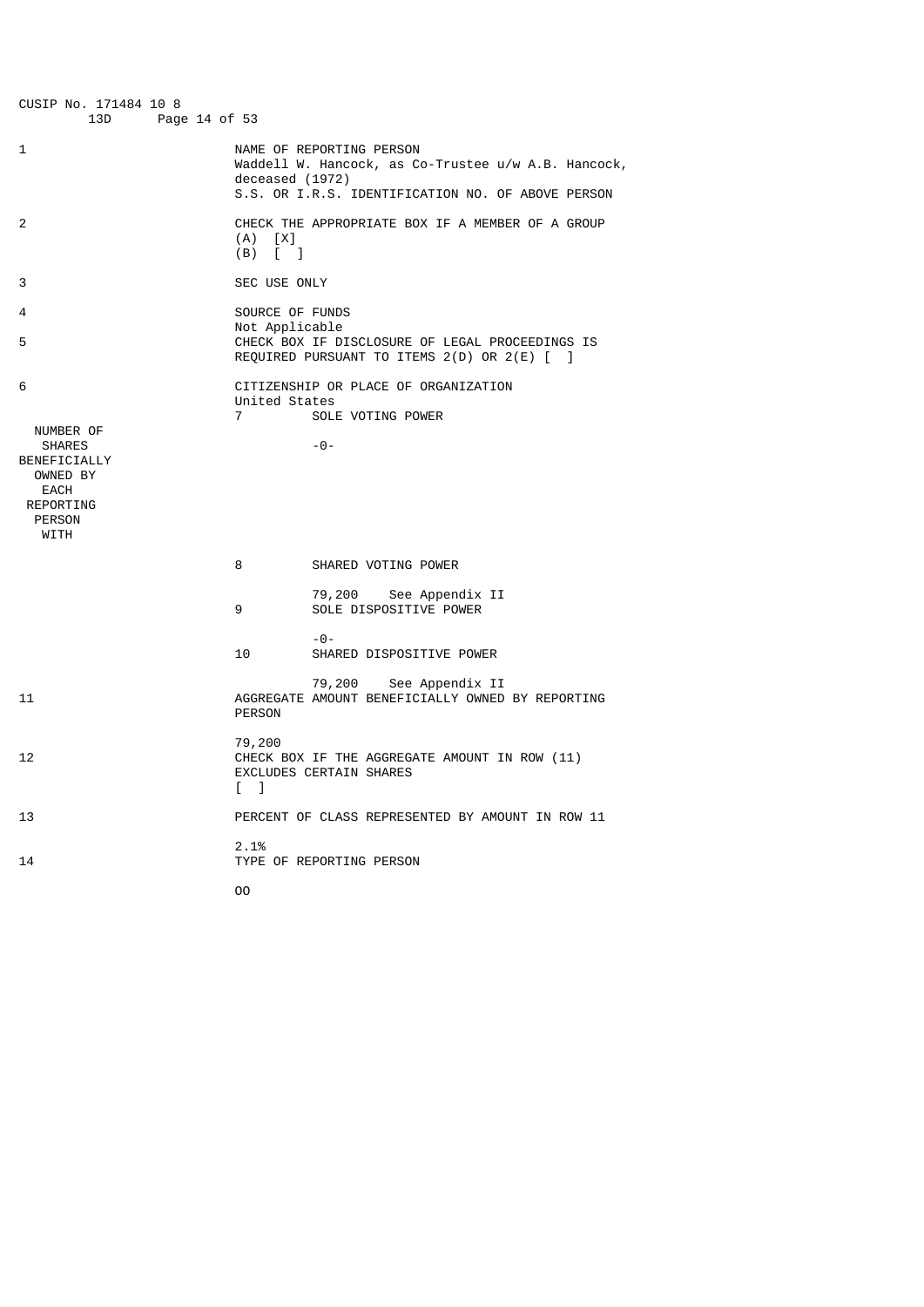| CUSIP No. 171484 10 8<br>13D<br>Page 15 of 53                                                        |                                                                                                                                                                       |
|------------------------------------------------------------------------------------------------------|-----------------------------------------------------------------------------------------------------------------------------------------------------------------------|
| 1                                                                                                    | NAME OF REPORTING PERSON<br>Waddell W. Hancock, II, as a Co-Trustee, A.B.<br>Hancock, deceased (1972), and as Co-Trustee under<br>Trust                               |
|                                                                                                      | Agreement of Waddell W. Hancock, II<br>S.S. OR I.R.S. IDENTIFICATION NO. OF ABOVE PERSON                                                                              |
| 2                                                                                                    | CHECK THE APPROPRIATE BOX IF A MEMBER OF A GROUP<br>$(A)$ $[X]$<br>$(B)$ $\begin{bmatrix} 1 \end{bmatrix}$                                                            |
| 3                                                                                                    | SEC USE ONLY                                                                                                                                                          |
| 4<br>5                                                                                               | SOURCE OF FUNDS<br>Not Applicable<br>CHECK BOX IF DISCLOSURE OF LEGAL PROCEEDINGS IS<br>REQUIRED PURSUANT TO ITEMS $2(D)$ OR $2(E)$ $\begin{bmatrix} 1 \end{bmatrix}$ |
| 6                                                                                                    | CITIZENSHIP OR PLACE OF ORGANIZATION<br>United States<br>7<br>SOLE VOTING POWER                                                                                       |
| NUMBER OF<br><b>SHARES</b><br>BENEFICIALLY<br>OWNED BY<br>EACH<br>REPORTING<br><b>PERSON</b><br>WITH | -0-                                                                                                                                                                   |
|                                                                                                      | 8<br>SHARED VOTING POWER                                                                                                                                              |
|                                                                                                      | 97,295 See Appendix II<br>SOLE DISPOSITIVE POWER<br>9                                                                                                                 |
|                                                                                                      | -0-<br>10<br>SHARED DISPOSITIVE POWER                                                                                                                                 |
| 11                                                                                                   | 97,295 See Appendix II<br>AGGREGATE AMOUNT BENEFICIALLY OWNED BY REPORTING<br><b>PERSON</b>                                                                           |
| 12                                                                                                   | 97,295<br>CHECK BOX IF THE AGGREGATE AMOUNT IN ROW (11)<br>EXCLUDES CERTAIN SHARES [ ]                                                                                |
| 13                                                                                                   | PERCENT OF CLASS REPRESENTED BY AMOUNT IN ROW 11                                                                                                                      |
| 14                                                                                                   | 2.6%<br>TYPE OF REPORTING PERSON                                                                                                                                      |
|                                                                                                      | 00                                                                                                                                                                    |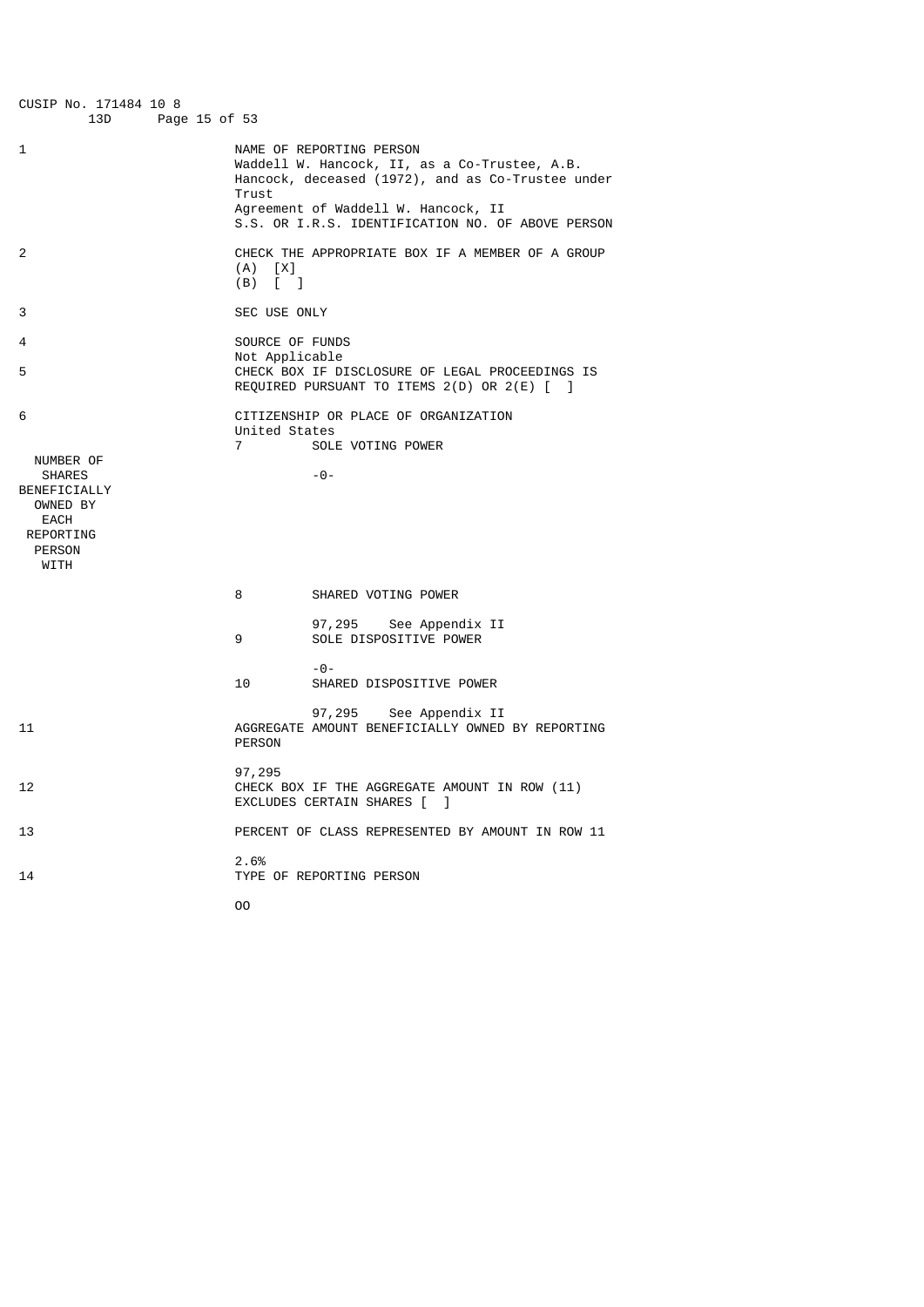| CUSIP No. 171484 10 8<br>13D<br>Page 16 of 53                                                                    |                                   |                                                                                                         |
|------------------------------------------------------------------------------------------------------------------|-----------------------------------|---------------------------------------------------------------------------------------------------------|
| 1                                                                                                                |                                   | NAME OF REPORTING PERSON<br>Louis J. Herrmann, Jr.<br>S.S. OR I.R.S. IDENTIFICATION NO. OF ABOVE PERSON |
| 2                                                                                                                | (A)<br>[X]<br>(B)<br>$\lceil$ 1   | CHECK THE APPROPRIATE BOX IF A MEMBER OF A GROUP                                                        |
| 3                                                                                                                | SEC USE ONLY                      |                                                                                                         |
| 4<br>5                                                                                                           | SOURCE OF FUNDS<br>Not Applicable | CHECK BOX IF DISCLOSURE OF LEGAL PROCEEDINGS IS<br>REQUIRED PURSUANT TO ITEMS 2(D) OR 2(E) [ ]          |
| 6<br>NUMBER OF<br><b>SHARES</b><br>BENEFICIALLY<br>OWNED BY<br>EACH<br><b>REPORTING</b><br><b>PERSON</b><br>WITH | United States<br>$\overline{7}$   | CITIZENSHIP OR PLACE OF ORGANIZATION<br>SOLE VOTING POWER<br>40,065                                     |
|                                                                                                                  | 8                                 | SHARED VOTING POWER                                                                                     |
|                                                                                                                  | 9                                 | $-0-$<br>SOLE DISPOSITIVE POWER                                                                         |
|                                                                                                                  | 10                                | 40,065<br>SHARED DISPOSITIVE POWER                                                                      |
| 11                                                                                                               | <b>PERSON</b>                     | $-0-$<br>AGGREGATE AMOUNT BENEFICIALLY OWNED BY REPORTING                                               |
| 12                                                                                                               | 40,065                            | CHECK BOX IF THE AGGREGATE AMOUNT IN ROW (11)<br>EXCLUDES CERTAIN SHARES [<br>-1                        |
| 13                                                                                                               |                                   | PERCENT OF CLASS REPRESENTED BY AMOUNT IN ROW 11                                                        |
| 14                                                                                                               | 1.1%                              | TYPE OF REPORTING PERSON                                                                                |
|                                                                                                                  | ΙN                                |                                                                                                         |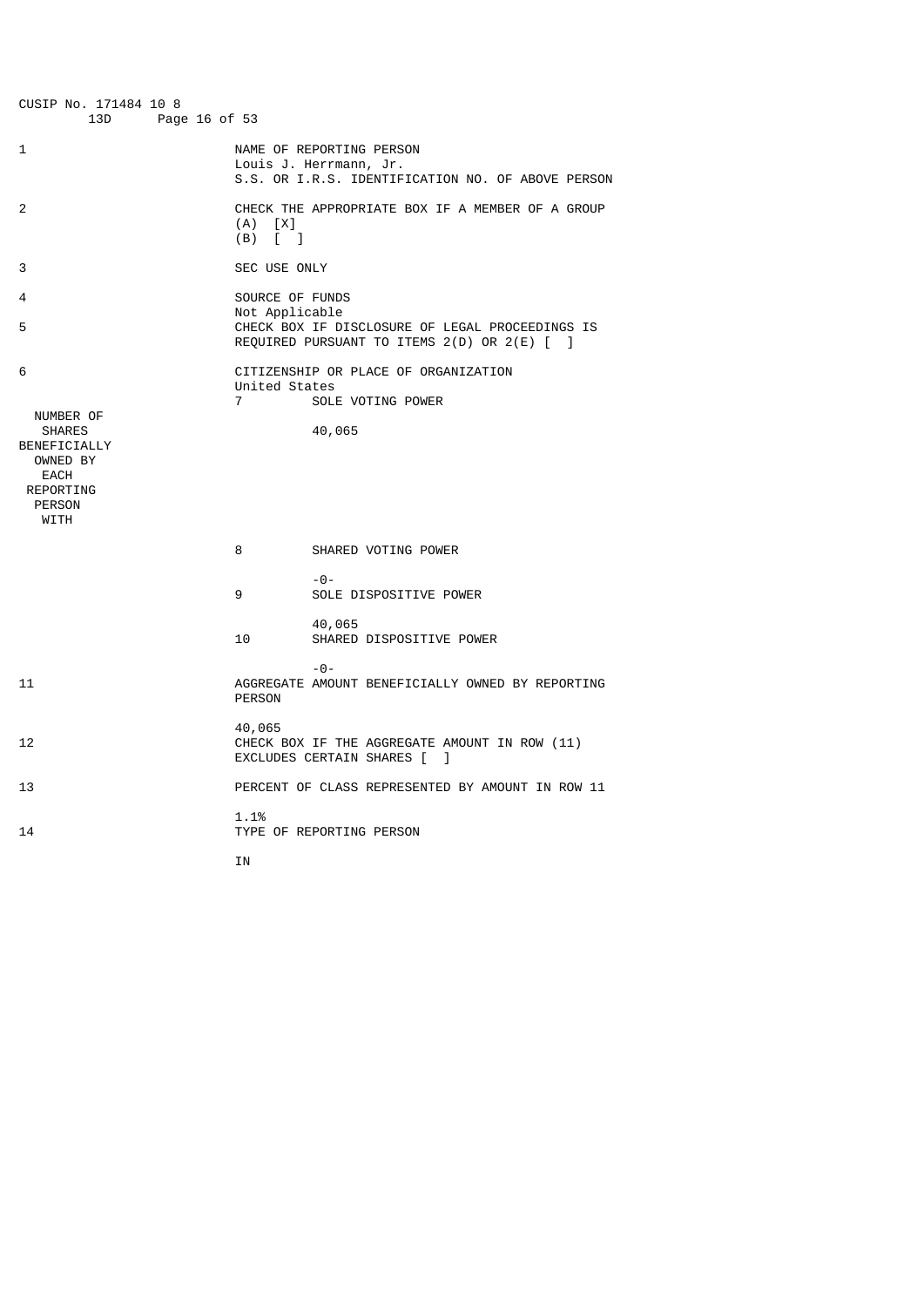| CUSIP No. 171484 10 8<br>13D<br>Page 17 of 53                                                                           |                                   |                                                                                                      |
|-------------------------------------------------------------------------------------------------------------------------|-----------------------------------|------------------------------------------------------------------------------------------------------|
| 1                                                                                                                       |                                   | NAME OF REPORTING PERSON<br>Frank B. Hower, Jr.<br>S.S. OR I.R.S. IDENTIFICATION NO. OF ABOVE PERSON |
| 2                                                                                                                       | $(X)$ $[X]$<br>(B)<br>$\sqrt{2}$  | CHECK THE APPROPRIATE BOX IF A MEMBER OF A GROUP                                                     |
| 3                                                                                                                       | SEC USE ONLY                      |                                                                                                      |
| 4<br>5                                                                                                                  | SOURCE OF FUNDS<br>Not Applicable | CHECK BOX IF DISCLOSURE OF LEGAL PROCEEDINGS IS<br>REQUIRED PURSUANT TO ITEMS 2(D) OR 2(E) [ ]       |
| 6<br>NUMBER OF<br><b>SHARES</b><br>BENEFICIALLY<br>OWNED BY<br><b>EACH</b><br>REPORTING<br><b>PERSON</b><br><b>WITH</b> | United States<br>$\overline{7}$   | CITIZENSHIP OR PLACE OF ORGANIZATION<br>SOLE VOTING POWER<br>1,040                                   |
|                                                                                                                         | 8                                 | SHARED VOTING POWER                                                                                  |
|                                                                                                                         | 9                                 | $ \Theta$ $-$<br>SOLE DISPOSITIVE POWER                                                              |
|                                                                                                                         | 10                                | 1,040<br>SHARED DISPOSITIVE POWER                                                                    |
| 11                                                                                                                      | <b>PERSON</b>                     | $-0-$<br>AGGREGATE AMOUNT BENEFICIALLY OWNED BY REPORTING                                            |
| 12                                                                                                                      | 1,040<br>$\sqrt{ }$               | CHECK BOX IF THE AGGREGATE AMOUNT IN ROW (11)<br><b>EXCLUDES CERTAIN SHARES</b>                      |
| 13                                                                                                                      |                                   | PERCENT OF CLASS REPRESENTED BY AMOUNT IN ROW 11                                                     |
| 14                                                                                                                      | <b>Less than .05%</b>             | TYPE OF REPORTING PERSON                                                                             |

**IN**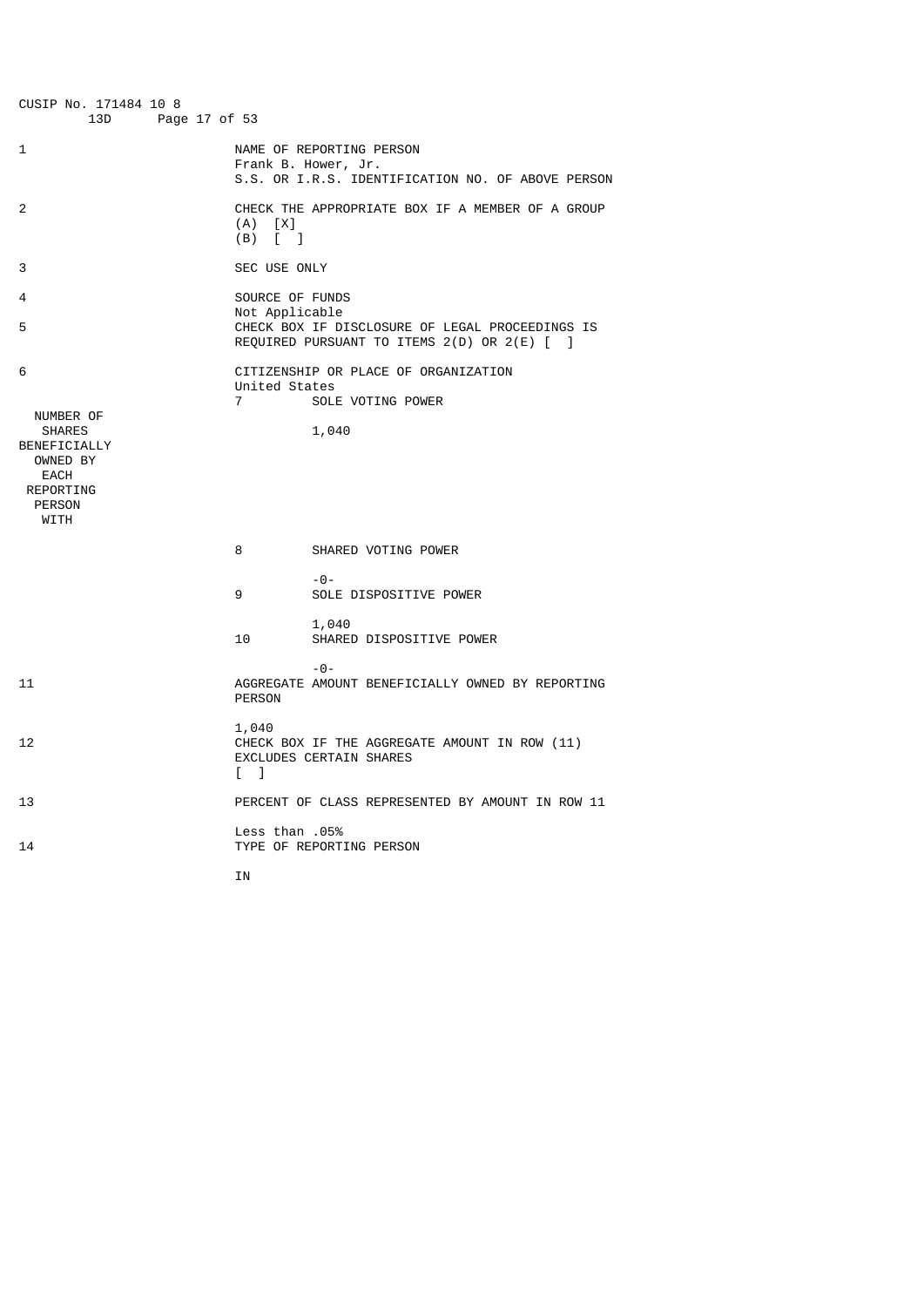| CUSIP No. 171484 10 8<br>13D<br>Page 18 of 53                                                                           |                                                        |                                                                                                            |
|-------------------------------------------------------------------------------------------------------------------------|--------------------------------------------------------|------------------------------------------------------------------------------------------------------------|
| 1                                                                                                                       |                                                        | NAME OF REPORTING PERSON<br>Stanley F. Hugenberg, Jr.<br>S.S. OR I.R.S. IDENTIFICATION NO. OF ABOVE PERSON |
| 2                                                                                                                       | $(A)$ $[X]$<br>$(B)$ $\begin{bmatrix} 1 \end{bmatrix}$ | CHECK THE APPROPRIATE BOX IF A MEMBER OF A GROUP                                                           |
| 3                                                                                                                       | <b>SEC USE ONLY</b>                                    |                                                                                                            |
| 4<br>5                                                                                                                  | SOURCE OF FUNDS<br>Not Applicable                      | CHECK BOX IF DISCLOSURE OF LEGAL PROCEEDINGS IS<br>REQUIRED PURSUANT TO ITEMS 2(D) OR 2(E) [ ]             |
| 6<br>NUMBER OF<br><b>SHARES</b><br>BENEFICIALLY<br>OWNED BY<br><b>EACH</b><br>REPORTING<br><b>PERSON</b><br><b>WITH</b> | United States<br>$\overline{7}$                        | CITIZENSHIP OR PLACE OF ORGANIZATION<br>SOLE VOTING POWER<br>3,670                                         |
|                                                                                                                         | 8                                                      | SHARED VOTING POWER                                                                                        |
|                                                                                                                         | 9                                                      | $-0-$<br>SOLE DISPOSITIVE POWER                                                                            |
|                                                                                                                         | 10                                                     | 3,670<br>SHARED DISPOSITIVE POWER                                                                          |
| 11                                                                                                                      | <b>PERSON</b>                                          | $-0-$<br>AGGREGATE AMOUNT BENEFICIALLY OWNED BY REPORTING                                                  |
| 12                                                                                                                      | 3,670<br>L 1                                           | CHECK BOX IF THE AGGREGATE AMOUNT IN ROW (11)<br><b>EXCLUDES CERTAIN SHARES</b>                            |
| 13                                                                                                                      |                                                        | PERCENT OF CLASS REPRESENTED BY AMOUNT IN ROW 11                                                           |
| 14                                                                                                                      | .1%                                                    | TYPE OF REPORTING PERSON                                                                                   |

**IN**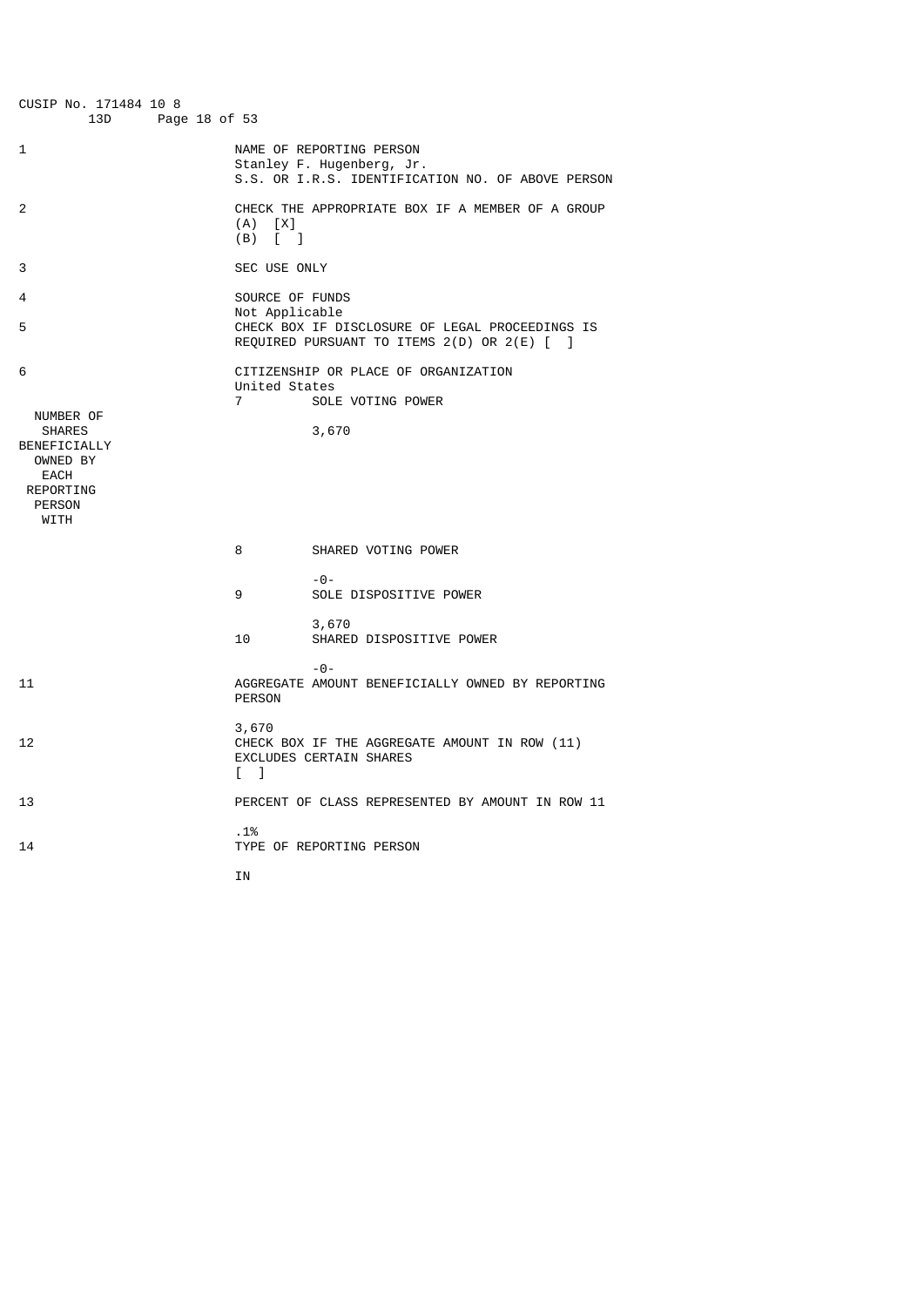| Harriet S. Jones                                           | NAME OF REPORTING PERSON<br>S.S. OR I.R.S. IDENTIFICATION NO. OF ABOVE PERSON                  |
|------------------------------------------------------------|------------------------------------------------------------------------------------------------|
| (A)<br>[X]<br>(B)<br>$\begin{bmatrix} 1 & 1 \end{bmatrix}$ | CHECK THE APPROPRIATE BOX IF A MEMBER OF A GROUP                                               |
| SEC USE ONLY                                               |                                                                                                |
| SOURCE OF FUNDS<br>Not Applicable                          | CHECK BOX IF DISCLOSURE OF LEGAL PROCEEDINGS IS<br>REQUIRED PURSUANT TO ITEMS 2(D) OR 2(E) [ ] |
| United States<br>$\overline{7}$                            | CITIZENSHIP OR PLACE OF ORGANIZATION<br>SOLE VOTING POWER<br>10,000                            |
| 8                                                          | SHARED VOTING POWER                                                                            |
| 9                                                          | $- \Theta -$<br>SOLE DISPOSITIVE POWER                                                         |
| 10                                                         | 10,000<br>SHARED DISPOSITIVE POWER                                                             |
| <b>PERSON</b>                                              | $-0-$<br>AGGREGATE AMOUNT BENEFICIALLY OWNED BY REPORTING                                      |
| 10,000                                                     | CHECK BOX IF THE AGGREGATE AMOUNT IN ROW (11)<br>EXCLUDES CERTAIN SHARES [<br>1                |
|                                                            | PERCENT OF CLASS REPRESENTED BY AMOUNT IN ROW 11                                               |
| .3%                                                        | TYPE OF REPORTING PERSON                                                                       |
|                                                            | Page 19 of 53<br>IN                                                                            |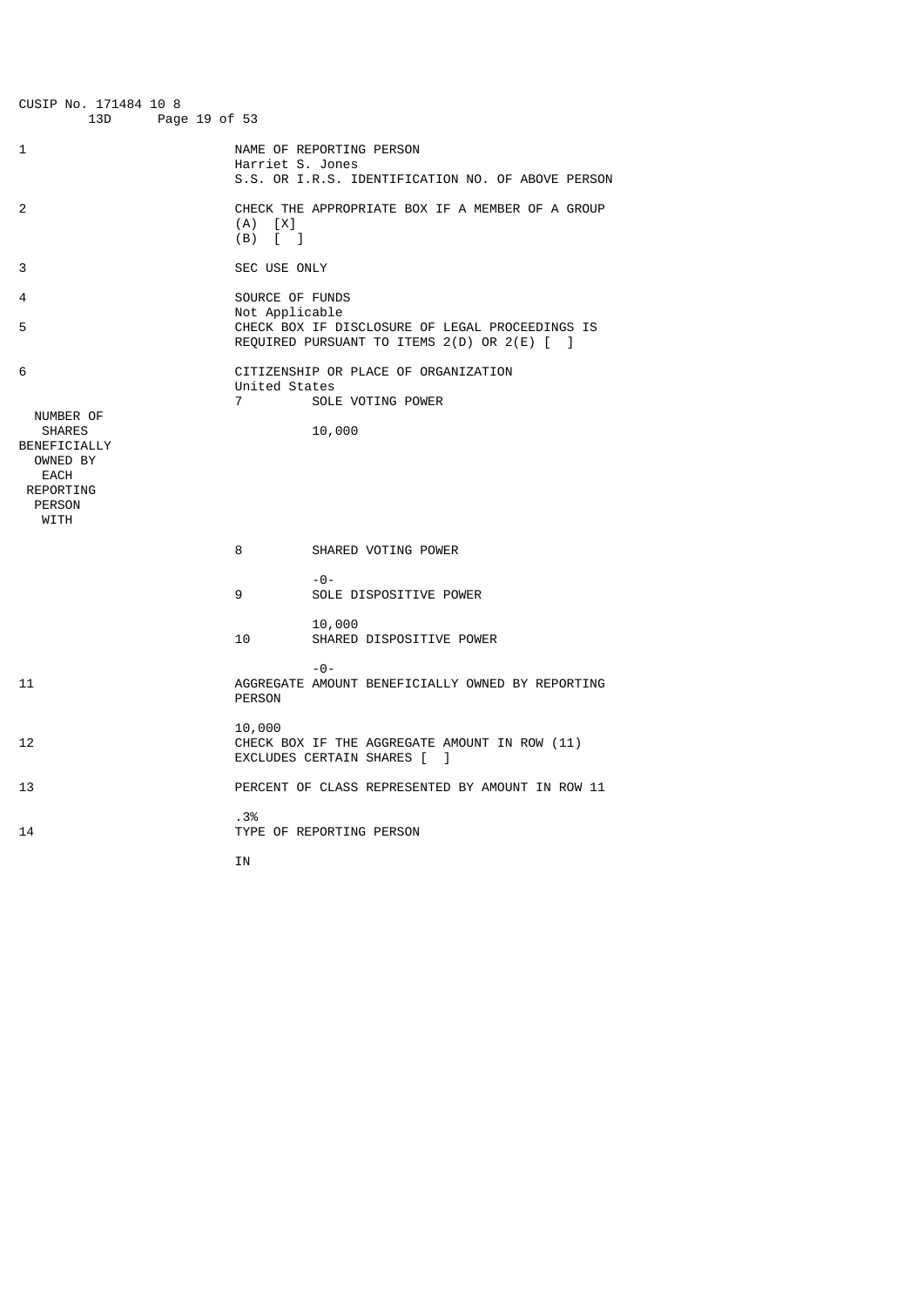| CUSIP No. 171484 10 8<br>13D<br>Page 20 of 53                                                                           |                                                        |                                                                                                |
|-------------------------------------------------------------------------------------------------------------------------|--------------------------------------------------------|------------------------------------------------------------------------------------------------|
| 1                                                                                                                       | Mina Jones Cox                                         | NAME OF REPORTING PERSON<br>S.S. OR I.R.S. IDENTIFICATION NO. OF ABOVE PERSON                  |
| 2                                                                                                                       | (A)<br>[X]<br>(B)<br>$\begin{bmatrix} 1 \end{bmatrix}$ | CHECK THE APPROPRIATE BOX IF A MEMBER OF A GROUP                                               |
| 3                                                                                                                       | SEC USE ONLY                                           |                                                                                                |
| 4<br>5                                                                                                                  | SOURCE OF FUNDS<br>Not Applicable                      | CHECK BOX IF DISCLOSURE OF LEGAL PROCEEDINGS IS<br>REQUIRED PURSUANT TO ITEMS 2(D) OR 2(E) [ ] |
| 6<br>NUMBER OF<br><b>SHARES</b><br>BENEFICIALLY<br>OWNED BY<br><b>EACH</b><br><b>REPORTING</b><br><b>PERSON</b><br>WITH | United States<br>$\overline{7}$                        | CITIZENSHIP OR PLACE OF ORGANIZATION<br>SOLE VOTING POWER<br>8,570                             |
|                                                                                                                         | 8                                                      | SHARED VOTING POWER                                                                            |
|                                                                                                                         | 9                                                      | $- \Theta -$<br>SOLE DISPOSITIVE POWER                                                         |
|                                                                                                                         | 10                                                     | 8,570<br>SHARED DISPOSITIVE POWER                                                              |
| 11                                                                                                                      | <b>PERSON</b>                                          | $ \Theta$ -<br>AGGREGATE AMOUNT BENEFICIALLY OWNED BY REPORTING                                |
| 12                                                                                                                      | 8,570                                                  | CHECK BOX IF THE AGGREGATE AMOUNT IN ROW (11)<br>EXCLUDES CERTAIN SHARES [<br>1                |
| 13                                                                                                                      |                                                        | PERCENT OF CLASS REPRESENTED BY AMOUNT IN ROW 11                                               |
| 14                                                                                                                      | .2%                                                    | TYPE OF REPORTING PERSON                                                                       |
|                                                                                                                         | IN                                                     |                                                                                                |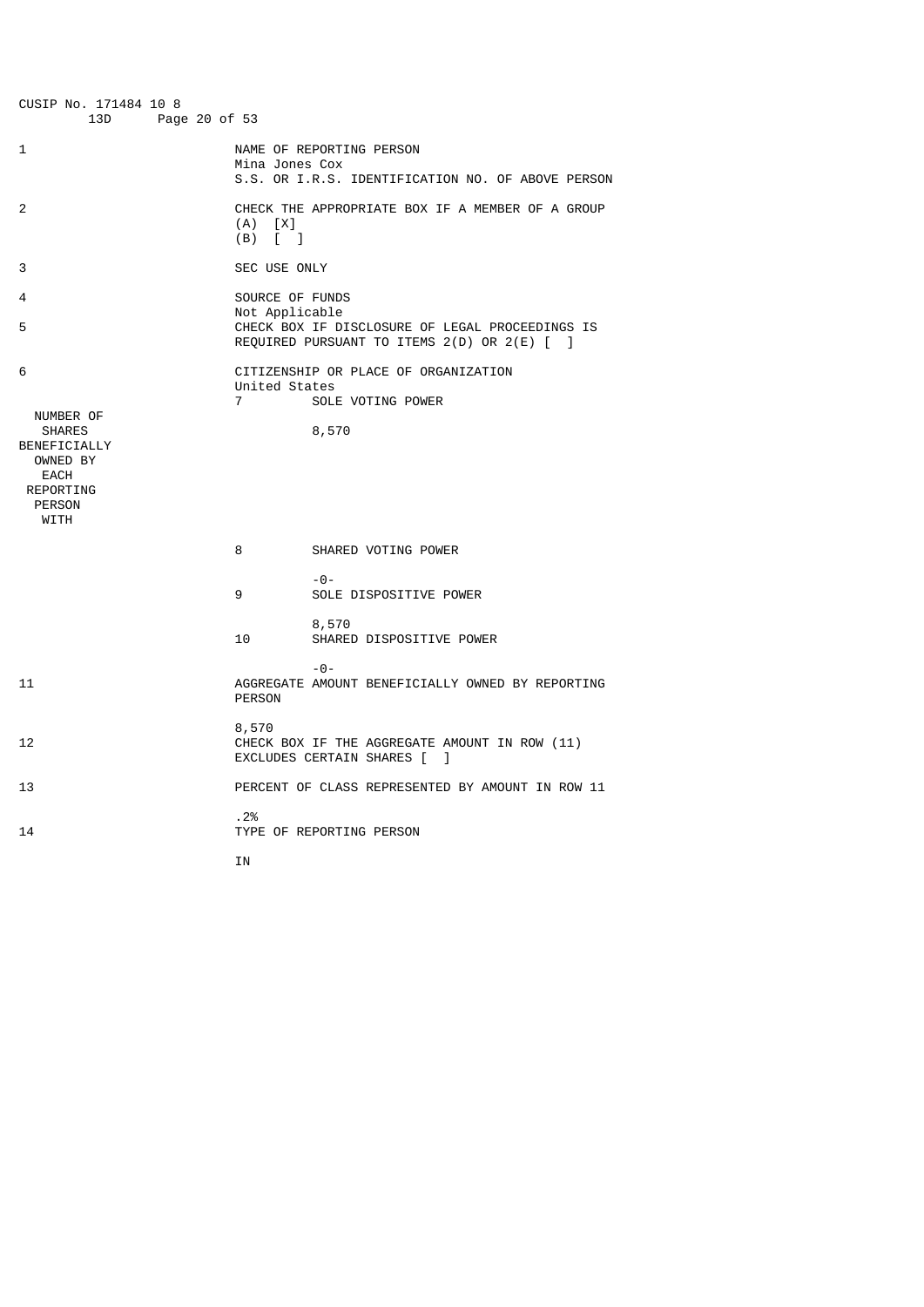| CUSIP No. 171484 10 8<br>13D<br>Page 21 of 53                                           |                                   |                                                                                                                   |
|-----------------------------------------------------------------------------------------|-----------------------------------|-------------------------------------------------------------------------------------------------------------------|
| 1                                                                                       |                                   | NAME OF REPORTING PERSON<br>Edna Veeneman Lewis<br>S.S. OR I.R.S. IDENTIFICATION NO. OF ABOVE PERSON              |
| 2                                                                                       | (A)<br>[X]<br>(B)<br>$\lceil$ 1   | CHECK THE APPROPRIATE BOX IF A MEMBER OF A GROUP                                                                  |
| 3                                                                                       | SEC USE ONLY                      |                                                                                                                   |
| 4<br>5                                                                                  | SOURCE OF FUNDS<br>Not Applicable | CHECK BOX IF DISCLOSURE OF LEGAL PROCEEDINGS IS                                                                   |
| 6<br>NUMBER OF<br><b>SHARES</b><br>BENEFICIALLY<br>OWNED BY<br>EACH<br><b>REPORTING</b> | United States<br>$\overline{7}$   | REQUIRED PURSUANT TO ITEMS 2(D) OR 2(E) [ ]<br>CITIZENSHIP OR PLACE OF ORGANIZATION<br>SOLE VOTING POWER<br>5,660 |
| <b>PERSON</b><br>WITH                                                                   |                                   |                                                                                                                   |
|                                                                                         | 8                                 | SHARED VOTING POWER                                                                                               |
|                                                                                         | 9                                 | $- \Theta -$<br>SOLE DISPOSITIVE POWER                                                                            |
|                                                                                         | 10                                | 5,660<br>SHARED DISPOSITIVE POWER                                                                                 |
| 11                                                                                      | <b>PERSON</b>                     | $ \Theta$ $-$<br>AGGREGATE AMOUNT BENEFICIALLY OWNED BY REPORTING                                                 |
| 12                                                                                      | 5,660                             | CHECK BOX IF THE AGGREGATE AMOUNT IN ROW (11)<br>EXCLUDES CERTAIN SHARES [<br>1                                   |
| 13                                                                                      |                                   | PERCENT OF CLASS REPRESENTED BY AMOUNT IN ROW 11                                                                  |
| 14                                                                                      | .1%                               | TYPE OF REPORTING PERSON                                                                                          |
|                                                                                         | ΙN                                |                                                                                                                   |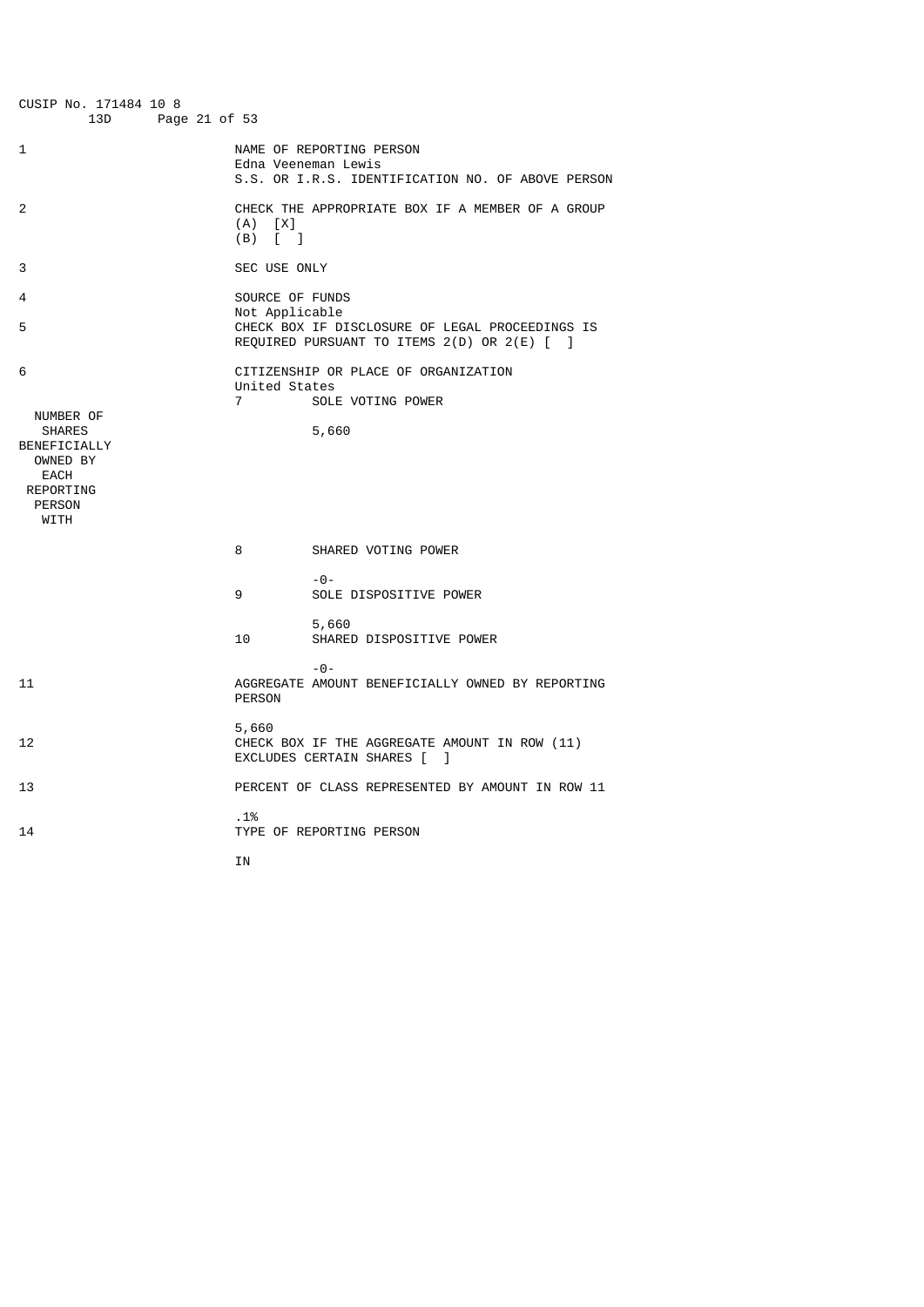| CUSIP No. 171484 10 8<br>13D<br>Page 22 of 53                                                             |                                   |                                                                                                |
|-----------------------------------------------------------------------------------------------------------|-----------------------------------|------------------------------------------------------------------------------------------------|
| 1                                                                                                         | W. Bruce Lunsford                 | NAME OF REPORTING PERSON<br>S.S. OR I.R.S. IDENTIFICATION NO. OF ABOVE PERSON                  |
| 2                                                                                                         | (A)<br>[X]<br>(B)<br>$\lceil$ 1   | CHECK THE APPROPRIATE BOX IF A MEMBER OF A GROUP                                               |
| 3                                                                                                         | SEC USE ONLY                      |                                                                                                |
| 4<br>5                                                                                                    | SOURCE OF FUNDS<br>Not Applicable | CHECK BOX IF DISCLOSURE OF LEGAL PROCEEDINGS IS<br>REQUIRED PURSUANT TO ITEMS 2(D) OR 2(E) [ ] |
| 6<br>NUMBER OF<br><b>SHARES</b><br>BENEFICIALLY<br>OWNED BY<br>EACH<br>REPORTING<br><b>PERSON</b><br>WITH | United States<br>$\overline{7}$   | CITIZENSHIP OR PLACE OF ORGANIZATION<br>SOLE VOTING POWER<br>100,030                           |
|                                                                                                           | 8                                 | SHARED VOTING POWER                                                                            |
|                                                                                                           | 9                                 | $- \Theta -$<br>SOLE DISPOSITIVE POWER                                                         |
|                                                                                                           | 10                                | 90,030<br>SHARED DISPOSITIVE POWER                                                             |
| 11                                                                                                        | <b>PERSON</b>                     | 10,000<br>AGGREGATE AMOUNT BENEFICIALLY OWNED BY REPORTING                                     |
| 12                                                                                                        | 100,030                           | CHECK BOX IF THE AGGREGATE AMOUNT IN ROW (11)<br>EXCLUDES CERTAIN SHARES [<br>1                |
| 13                                                                                                        |                                   | PERCENT OF CLASS REPRESENTED BY AMOUNT IN ROW 11                                               |
| 14                                                                                                        | 2.6%                              | TYPE OF REPORTING PERSON                                                                       |
|                                                                                                           | ΙN                                |                                                                                                |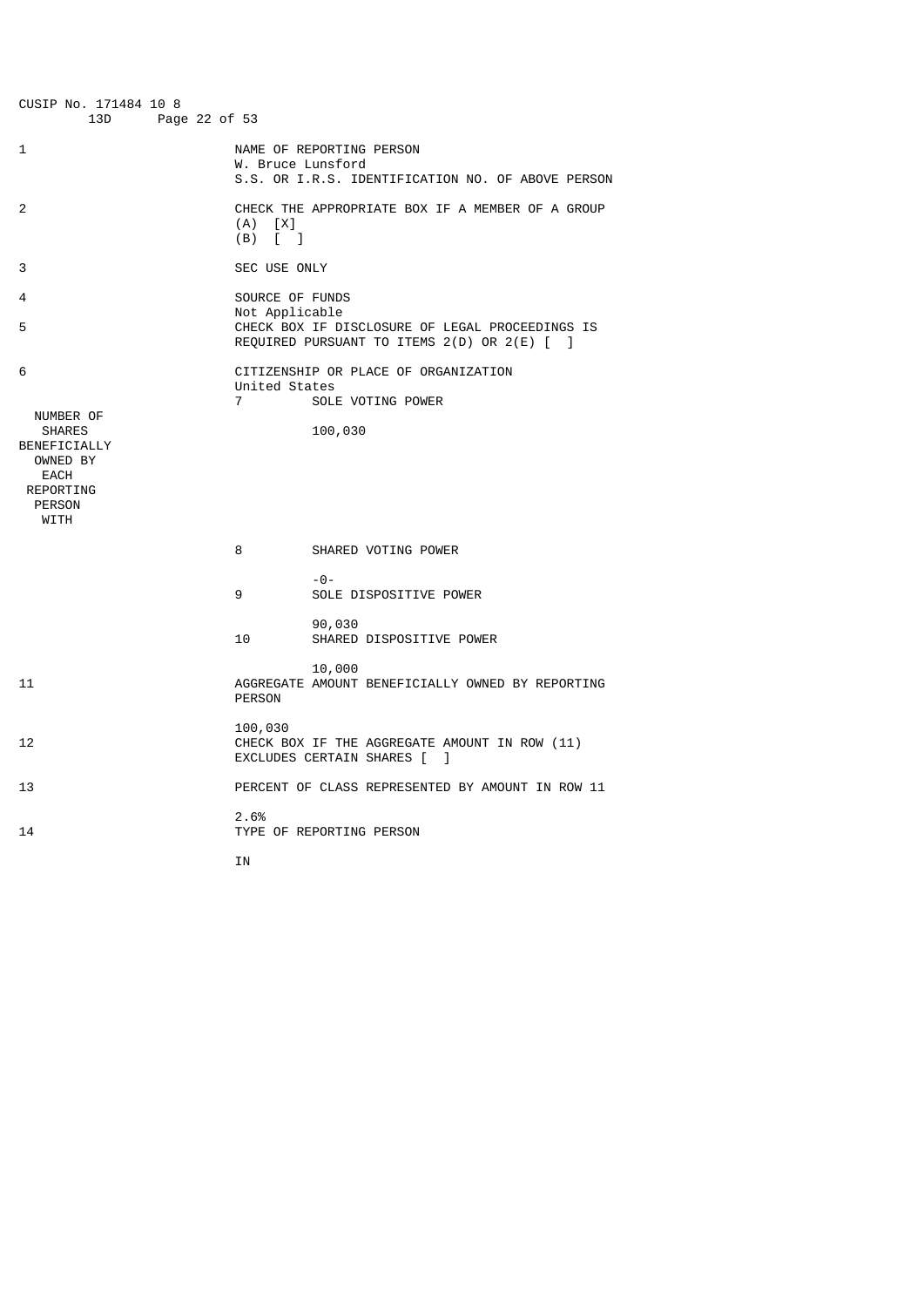| CUSIP No. 171484 10 8<br>13D<br>Page 23 of 53                                                                      |                                   |                                                                                                                     |
|--------------------------------------------------------------------------------------------------------------------|-----------------------------------|---------------------------------------------------------------------------------------------------------------------|
| 1                                                                                                                  |                                   | NAME OF REPORTING PERSON<br>W. Bruce Lunsford Foundation, Inc.<br>S.S. OR I.R.S. IDENTIFICATION NO. OF ABOVE PERSON |
| 2                                                                                                                  | (A)<br>[X]<br>(B)<br>$\lceil$ 1   | CHECK THE APPROPRIATE BOX IF A MEMBER OF A GROUP                                                                    |
| 3                                                                                                                  | SEC USE ONLY                      |                                                                                                                     |
| 4<br>5                                                                                                             | SOURCE OF FUNDS<br>Not Applicable | CHECK BOX IF DISCLOSURE OF LEGAL PROCEEDINGS IS<br>REQUIRED PURSUANT TO ITEMS 2(D) OR 2(E) [ ]                      |
| 6                                                                                                                  |                                   | CITIZENSHIP OR PLACE OF ORGANIZATION                                                                                |
|                                                                                                                    | Kentucky<br>$\overline{7}$        | SOLE VOTING POWER                                                                                                   |
| NUMBER OF<br><b>SHARES</b><br>BENEFICIALLY<br>OWNED BY<br><b>EACH</b><br><b>REPORTING</b><br><b>PERSON</b><br>WITH |                                   | $-0-$                                                                                                               |
|                                                                                                                    | 8                                 | SHARED VOTING POWER                                                                                                 |
|                                                                                                                    | 9                                 | $- \Theta -$<br>SOLE DISPOSITIVE POWER                                                                              |
|                                                                                                                    | 10                                | $-0-$<br>SHARED DISPOSITIVE POWER                                                                                   |
| 11                                                                                                                 | <b>PERSON</b>                     | 10,000<br>AGGREGATE AMOUNT BENEFICIALLY OWNED BY REPORTING                                                          |
| 12                                                                                                                 | 10,000                            | CHECK BOX IF THE AGGREGATE AMOUNT IN ROW (11)<br>EXCLUDES CERTAIN SHARES [<br>1                                     |
| 13                                                                                                                 |                                   | PERCENT OF CLASS REPRESENTED BY AMOUNT IN ROW 11                                                                    |
| 14                                                                                                                 | .3%                               | TYPE OF REPORTING PERSON                                                                                            |
|                                                                                                                    | C <sub>0</sub>                    |                                                                                                                     |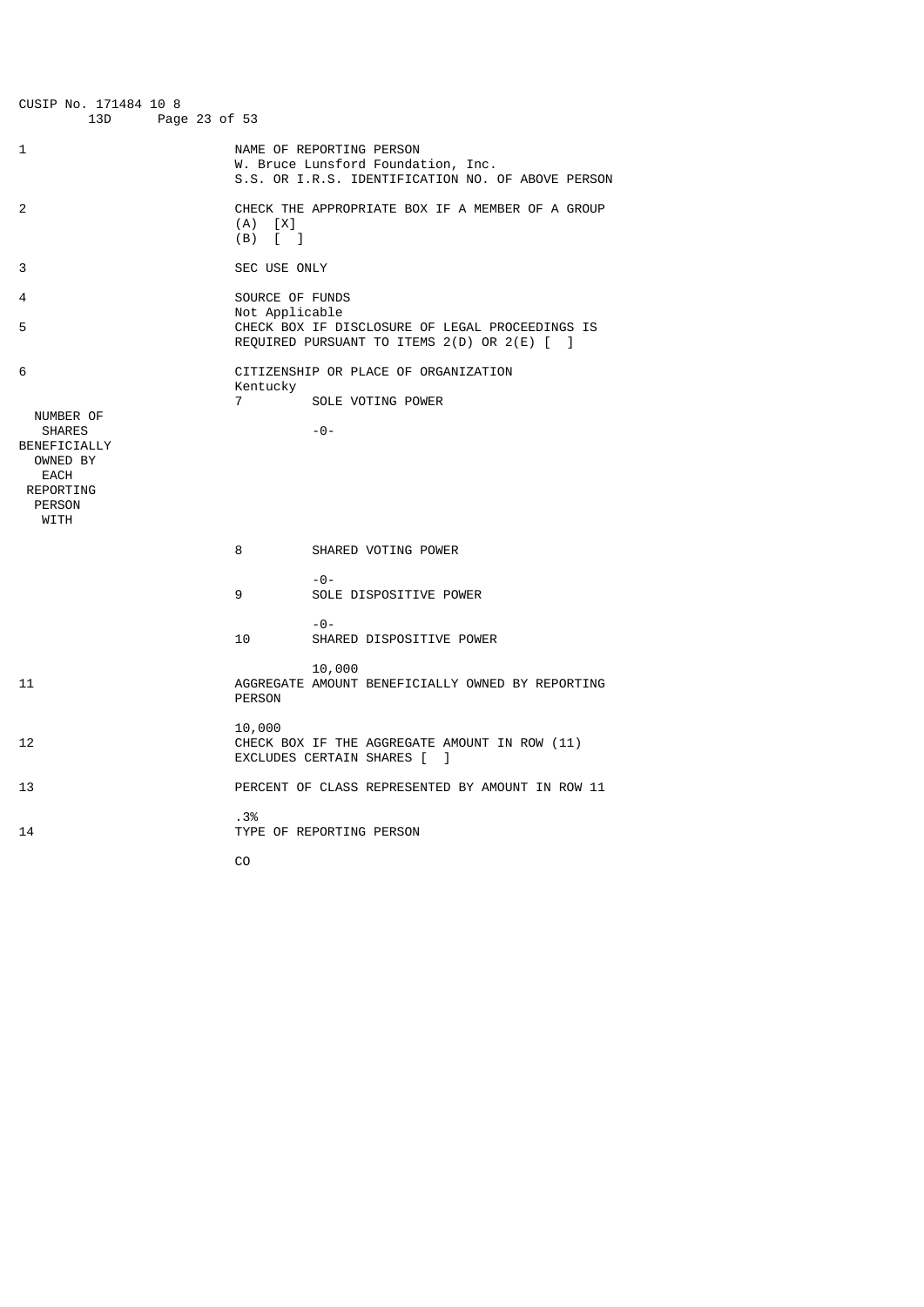| CUSIP No. 171484 10 8<br>13D<br>Page 24 of 53                                                                    |                                                        |                                                                                                |
|------------------------------------------------------------------------------------------------------------------|--------------------------------------------------------|------------------------------------------------------------------------------------------------|
| 1                                                                                                                | Thomas H. Meeker                                       | NAME OF REPORTING PERSON<br>S.S. OR I.R.S. IDENTIFICATION NO. OF ABOVE PERSON                  |
| 2                                                                                                                | (A)<br>[X]<br>(B)<br>$\begin{bmatrix} 1 \end{bmatrix}$ | CHECK THE APPROPRIATE BOX IF A MEMBER OF A GROUP                                               |
| 3                                                                                                                | SEC USE ONLY                                           |                                                                                                |
| 4<br>5                                                                                                           | SOURCE OF FUNDS<br>Not Applicable                      | CHECK BOX IF DISCLOSURE OF LEGAL PROCEEDINGS IS<br>REQUIRED PURSUANT TO ITEMS 2(D) OR 2(E) [ ] |
| 6<br>NUMBER OF<br><b>SHARES</b><br>BENEFICIALLY<br>OWNED BY<br>EACH<br><b>REPORTING</b><br><b>PERSON</b><br>WITH | United States<br>$\overline{7}$                        | CITIZENSHIP OR PLACE OF ORGANIZATION<br>SOLE VOTING POWER<br>29,437                            |
|                                                                                                                  | 8                                                      | SHARED VOTING POWER                                                                            |
|                                                                                                                  | 9                                                      | $- \Theta -$<br>SOLE DISPOSITIVE POWER                                                         |
|                                                                                                                  | 10                                                     | 29,437<br>SHARED DISPOSITIVE POWER                                                             |
| 11                                                                                                               | <b>PERSON</b>                                          | $ \Theta$ -<br>AGGREGATE AMOUNT BENEFICIALLY OWNED BY REPORTING                                |
| 12                                                                                                               | 29,437                                                 | CHECK BOX IF THE AGGREGATE AMOUNT IN ROW (11)<br>EXCLUDES CERTAIN SHARES [<br>1                |
| 13                                                                                                               |                                                        | PERCENT OF CLASS REPRESENTED BY AMOUNT IN ROW 11                                               |
| 14                                                                                                               | .8%                                                    | TYPE OF REPORTING PERSON                                                                       |
|                                                                                                                  | ΙN                                                     |                                                                                                |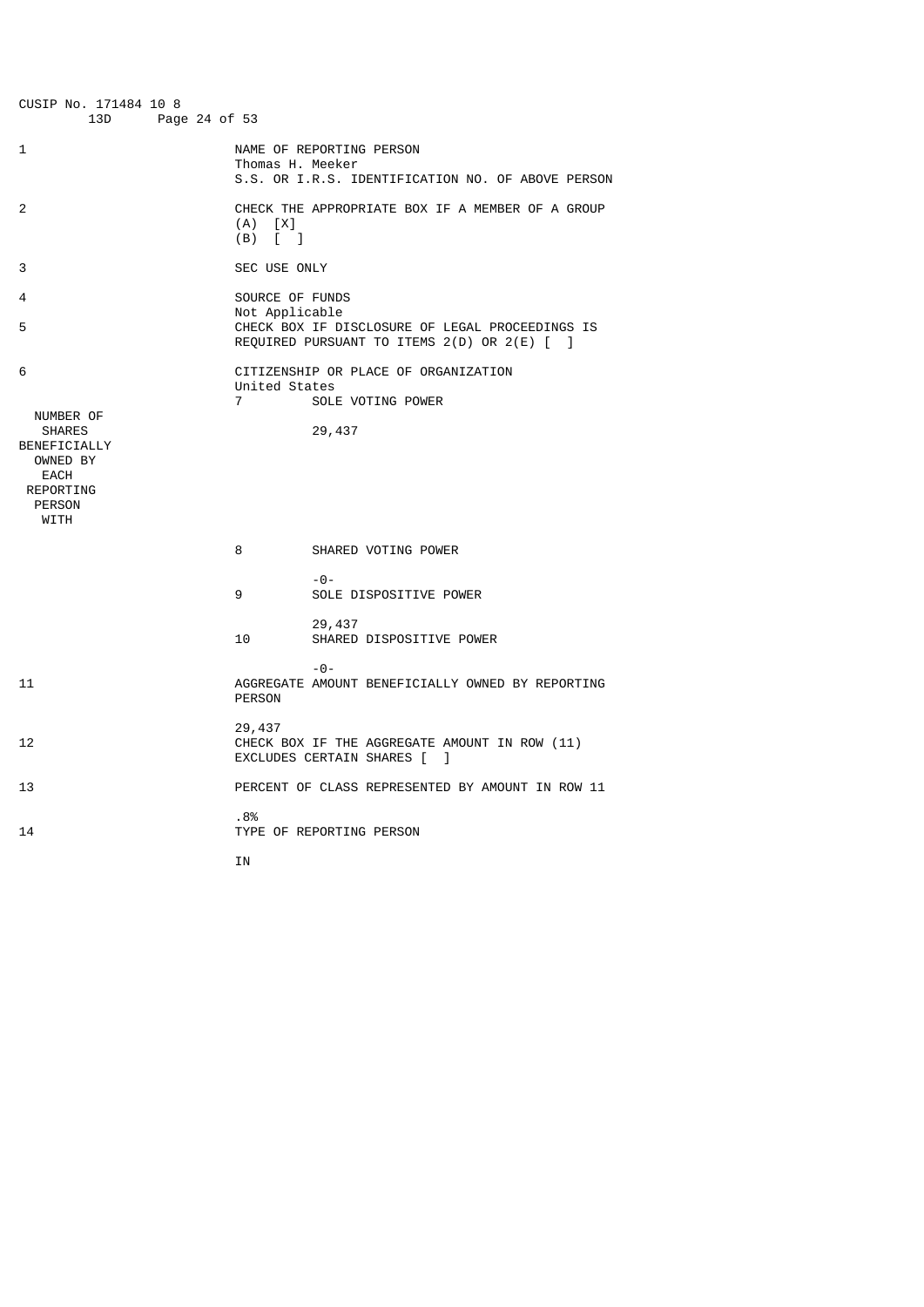| CUSIP No. 171484 10 8<br>13D<br>Page 25 of 53                                                                    |                                   |                                                                                                                    |
|------------------------------------------------------------------------------------------------------------------|-----------------------------------|--------------------------------------------------------------------------------------------------------------------|
| 1                                                                                                                | Carl F. Pollard                   | NAME OF REPORTING PERSON<br>S.S. OR I.R.S. IDENTIFICATION NO. OF ABOVE PERSON                                      |
| 2                                                                                                                | (A)<br>[X]<br>(B)<br>$\lceil$ 1   | CHECK THE APPROPRIATE BOX IF A MEMBER OF A GROUP                                                                   |
| 3                                                                                                                | SEC USE ONLY                      |                                                                                                                    |
| 4<br>5                                                                                                           | SOURCE OF FUNDS<br>Not Applicable | CHECK BOX IF DISCLOSURE OF LEGAL PROCEEDINGS IS                                                                    |
| 6<br>NUMBER OF<br><b>SHARES</b><br>BENEFICIALLY<br>OWNED BY<br>EACH<br><b>REPORTING</b><br><b>PERSON</b><br>WITH | United States<br>$\overline{7}$   | REQUIRED PURSUANT TO ITEMS 2(D) OR 2(E) [ ]<br>CITIZENSHIP OR PLACE OF ORGANIZATION<br>SOLE VOTING POWER<br>73,040 |
|                                                                                                                  | 8                                 | SHARED VOTING POWER                                                                                                |
|                                                                                                                  | 9                                 | $- \Theta -$<br>SOLE DISPOSITIVE POWER                                                                             |
|                                                                                                                  | 10                                | 73,040<br>SHARED DISPOSITIVE POWER                                                                                 |
| 11                                                                                                               | <b>PERSON</b>                     | $-0-$<br>AGGREGATE AMOUNT BENEFICIALLY OWNED BY REPORTING                                                          |
| 12                                                                                                               | 73,040                            | CHECK BOX IF THE AGGREGATE AMOUNT IN ROW (11)<br>EXCLUDES CERTAIN SHARES [<br>1                                    |
| 13                                                                                                               |                                   | PERCENT OF CLASS REPRESENTED BY AMOUNT IN ROW 11                                                                   |
| 14                                                                                                               | 1.9%                              | TYPE OF REPORTING PERSON                                                                                           |
|                                                                                                                  | ΙN                                |                                                                                                                    |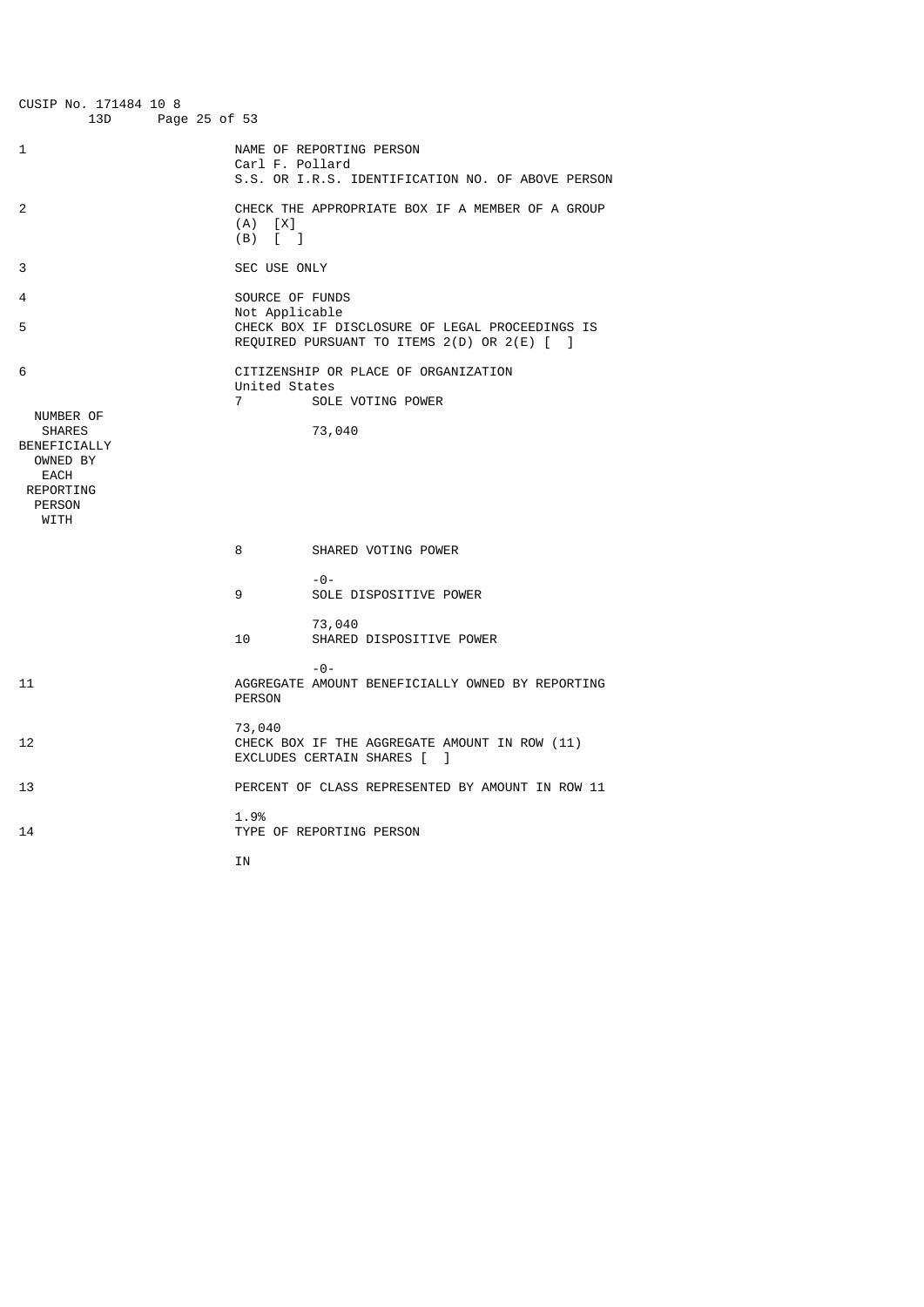| CUSIP No. 171484 10 8<br>13D<br>Page 26 of 53                                                                    |                                                        |                                                                                                           |
|------------------------------------------------------------------------------------------------------------------|--------------------------------------------------------|-----------------------------------------------------------------------------------------------------------|
| 1                                                                                                                |                                                        | NAME OF REPORTING PERSON<br>Wells Family Partnership<br>S.S. OR I.R.S. IDENTIFICATION NO. OF ABOVE PERSON |
| 2                                                                                                                | $(A)$ $[X]$<br>$(B)$ $\begin{bmatrix} 1 \end{bmatrix}$ | CHECK THE APPROPRIATE BOX IF A MEMBER OF A GROUP                                                          |
| 3                                                                                                                | SEC USE ONLY                                           |                                                                                                           |
| 4<br>5                                                                                                           | SOURCE OF FUNDS<br>Not Applicable                      | CHECK BOX IF DISCLOSURE OF LEGAL PROCEEDINGS IS<br>REQUIRED PURSUANT TO ITEMS 2(D) OR 2(E) [ ]            |
| 6<br>NUMBER OF<br><b>SHARES</b><br>BENEFICIALLY<br>OWNED BY<br>EACH<br><b>REPORTING</b><br><b>PERSON</b><br>WITH | United States<br>$\overline{7}$                        | CITIZENSHIP OR PLACE OF ORGANIZATION<br>SOLE VOTING POWER<br>210,530                                      |
|                                                                                                                  | 8                                                      | SHARED VOTING POWER                                                                                       |
|                                                                                                                  | 9                                                      | $- \Theta -$<br>SOLE DISPOSITIVE POWER                                                                    |
|                                                                                                                  | 10                                                     | 210,530<br>SHARED DISPOSITIVE POWER                                                                       |
| 11                                                                                                               | <b>PERSON</b>                                          | $ \Theta$ $-$<br>AGGREGATE AMOUNT BENEFICIALLY OWNED BY REPORTING                                         |
| 12                                                                                                               | 210,530                                                | CHECK BOX IF THE AGGREGATE AMOUNT IN ROW (11)<br>EXCLUDES CERTAIN SHARES [<br>1                           |
| 13                                                                                                               |                                                        | PERCENT OF CLASS REPRESENTED BY AMOUNT IN ROW 11                                                          |
| 14                                                                                                               | 5.6%                                                   | TYPE OF REPORTING PERSON                                                                                  |
|                                                                                                                  | PN                                                     |                                                                                                           |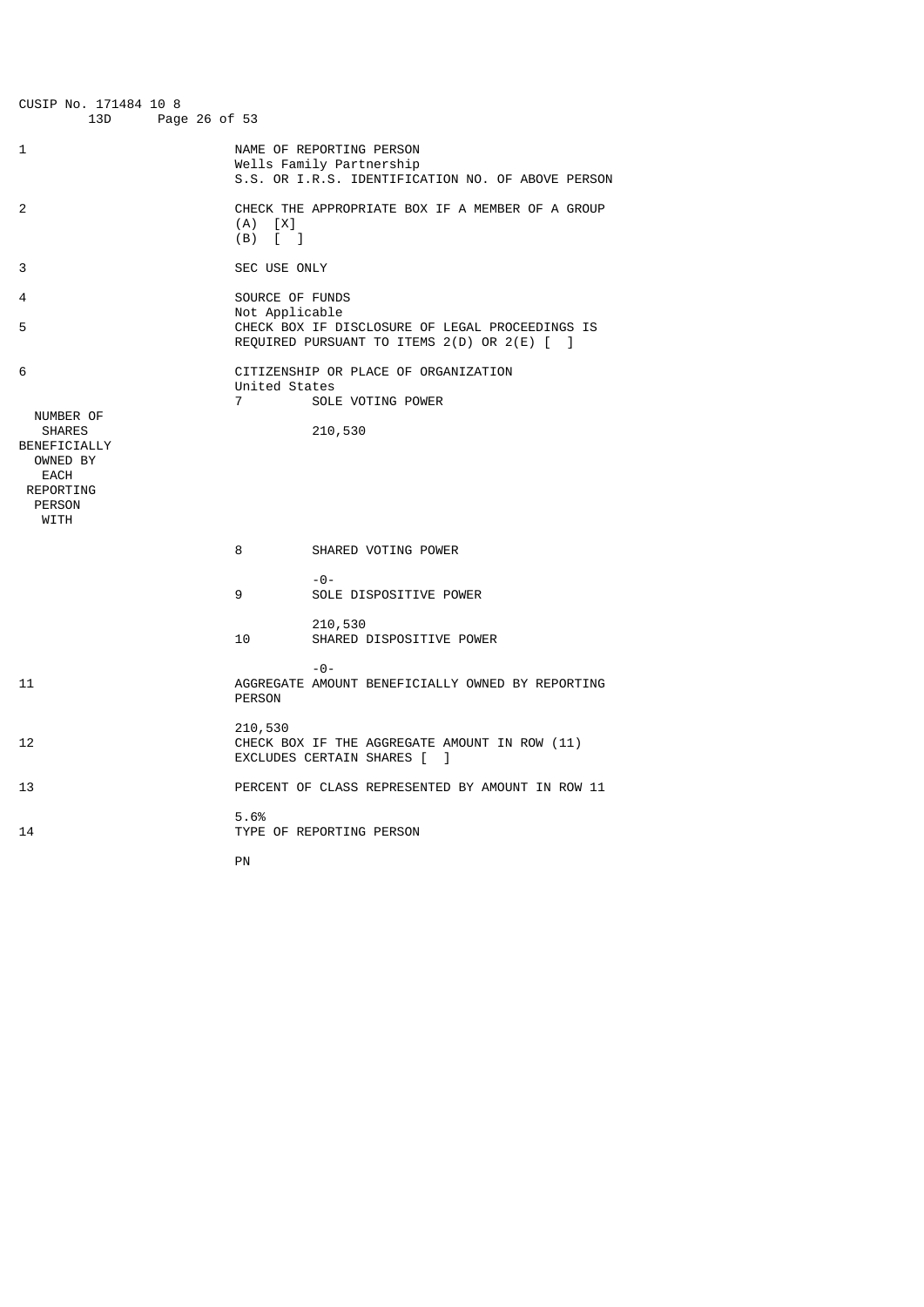| CUSIP No. 171484 10 8<br>13D<br>Page 27 of 53                                                               |                                   |                                                                                                         |
|-------------------------------------------------------------------------------------------------------------|-----------------------------------|---------------------------------------------------------------------------------------------------------|
| 1                                                                                                           |                                   | NAME OF REPORTING PERSON<br>Wells Foundation, Inc.<br>S.S. OR I.R.S. IDENTIFICATION NO. OF ABOVE PERSON |
| 2                                                                                                           | (A)<br>[X]<br>(B)<br>$\lceil$ 1   | CHECK THE APPROPRIATE BOX IF A MEMBER OF A GROUP                                                        |
| 3                                                                                                           | SEC USE ONLY                      |                                                                                                         |
| 4<br>5                                                                                                      | SOURCE OF FUNDS<br>Not Applicable | CHECK BOX IF DISCLOSURE OF LEGAL PROCEEDINGS IS<br>REQUIRED PURSUANT TO ITEMS 2(D) OR 2(E) [ ]          |
| 6                                                                                                           |                                   | CITIZENSHIP OR PLACE OF ORGANIZATION                                                                    |
|                                                                                                             | Kentucky<br>$\overline{7}$        | SOLE VOTING POWER                                                                                       |
| NUMBER OF<br><b>SHARES</b><br>BENEFICIALLY<br>OWNED BY<br>EACH<br><b>REPORTING</b><br><b>PERSON</b><br>WITH |                                   | 22,400                                                                                                  |
|                                                                                                             | 8                                 | SHARED VOTING POWER                                                                                     |
|                                                                                                             | 9                                 | $- \Theta -$<br>SOLE DISPOSITIVE POWER                                                                  |
|                                                                                                             | 10                                | 22,400<br>SHARED DISPOSITIVE POWER                                                                      |
| 11                                                                                                          | <b>PERSON</b>                     | $-0-$<br>AGGREGATE AMOUNT BENEFICIALLY OWNED BY REPORTING                                               |
| 12                                                                                                          | 22,400                            | CHECK BOX IF THE AGGREGATE AMOUNT IN ROW (11)<br>EXCLUDES CERTAIN SHARES [<br>1                         |
| 13                                                                                                          |                                   | PERCENT OF CLASS REPRESENTED BY AMOUNT IN ROW 11                                                        |
| 14                                                                                                          | .6%                               | TYPE OF REPORTING PERSON                                                                                |
|                                                                                                             | C <sub>0</sub>                    |                                                                                                         |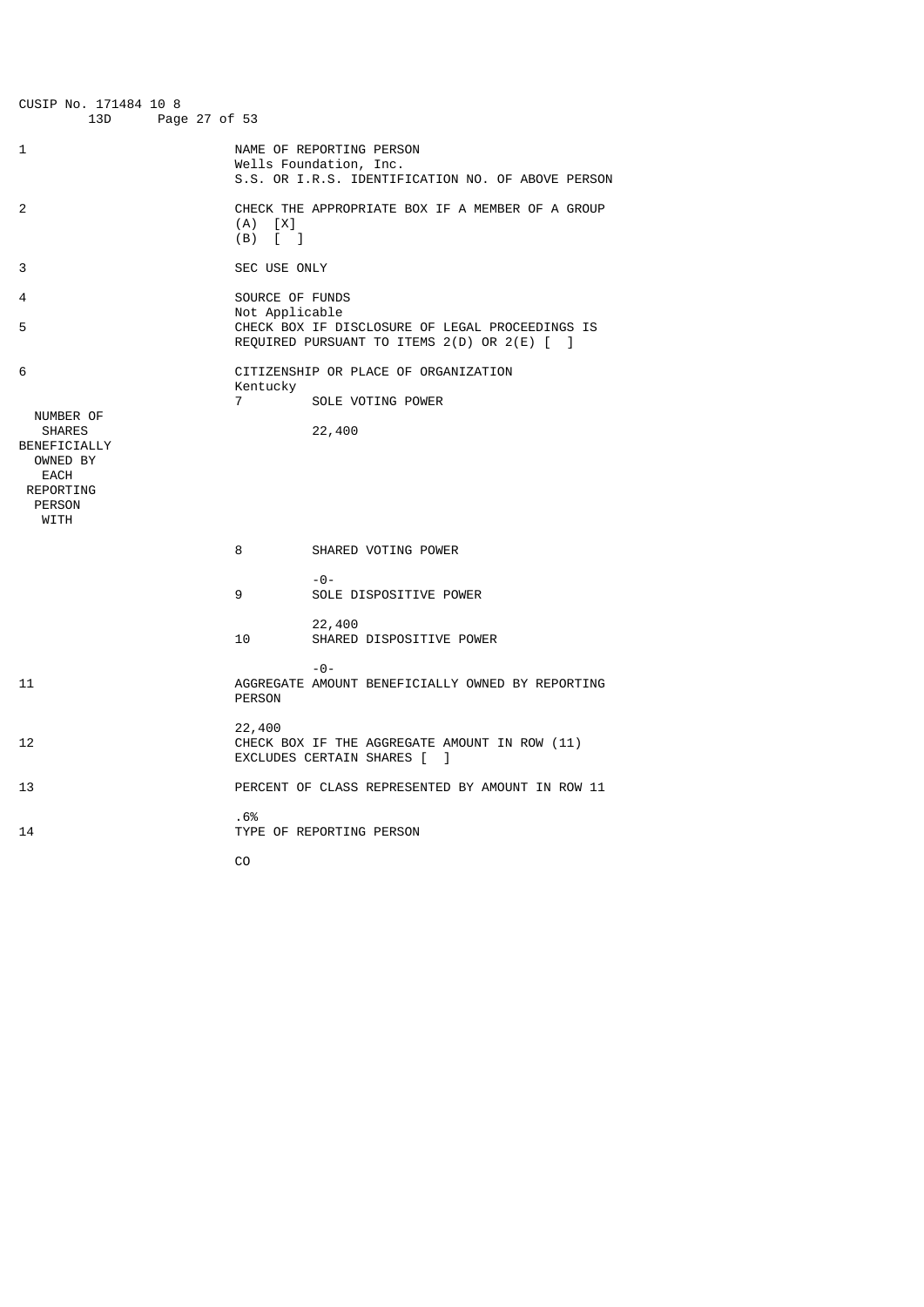| CUSIP No. 171484 10 8<br>13D<br>Page 28 of 53                                                     |                                   |                                                                                                      |
|---------------------------------------------------------------------------------------------------|-----------------------------------|------------------------------------------------------------------------------------------------------|
| 1                                                                                                 |                                   | NAME OF REPORTING PERSON<br>Mary Louise Whitney<br>S.S. OR I.R.S. IDENTIFICATION NO. OF ABOVE PERSON |
| 2                                                                                                 | $(A)$ $[X]$<br>$(B)$ [ ]          | CHECK THE APPROPRIATE BOX IF A MEMBER OF A GROUP                                                     |
| 3                                                                                                 | SEC USE ONLY                      |                                                                                                      |
| 4<br>5                                                                                            | SOURCE OF FUNDS<br>Not Applicable | CHECK BOX IF DISCLOSURE OF LEGAL PROCEEDINGS IS<br>REQUIRED PURSUANT TO ITEMS 2(D) OR 2(E) [ ]       |
| 6<br>NUMBER OF<br><b>SHARES</b><br>BENEFICIALLY<br>OWNED BY<br>EACH<br>REPORTING<br><b>PERSON</b> | United States<br>$\overline{7}$   | CITIZENSHIP OR PLACE OF ORGANIZATION<br>SOLE VOTING POWER<br>128,000                                 |
| WITH                                                                                              |                                   |                                                                                                      |
|                                                                                                   | 8                                 | SHARED VOTING POWER                                                                                  |
|                                                                                                   | 9                                 | $- \Theta -$<br>SOLE DISPOSITIVE POWER                                                               |
|                                                                                                   | 10                                | 128,000<br>SHARED DISPOSITIVE POWER                                                                  |
| 11                                                                                                | <b>PERSON</b>                     | $ \Theta$ $-$<br>AGGREGATE AMOUNT BENEFICIALLY OWNED BY REPORTING                                    |
| 12                                                                                                | 128,000                           | CHECK BOX IF THE AGGREGATE AMOUNT IN ROW (11)<br>EXCLUDES CERTAIN SHARES [<br>-1                     |
| 13                                                                                                |                                   | PERCENT OF CLASS REPRESENTED BY AMOUNT IN ROW 11                                                     |
| 14                                                                                                | 3.4%                              | TYPE OF REPORTING PERSON                                                                             |
|                                                                                                   | ΙN                                |                                                                                                      |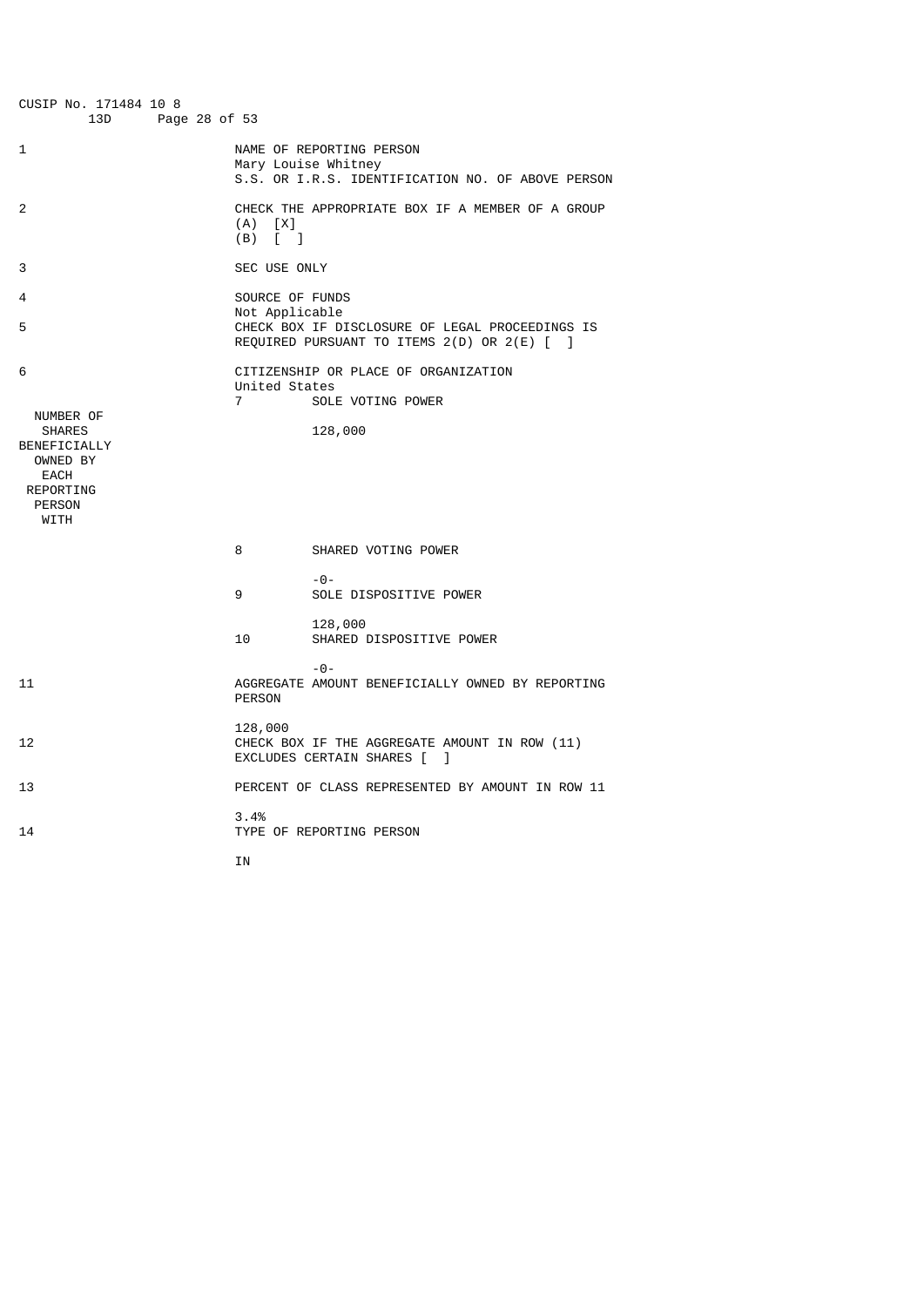CUSIP No. 171484 10 8 Page 29 of 53 1 NAME OF REPORTING PERSON William T. Young S.S. OR I.R.S. IDENTIFICATION NO. OF ABOVE PERSON 2 CHECK THE APPROPRIATE BOX IF A MEMBER OF A GROUP  $(A)$   $[X]$  (B) [ ] 3 SEC USE ONLY 4 SOURCE OF FUNDS Not Applicable<br>
S<br>
CHECK BOX TE D' CHECK BOX IF DISCLOSURE OF LEGAL PROCEEDINGS IS REQUIRED PURSUANT TO ITEMS 2(D) OR 2(E) [ ] 6 CITIZENSHIP OR PLACE OF ORGANIZATION United States 7 SOLE VOTING POWER NUMBER OF<br>SHARES 114,660 BENEFICIALLY OWNED BY EACH REPORTING PERSON WITH 8 SHARED VOTING POWER -0- 9 SOLE DISPOSITIVE POWER 114,660<br>10 SHARED I SHARED DISPOSITIVE POWER -0- 11 AGGREGATE AMOUNT BENEFICIALLY OWNED BY REPORTING PERSON 114,660<br>12 CHECK B CHECK BOX IF THE AGGREGATE AMOUNT IN ROW (11) EXCLUDES CERTAIN SHARES [ ] 13 PERCENT OF CLASS REPRESENTED BY AMOUNT IN ROW 11 3.0% TYPE OF REPORTING PERSON **IN**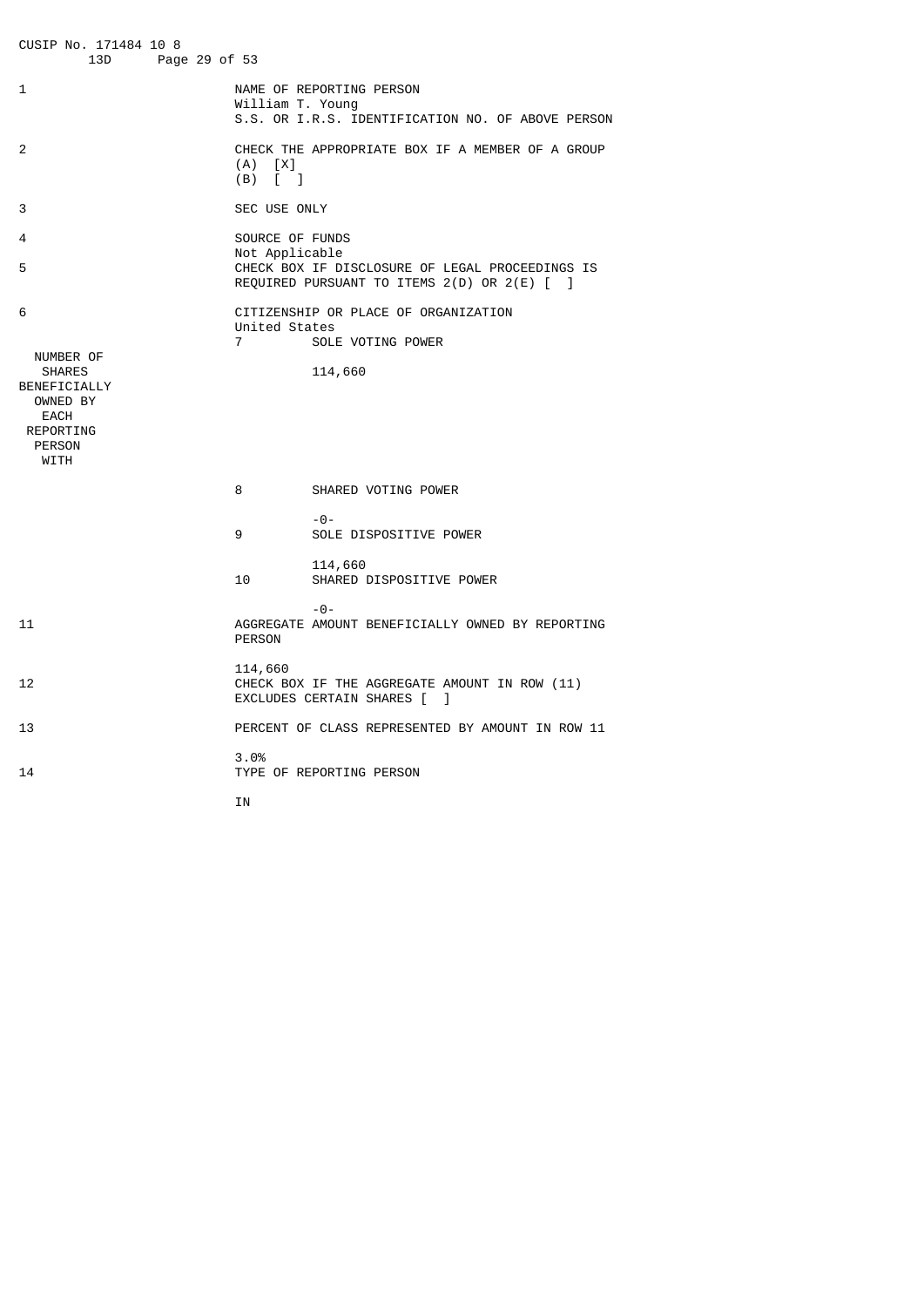CUSIP No. 171484 10 8 Page 30 of 53 1 NAME OF REPORTING PERSON Charles W. Bidwill, Jr. S.S. OR I.R.S. IDENTIFICATION NO. OF ABOVE PERSON  $\overline{2}$ CHECK THE APPROPRIATE BOX IF A MEMBER OF A GROUP  $(A)$   $[X]$  (B) [ ] 3 SEC USE ONLY 4 SOURCE OF FUNDS Not Applicable<br>5<br>CHECK BOX IF D. CHECK BOX IF DISCLOSURE OF LEGAL PROCEEDINGS IS REQUIRED PURSUANT TO ITEMS 2(D) OR 2(E) [ ] 6 CITIZENSHIP OR PLACE OF ORGANIZATION United States SOLE VOTING POWER NUMBER OF 219,340 BENEFICIALLY OWNED BY EACH REPORTING **PERSON**  WITH 8 SHARED VOTING POWER 2,919<br>| 2,919<br>| SOLE SOLE DISPOSITIVE POWER 219,340<br>10 SHARED I SHARED DISPOSITIVE POWER 2,919<br>11 AGGREGATE AMOUN 11 AGGREGATE AMOUNT BENEFICIALLY OWNED BY REPORTING PERSON 12 222, 259<br>CHECK B CHECK BOX IF THE AGGREGATE AMOUNT IN ROW (11) EXCLUDES CERTAIN SHARES [ ] 13 PERCENT OF CLASS REPRESENTED BY AMOUNT IN ROW 11 5.9% 14 TYPE OF REPORTING PERSON **IN**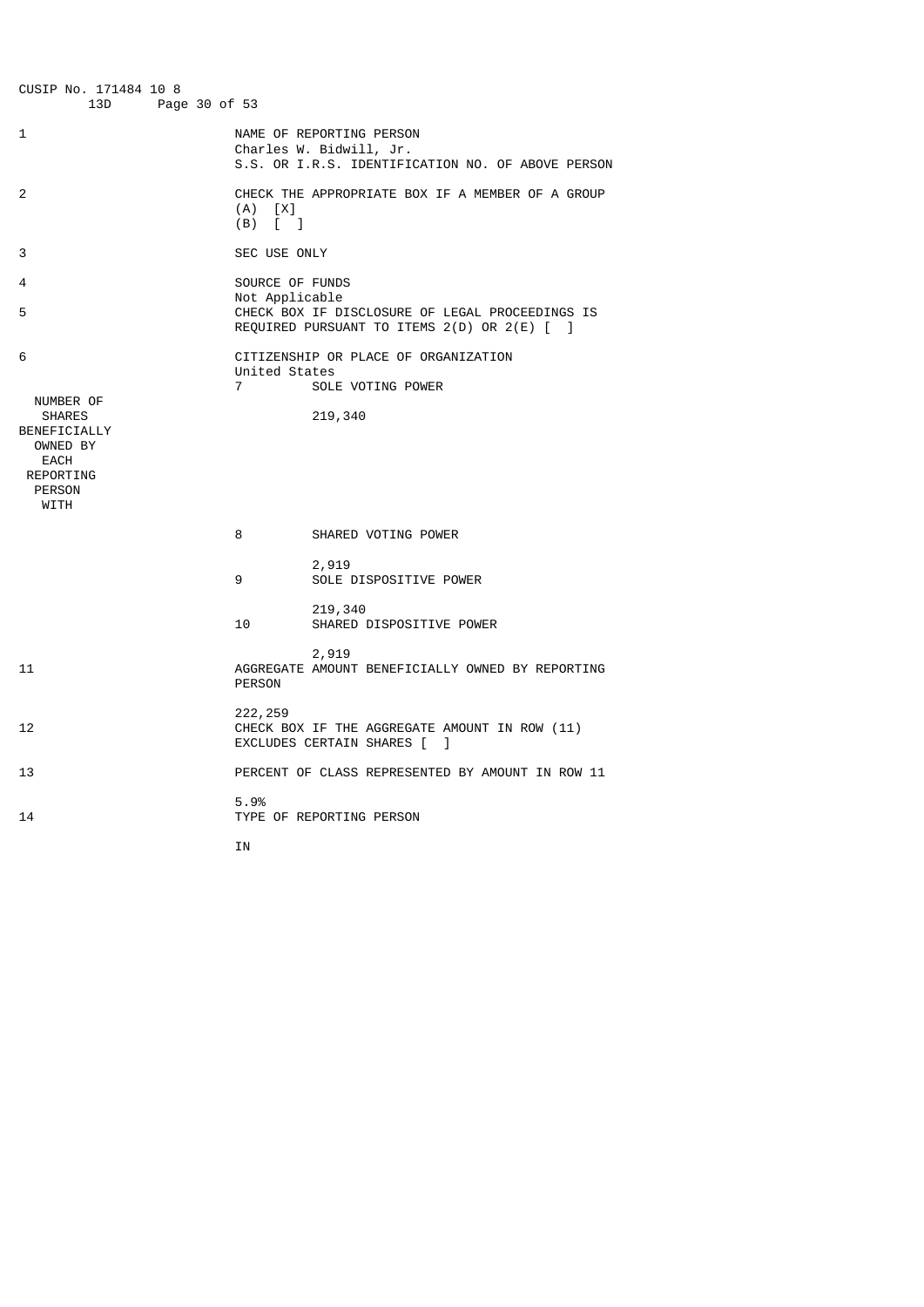Item 1. Security and Issuer. The title of the class of equity securities to which this Statement relates is: Common stock, no par value (the "Shares"), of Churchill Downs Incorporated (the "Company"). The name and address of the principal executive offices of the issuer of such securities are: Churchill Downs Incorporated 700 Central Avenue Louisville, Kentucky 40208

#### The Company is a Kentucky corporation.

 Item 2. Identity and Background. This Schedule is filed by the individuals and in the capacities described in Appendix I hereto and by certain other stockholders described in Appendix I hereto, and constitutes a filing as a group by such persons (hereinafter collectively referred to as the "Reporting Persons"). The Reporting Persons hold or have an interest in the aggregate of 1,196,146 Shares, representing, as of the date hereof, approximately 31.5% of the Shares outstanding. The Third Supplemental Stockholder Agreement was entered into among the Reporting Persons and was effective as of April 18, 1995 (the "Agreement").

 The persons making this filing are doing so because they may be deemed to constitute a "group" for purposes of Section 13(d)(3) of the Securities Exchange Act of 1934, as amended (the "Act"), by reason of their having executed the Agreement (as described in Item 6 and filed as Exhibit 1 attached hereto and incorporated herein by reference). Except as expressly stated herein, each of the Reporting Persons filing this Statement disclaims beneficial ownership of the Shares beneficially owned by any other Reporting Person or any other person. The Attorney-in-Fact appointed by each Reporting Person under the Agreement disclaims beneficial ownership of the Shares beneficially owned by any of the Reporting Persons.

 The names, residence or business addresses and present principal occupation or employment, and the name, principal business and address of any corporation or other organization where such employment is conducted, of the Reporting Persons, are set forth in Appendix I attached hereto and incorporated herein by reference. Each of the Reporting Persons who are individuals is a citizen of the United States of America.

 During the past five years, none of the Reporting Persons [i] has been convicted in a criminal proceeding (excluding traffic violations or similar misdemeanors), or [ii] has been a party to a civil proceeding of a judicial or administrative body of competent jurisdiction and as a result of such proceeding was or is subject to a judgment, decree or final order enjoining future violations of, or prohibiting or mandating activities subject to, federal or state securities laws or finding any violation with respect to such laws.

Information with respect to each of the Reporting Persons is given solely by such Reporting Person and no Reporting Person has responsibility for the accuracy or completeness of information supplied by another Reporting Person.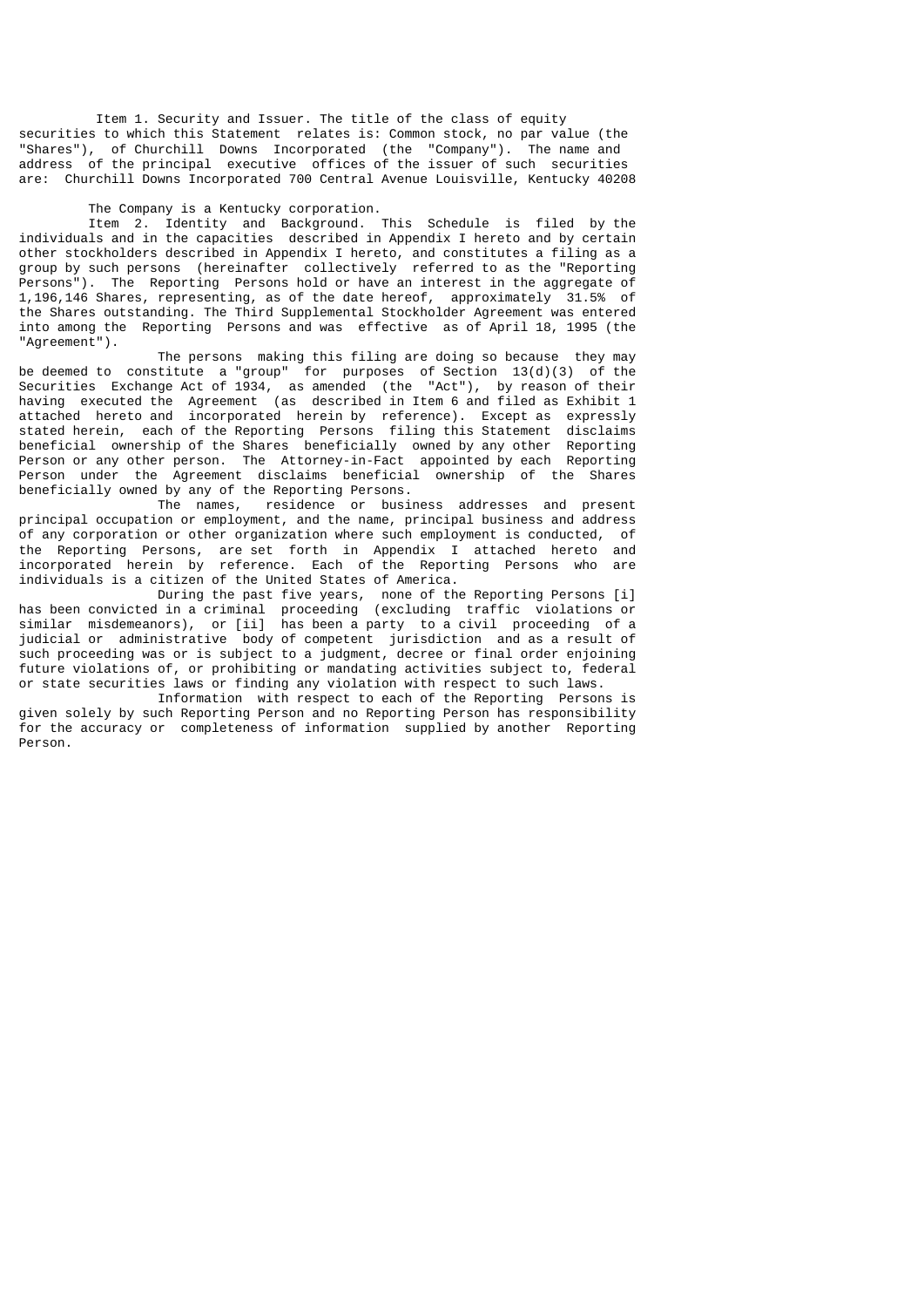Item 3. Source and Amount of Funds or Other Consideration. No purchase of Shares by any Reporting Person is being reported herein and information concerning the source and amount of funds or other consideration with respect to prior purchases is not regarded as material.

 Item 4. Purpose of Transaction. Certain of the Reporting Persons and certain other stockholders of the Company originally entered into a Stockholder Agreement as of May 2, 1984. A Supplemental Stockholder Agreement was subsequently entered into by certain of such persons on March 25, 1985; a Second Supplemental Stockholder Agreement was entered into by certain of such persons as of May 8, 1990; and an Amended Second Supplemental Stockholder Agreement was entered into by certain of such persons as of January 7, 1992. Schedule 13Ds were previously filed with regard to the execution of these Stockholder Agreements, along with amendments to said Schedule 13Ds. The original Stockholder Agreement had a term of two years and expired in May 1986. The Supplemental Stockholder Agreement had a term of five years and expired on May 2, 1990. The Second Supplemental Stockholder Agreement had a term of five years. As of January 7, 1992, the Second Supplemental Stockholder Agreement was terminated by consent of the holders of two-thirds (2/3) of the shares subject to such agreement who simultaneously entered into the Amended Second Supplemental Stockholder Agreement. The Amended Second Supplemental Stockholder Agreement provided that it would remain in effect until May 5, 1995, unless terminated by the written consent of the holders of two-thirds (2/3) of the shares of stock subject to such agreement. By execution of the Agreement, the Amended Second Supplemental Stockholder Agreement was terminated by consent of the holders of two-thirds (2/3) of the shares subject to such agreement who simultaneously entered into the Agreement. Each of the original Stockholder Agreement, the Supplemental Stockholder Agreement, the Second Supplemental Stockholder Agreement and the Amended Second Supplemental Stockholder Agreement provided that the signatories to such agreements could not sell or otherwise transfer any interest in their Shares except in certain limited situations.

 Although the Company has not received any offers at this time to purchase its Shares, the Reporting Persons continue to be concerned about indications of interest of which they are aware in acquiring assets or stock of the Company. The Reporting Persons have entered into the Agreement for the purpose of providing for liquidity in regard to the Shares and providing for a longer term whereby control of the Shares is maintained, through a right of first refusal in the Company, and then within the group constituting the Reporting Persons.

 Although no plan or proposal presently exists among the Reporting Persons as a group to purchase additional Shares, a Reporting Person's right to do so is not restricted under the Agreement. In addition, under the terms of the Agreement, which provides for a right of first refusal in the Company, and then within the group constituting the Reporting Persons, it is contemplated that at some point, by operation of the Agreement, the number of Shares held by the Reporting Persons individually will change although such change will not affect the amount held by all Reporting Persons.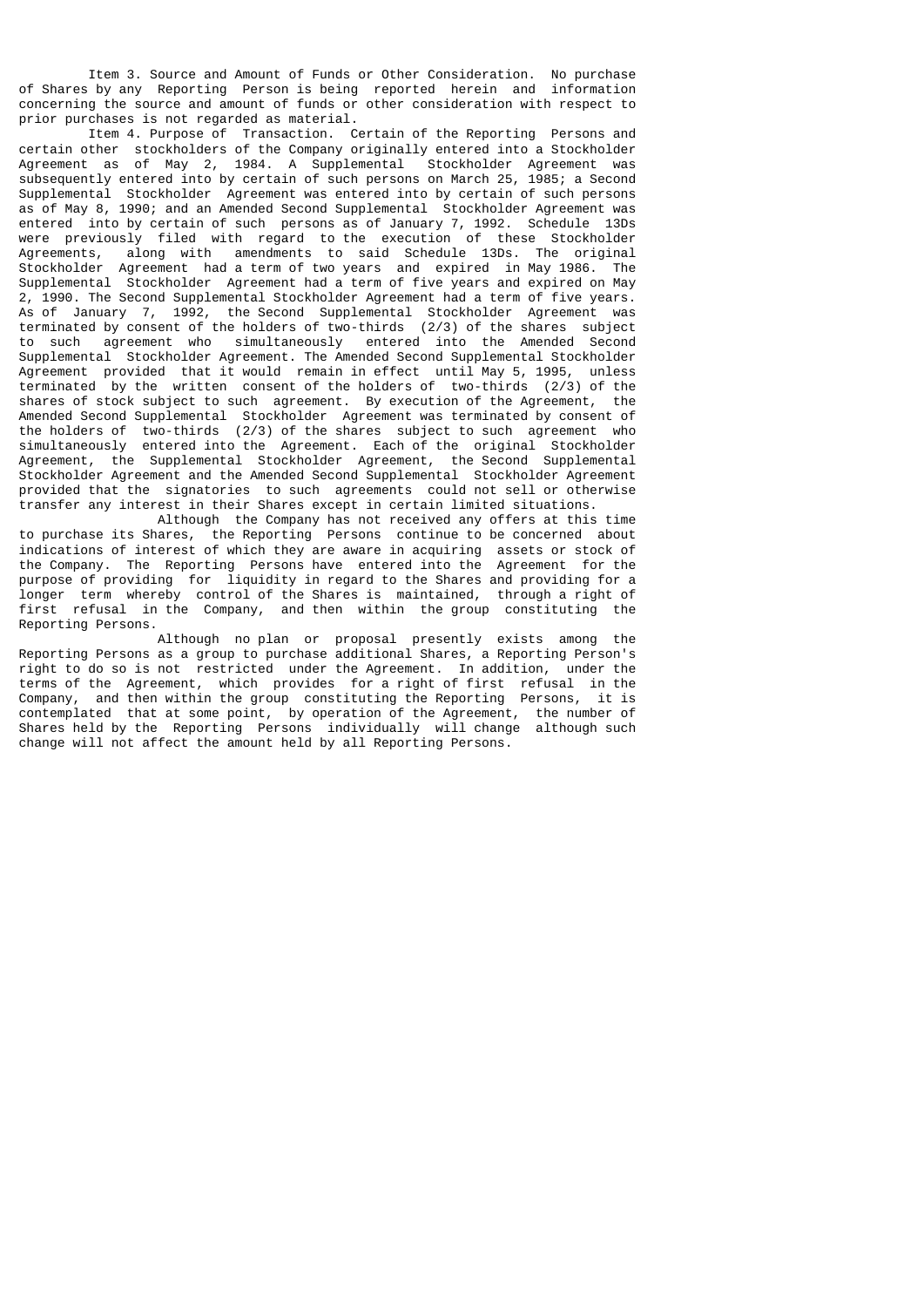None of the Reporting Persons has any present plans or proposals which relate to or would result in [a] the acquisition by any person of additional securities of the issuer, or the disposition of securities of the issuer, although individual Reporting Persons have indicated an interest in purchasing additional Shares as they become available; [b] an extraordinary corporate transaction, such as a merger, reorganization or liquidation, involving the issuer or any of its subsidiaries; [c] a sale or transfer of a material amount of assets of the issuer or any of its subsidiaries; [d] any change in the present Board of Directors or management of the issuer, including any plans or proposals to change the number or term of directors or to fill any existing vacancies on the Board; [e] any material change in the present capitalization or dividend policy of the issuer; [f] any other material change in the issuer's business or corporate structure; [g] changes in the issuer's charter, bylaws or instruments corresponding thereto or other actions which may impede the acquisition of control of the issuer by any person; [h] causing a class of securities of the issuer to be delisted from a national securities exchange or to cease to be authorized to be quoted in an inter-dealer quotation system of a registered national securities association; [i] a class of equity securities of the issuer becoming eligible for termination of registration pursuant to Section 12(g)(4) of the Act; or [j] any action similar to any of those enumerated above. Each Reporting Person reserves the right to formulate such plans or proposals, to take such action, with respect to any or all of the foregoing matters and any other matters as such Reporting Person may determine.

 Although certain of the Reporting Persons are directors and/or executive officers of the Company, each Reporting Person has executed the Agreement solely in such Reporting Person's capacity as a stockholder of the Company. The Company, through its Board of Directors, has approved the Agreement for the purpose of making the Company a third party beneficiary to the Agreement.

Item 5. Interest in Securities of the Issuer.

 a. As of April 18, 1995, the Reporting Persons beneficially owned 1,196,146 Shares or approximately 31.5% of the 3,783,318 Shares outstanding at such date and shares beneficially owned but not outstanding with respect to a reporting person. The number of beneficially owned shares includes 16,900 Shares issuable to a Reporting Person under currently exercisable options and 717 Shares issuable to a Reporting Person under the Company's Incentive Compensation Plan.

 b. Information with respect to the beneficial ownership of Shares by each of the Reporting Persons is set forth in Appendix II hereto which is incorporated herein by reference. Each of the Reporting Persons assumes no responsibility for the accuracy or completeness of Appendix II except as it relates to the beneficial ownership of the Shares disclosed therein of such Reporting Person.

c. Not Applicable.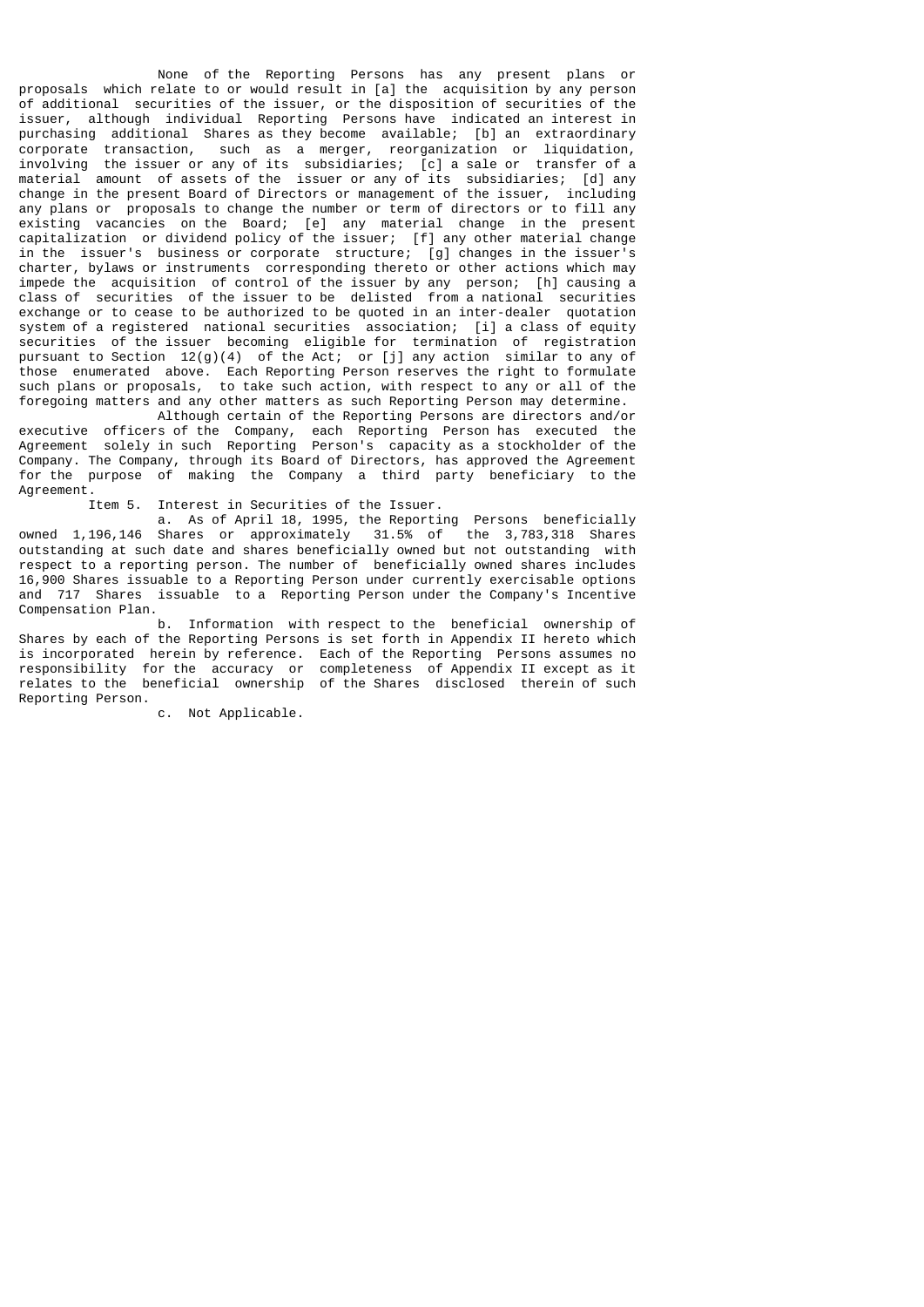d. Except as set forth in Item 5(b), no persons other than the Reporting Persons have the right to receive or the power to direct the receipt of dividends from, or the proceeds from the sale of, any Shares beneficially owned by such Reporting Persons.

e. Not Applicable.

 Item 6. Contracts, Arrangements, Understandings or Relationships with Respect to Securities of the Issuer. As of April 18, 1995, the Agreement among the Reporting Persons became effective. The Agreement provides that as to Shares now owned or later acquired by any party to the Agreement, the holder of such Shares will not transfer the Shares without complying with the Agreement except in the following instances: [a] pursuant to an offer to acquire all of the outstanding Shares of the Company which the Board of Directors of the Company has recommended and which an independent financial advisor retained by the Company has determined to be fair from a financial point of view; [b] by operation of law; [c] by gift, will or pursuant to the laws of descent and distribution; [d] by pledge to a financial institution; or [e] in a small transaction which is defined to mean the transfer of not more than 3,000 Shares in any calendar month. Except in these instances, a Reporting Person may not transfer or agree or commit to transfer the Reporting Person's Shares without first offering to sell such Shares to the Company, and then to all other signatories to the Agreement, on the same terms and conditions as the proposed transfer. In the event the other signatories to the Agreement desire to purchase more than the number of Shares offered for sale by the Reporting Person or the Shares remaining after acquisition by the Company, the Agreement provides for proration of purchase of the Shares among the parties to the Agreement who desire to purchase Shares. If all of the Shares offered for sale by the Reporting Person are not purchased by the Company and/or the other parties to the Agreement, the Shares may be sold in accordance with the bona fide offer received by the Reporting Person. Any stockholder of the Company may become a party to the Agreement by executing the Agreement. The Company is a third party beneficiary to the Agreement.

 The Agreement will be effective until April 15, 1997. The Agreement will become effective as to each additional Reporting Person upon the execution and delivery thereof by such Reporting Person. Under the Agreement, a Reporting Person's right to vote such Reporting Person's Shares, to receive cash dividends or to receive dividends payable in stock or receive Shares in a stock split, or to sell or dispose of Shares therein is not restricted except as specifically set forth therein. A copy of the Agreement is filed as Exhibit 1 hereto and is incorporated herein by reference.

Item 7. Material to be Filed as Exhibits.

 Exhibit 1 - Form of Third Supplemental Stockholder Agreement as of April 18, 1995.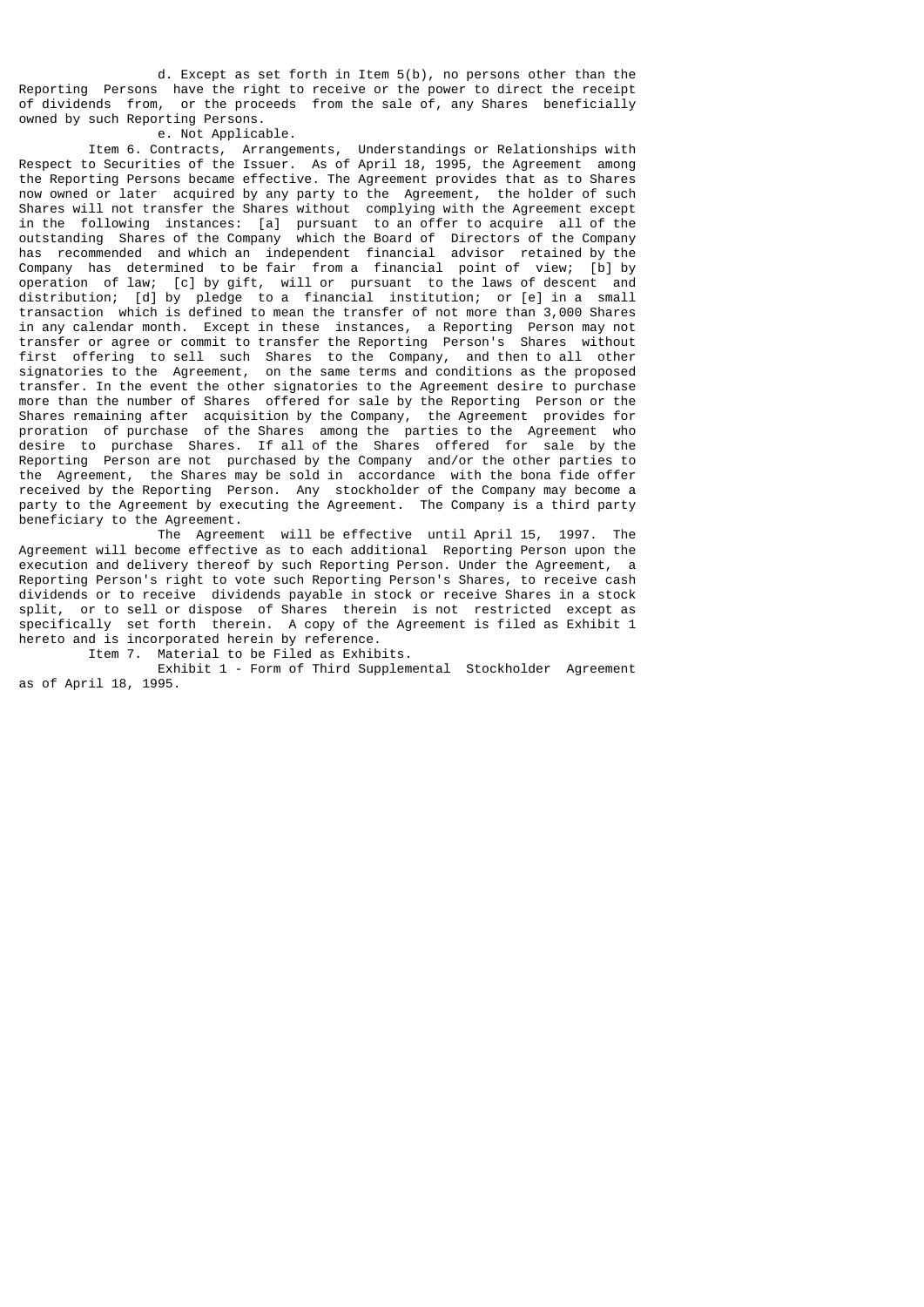# SIGNATURE

 After reasonable inquiry and to the best of my knowledge and belief, I certify that the information set forth in this Statement is true, complete and correct.

April 25, 1995 **By /s/Thomas H. Meeker**  ----------------------------- Thomas H. Meeker,\* Attorney-in-Fact on behalf of each of the Reporting Persons listed on Appendices I and II.

\* Pursuant to Paragraph 14 of the Third Supplemental Stockholder Agreement, each Reporting Person has authorized Thomas H. Meeker as Attorney-in-Fact to sign on behalf of such Reporting Person any document which that Attorney-in-Fact believes may be required to be filed. Evidence of the authority to sign on behalf of each of the Reporting Persons has been retained in the files of the Company.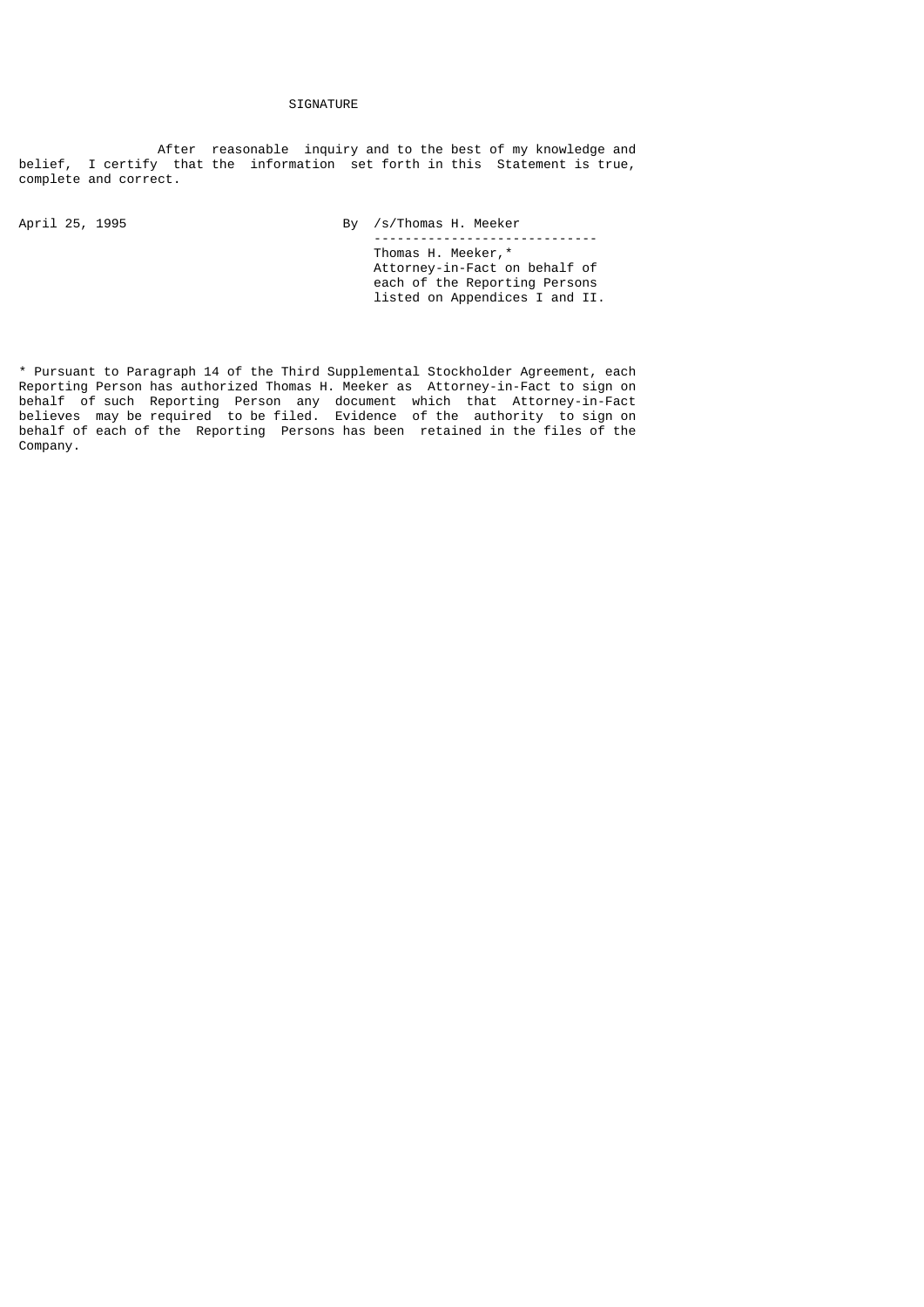|  | PAGE |
|--|------|
|--|------|

| Exhibit 1 - | Form of Third Supplemental Stockholder Agreement | $49 - 52$ |
|-------------|--------------------------------------------------|-----------|
|             | dated as of April 18, 1995                       |           |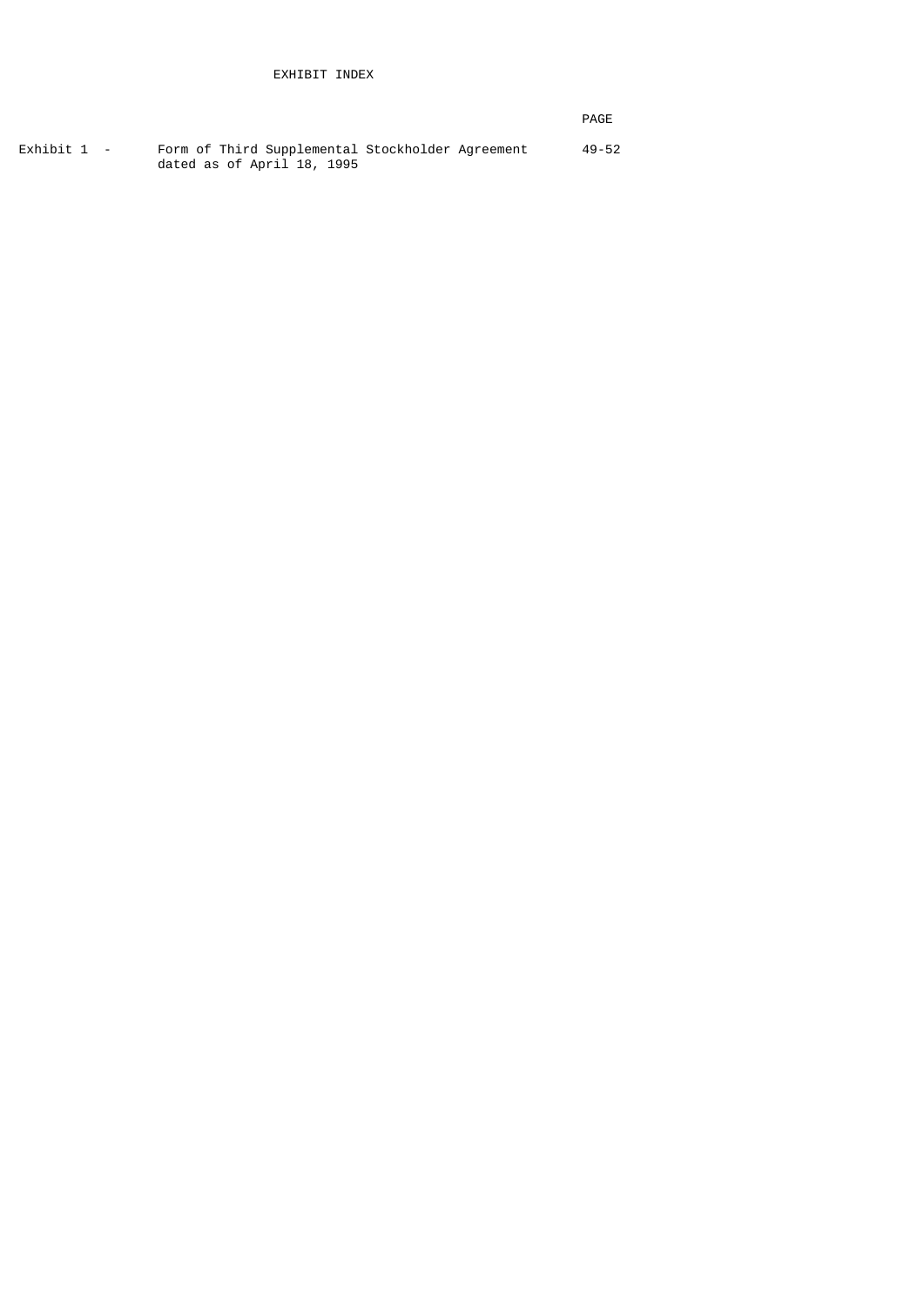(as of April 18, 1995)

 Identity and Background of Reporting Person. The name, residence or business address and present principal occupation or employment, and the name, principal business and address of any corporation or other organization in which such employment is conducted, of each Reporting Person is set forth below:

| Name                      | Residence<br>or Business Address                                             | Present Principal<br>Occupation or Employment                                                                                                        |
|---------------------------|------------------------------------------------------------------------------|------------------------------------------------------------------------------------------------------------------------------------------------------|
| John W. Barr III          | 2000 Brown & Williamson Tower<br>Louisville, KY 40202                        | Retired; Former Chairman,<br>National City Bank, Kentucky<br>(bank holding company)                                                                  |
| Catesby W. Clay           | 200 West Vine Street<br>Suite 8K<br>Lexington, KY 40507                      | Chairman, Kentucky River Coal<br>Corporation (coal land lessor);<br>President, Runnymede Farm, Inc.                                                  |
| Charles W. Bidwill, Jr.   | Sportsman's Park Race Track<br>3301 South Laramie Avenue<br>Cicero, IL 60650 | President and General Manager,<br>National Jockey Club (operator<br>of Sportsman's Park Race Track)                                                  |
| William S. Farish         | Lane's End Farm<br>100 United Drive, Suite 3A<br>Versailles, KY 40383        | President, W.S. Farish & Company<br>(trust management company);<br>Owner, Lane's End Farm                                                            |
| J. David Grissom          | 400 West Market Street<br>Suite 2510<br>Louisville, KY 40202                 | Chairman, Mayfair Capital<br>(private investment firm)                                                                                               |
| Seth W. Hancock           | c/o Claiborne Farm<br>P. O. Box 150<br>Paris, KY 40361                       | Partner and Manager, Claiborne Farm;<br>President, Hancock Farms, Inc.                                                                               |
| Louis J. Herrmann, Jr.    | 340 Byrne Avenue<br>Louisville, KY 40217                                     | Owner, Louis Herrmann Auto<br>Consultant Incorporated                                                                                                |
| Frank B. Hower, Jr.       | 339A Mockingbird Valley Road<br>Louisville, KY 40207                         | Retired; Former Chairman,<br>Liberty National Bancorp., Inc.<br>(bank holding company) and<br>Liberty National Bank & Trust<br>Company of Louisville |
| Stanley F. Hugenberg, Jr. | 1913 Fortside Circle<br>Fort Mitchell, KY 41011                              | President, Jackantom Sales<br>Company (manufacturer's<br>representative)                                                                             |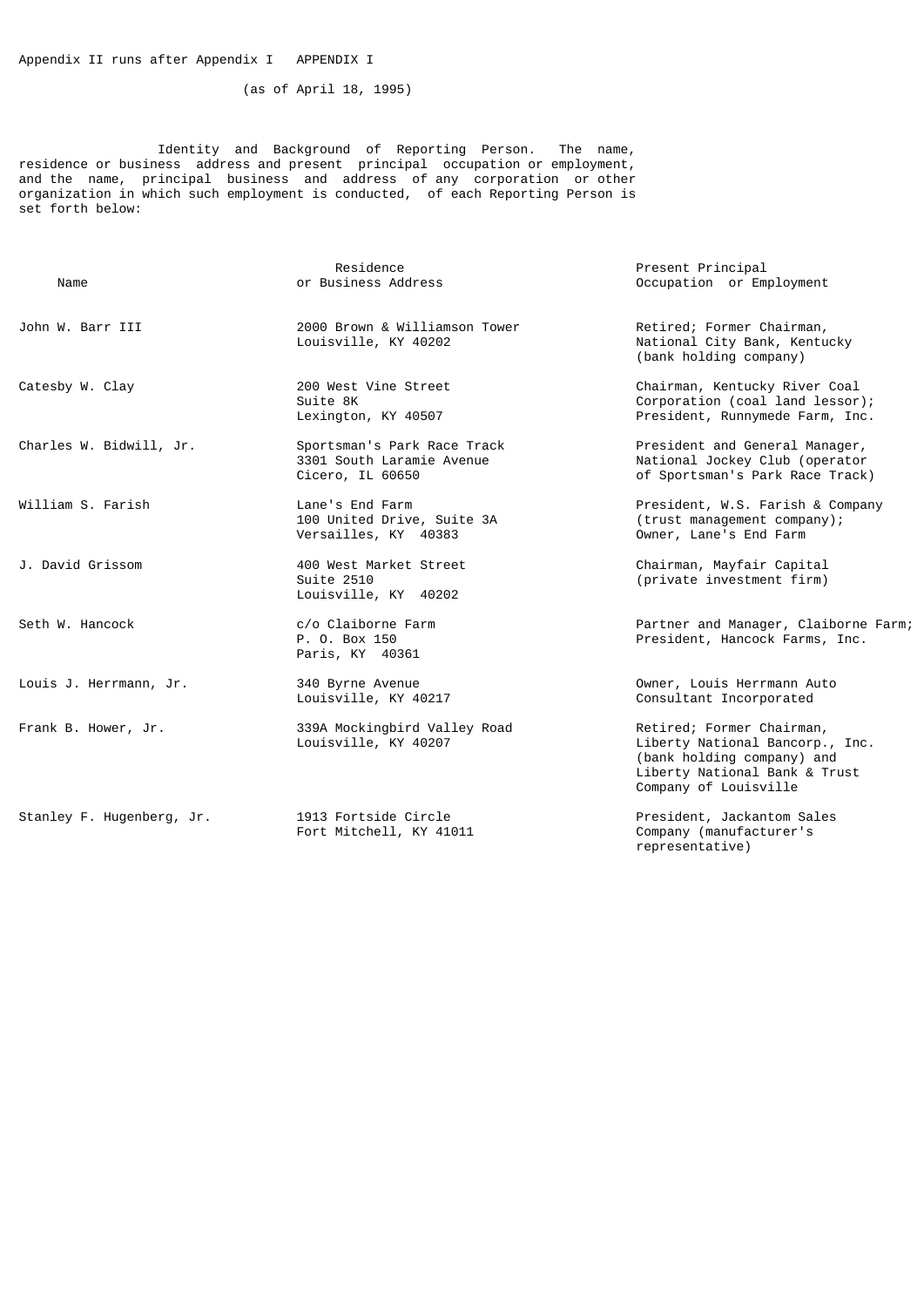| Harriet S. Jones          | c/o Hermitage Farm, Inc.<br>P. 0. Box 40<br>Goshen, KY 40026                  | Housewife                                                                                                           |
|---------------------------|-------------------------------------------------------------------------------|---------------------------------------------------------------------------------------------------------------------|
| Mina Jones Cox            | 4600 Tingle Lane<br>Louisville, KY 40077                                      | Housewife                                                                                                           |
| W. Bruce Lunsford         | 3300 Providian Center<br>Louisville, KY 40202                                 | Chairman, President and Chief<br>Executive Officer, Vencor, Inc.<br>(intensive care hospitals and<br>nursing homes) |
| Thomas H. Meeker          | Churchill Downs<br>Incorporated<br>700 Central Avenue<br>Louisville, KY 40208 | President of the Company                                                                                            |
| Carl F. Pollard           | Hermitage Farm<br>P. O. Box 40<br>Goshen, KY 40026                            | Owner, Hermitage Farm                                                                                               |
| Edna Veeneman Lewis       | 16 Brownsboro Hill Rd.<br>Louisville, KY 40207                                | Housewife                                                                                                           |
| Mary Louise Whitney       | 40 Geyser Road<br>Saratoga Springs, NY<br>12866                               | Housewife                                                                                                           |
| William T. Young          | P.O. Box 1110<br>Lexington, KY 40502                                          | Chairman of the Board, W.T.<br>Young, Inc. (warehousing,<br>thoroughbred horses)                                    |
| Shauna Bidwill Valenzuela | 2424 Myrtle Avenue<br>Hermosa Beach, CA 90254                                 | Housewife                                                                                                           |

 The following lists the corporations, partnerships and trusts that are Reporting Persons.

Trustees u/w J.N. Camden deceased 1942 -- Catesby M. Clay, Jim Clay and James G. Kennan, III

| Name                 | Residence<br>or Business Address                        | Present Principal<br>Occupation or Employment                                    |
|----------------------|---------------------------------------------------------|----------------------------------------------------------------------------------|
| Catesby W. Clay      | 200 West Vine Street<br>Suite 8K<br>Lexington, KY 40507 | Chairman, Kentucky River Coal<br>Corporation; President,<br>Runnymede Farm, Inc. |
| Jim Clay             | P.O. Box 197<br>Paris, KY 40361                         | Farmer                                                                           |
| James G. Kennan, III | 200 West Vine Street<br>Suite 8K<br>Lexington, KY 40507 | President and Chief Executive<br>Officer, Kentucky River Coal<br>Corporation     |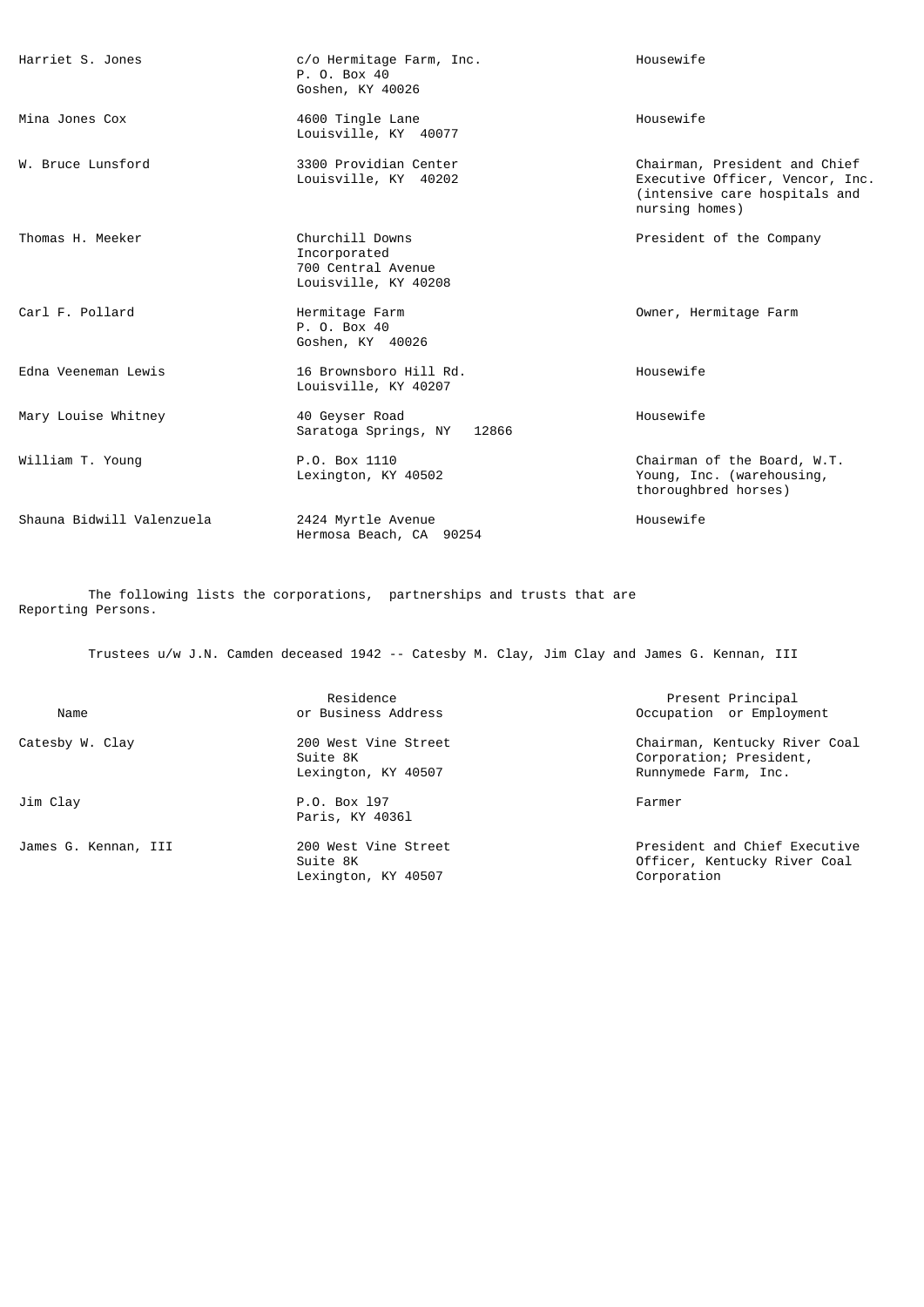Trustees u/Trust Agreement J.N. Camden -- Catesby M. Clay, Jim Clay and James G. Kennan III. See above for information with respect to name, residence or business address, and present principal occupation or employment.

 Each of Messrs. Clay, Clay and Kennan is a United States citizen and during the last five years, none of them has been [i] convicted in a criminal proceeding (excluding traffic violations or similar misdemeanors) nor [ii] been a party to a civil proceeding of a judicial or administrative body of competent jurisdiction and, as a result of such proceeding, was or is subject to a judgment, decree or final order enjoining future violations of, or prohibiting or mandating activities subject to, federal or state securities laws or finding any violation with respect to such laws.

 Trustees u/w A.B. Hancock, deceased 1972 -- Bank One, Lexington, NA Seth W. Hancock, Waddell W. Hancock, Nancy Clay Hancock and Waddell W. Hancock, **II** 

- [a] Name: Bank One, Lexington, NA
- [b] Business Address: 201 East Main Street, Lexington, KY 40507
- [c] Principal Business: Bank
- [d] State of Organization: Kentucky

Directors of Bank One, Lexington, NA

| Name             | Residence<br>or Business Address                      | Present Principal<br>Occupation or Employment       |
|------------------|-------------------------------------------------------|-----------------------------------------------------|
| Laura S. Babbage | 3174 Custer Drive<br>Lexington, KY 40502              | Chief Executive Officer,<br>Urgent Treatment Center |
| Gary D. Bello    | 727 Mallard Bay<br>Lexington, KY 40502                | President, Clark Material<br>Handling Co.           |
| Steven H. Caller | 343 Waller Avenue<br>Suite 100<br>Lexington, KY 40504 | President, Investors Building<br>Corporation        |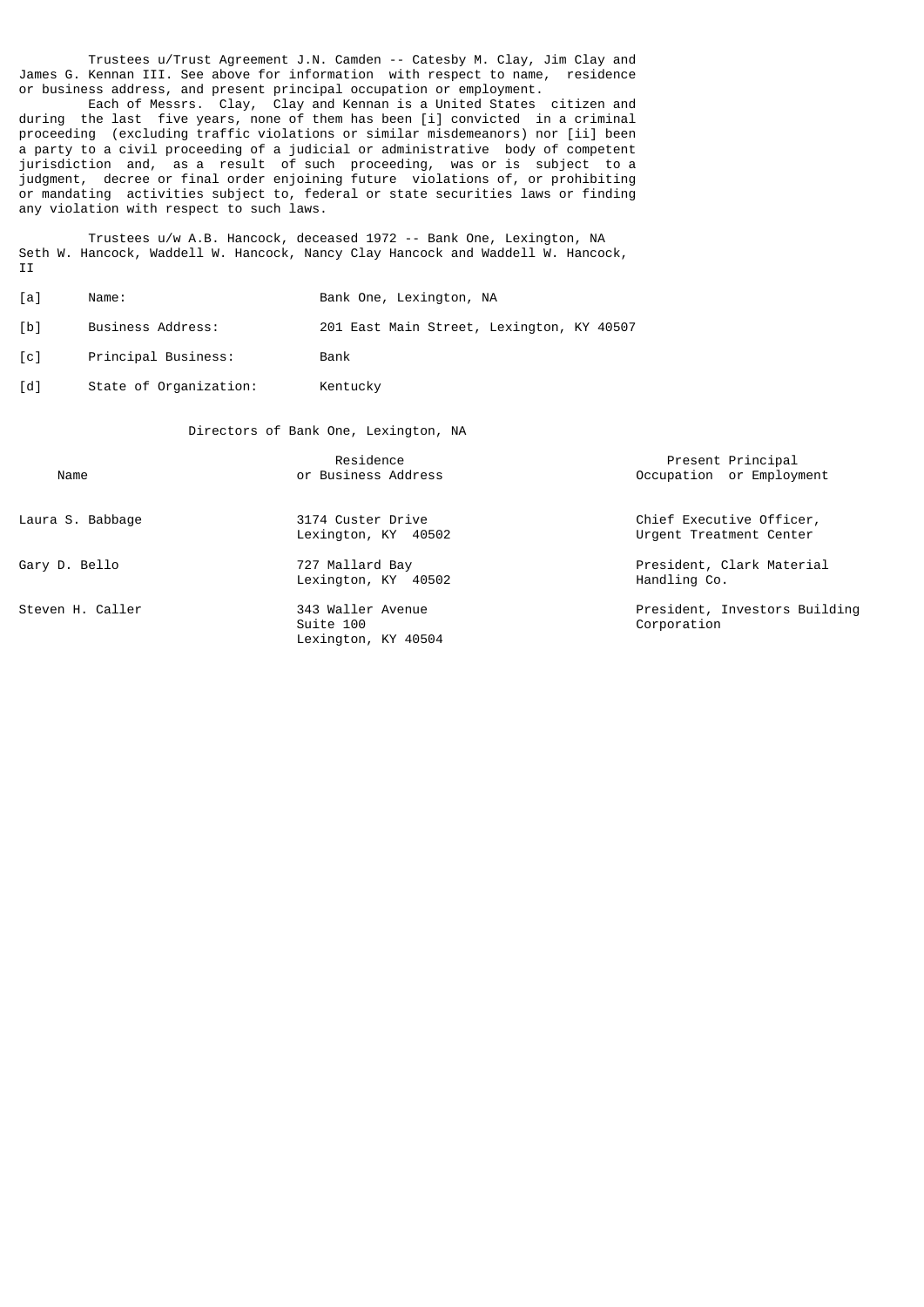| Alex G. Campbell, Jr. | P.O. Box 223<br>Lexington, KY 40584                            | Investments                                                                    |
|-----------------------|----------------------------------------------------------------|--------------------------------------------------------------------------------|
| Jeanne Marie Dawahare | 1400 Vine Center<br>Lexington, KY 40507                        | Director of Special Projects,<br>Greenebaum, Doll & McDonald                   |
| A.W. Givens           | P.O. Box 2120<br>Lexington, KY 40594                           | Chairman of the Board, Clay-Ingels<br>$Co.$ , Inc.                             |
| William C. Greely     | P.O. Box 1690<br>Lexington, KY 40592                           | President, Keeneland<br>Association                                            |
| Louis L. Haggin, III  | Sycamore Farm<br>2981 Shannon Run Road<br>Versailles, KY 40383 | Manager, Sycamore Farm                                                         |
| William R. Hartman    | 201 East Main Street<br>Lexington, KY 40507                    | Chairman and CEO, Bank One,<br>Lexington, NA                                   |
| John M. McDonald, III | P.O. Box 55487<br>Lexington, KY 40555                          | President and CEO, Brock-McVey<br>Company                                      |
| John Newton           | One Quality Street<br>Lexington, KY 40507                      | Chairman of the Board,<br>President and CEO, Kentucky<br>Utilities Company     |
| L. Frank Sadler       | 5997 Winchester Road<br>Lexington, KY 40509                    | Real Estate Developer,<br>Frank Sadler Developer                               |
| Alvin T. Stolen, III  | 201 E. Main Street<br>Lexington, KY 40507                      | President, Bank One,<br>Lexington, NA                                          |
| William B. Sturgill   | 1256 Old Frankfort Pike<br>Lexington, KY 40504                 | President, East Kentucky<br>Investment Co., Inc.                               |
| Dr. Lee T. Todd, Jr.  | 3191 Nicholasville Road, Suite 600<br>Lexington, KY 40503      | President and Chief Executive<br>Officer, Data-Beam Corp.                      |
| William H. Wilson     | 4817 Chaffey Lane<br>Lexington, KY 40515                       | Deputy Executive Director<br>for Marketing, Kentucky<br>Educational Television |
|                       |                                                                |                                                                                |

William T. Young, Jr. P.O. Box 1110 Chairman of the Board, Lexington, KY 40589 W. T. Young Co., Inc.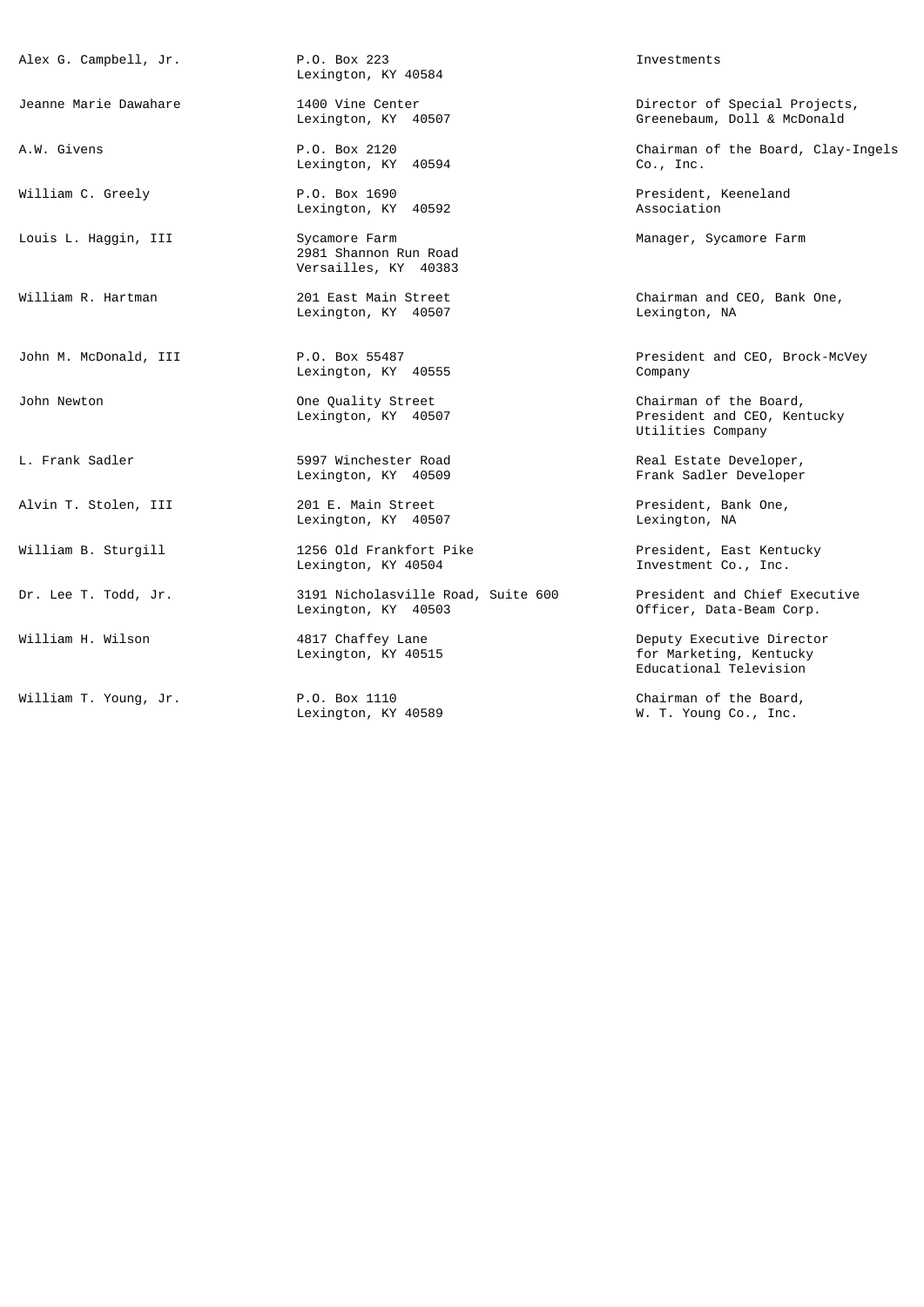### Executive Officers of Bank One (Who are not directors of Bank One)

| Name                   | Residence<br>or Business Address                                                                                             | Present Principal<br>Occupation or Employment                                     |
|------------------------|------------------------------------------------------------------------------------------------------------------------------|-----------------------------------------------------------------------------------|
| Frank Eckerd           | Senior Vice President and Chief<br>201 East Main Street<br>Credit Officer,<br>Lexington, KY 40507<br>Bank One, Lexington, NA |                                                                                   |
| Roy Eon                | 201 East Main Street<br>Lexington, KY 40507                                                                                  | Senior Vice President,<br>Bank One, Lexington, NA                                 |
| Robert J. Heiple       | 201 East Main Street<br>Lexington, KY 40507                                                                                  | Executive Vice President,<br>Bank One, Lexington, NA                              |
| David A.Tillery        | 201 East Main Street<br>Lexington, KY 40507                                                                                  | Senior Vice President,<br>Bank One, Lexington, NA                                 |
| Glenn D. Leveridge     | 201 East Main Street<br>Lexington, KY 40507                                                                                  | Executive Vice President,<br>Bank One, Lexington, NA                              |
| Charles D. Christy     | 201 East Main Street<br>Lexington, KY 40507                                                                                  | Senior Vice President and<br>Chief Financial Officer,<br>Bank One, Lexington, NA  |
| George R. Sims         | 201 East Main Street<br>Lexington, KY 40507                                                                                  | Senior Vice President,<br>Director of Human Resources,<br>Bank One, Lexington, NA |
| Susan K. Stout         | 201 East Main Street<br>Lexington, KY 40507                                                                                  | Executive Vice President,<br>Bank One, Lexington, NA                              |
| Richard Lyon           | 201 East Main Street<br>Lexington, KY 40507                                                                                  | Vice President and Secretary,<br>Bank One, Lexington, NA                          |
| Name                   | Residence<br>or Business Address                                                                                             | Present Principal<br>Occupation or Employment                                     |
| Seth W. Hancock        | c/o Claiborne Farm<br>P.O. Box 150<br>Paris, KY 40361                                                                        | Partner and Manager,<br>Claiborne Farm; President,<br>Hancock Farms, Inc.         |
| Waddell W. Hancock     | P.O. Box 150<br>Paris, KY 40361                                                                                              | Vice-President, Hancock<br>Farms, Inc.                                            |
| Nancy Clay Hancock     | P.O. Box 150<br>Paris, KY 40361                                                                                              | Treasurer, Hancock Farms, Inc.                                                    |
| Waddell W. Hancock, II | P.O. Box 150<br>Paris, KY 40361                                                                                              | Director of Marketing and Public<br>Relations, Hancock Farms, Inc.                |

 Each of Mr. Hancock, Mr. Hancock, Ms. Hancock and Mr. Hancock is a United States citizen and during the last five years, none of them has been [i] convicted in a criminal proceeding (excluding traffic violations or similar misdemeanors) nor [ii] been a party to a civil proceeding of a judicial or administrative body of competent jurisdiction and, as a result of such proceeding, was or is subject to a judgment, decree or final order enjoining future violations of, or prohibiting or mandating activities subject to, federal or state securities laws or finding any violation with respect to such laws.

# ABC Partnership

| (a) | Name:                  | ABC Partnership                                      |
|-----|------------------------|------------------------------------------------------|
| (b) | Business Address:      | c/o Claiborne Farm, P.O. Box 150, Paris, KY<br>40361 |
| (C) | Principal Business:    | Investments, primarily in equine businesses          |
| (d) | State of Organization: | Kentucky                                             |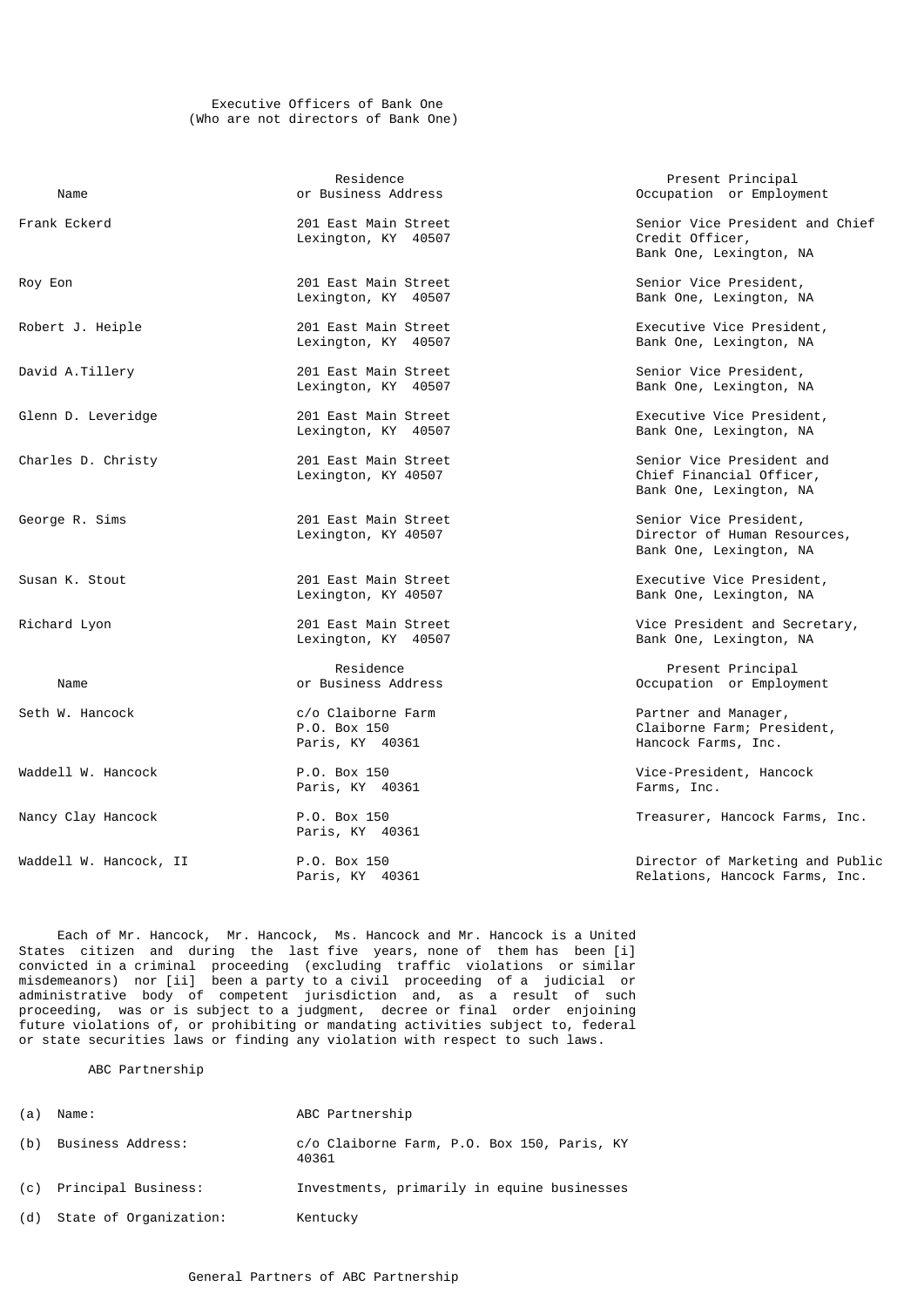Paris, KY 40361

| Seth W. Hancock                | c/o Claiborne Farm<br>P.O. Box 150<br>Paris, KY 40361 | Partner and Manager,<br>Claiborne Farm; President,<br>Hancock Farms, Inc. |
|--------------------------------|-------------------------------------------------------|---------------------------------------------------------------------------|
| Nancy Clay Hancock             | P.O. Box 150<br>Paris, KY 40361                       | Treasurer, Hancock Farms, 1                                               |
| Waddell W. Hancock <i>.</i> II | P.O. Box 150                                          | Director of Marketing and                                                 |

Residence Residence Residence Reserves and December 2016 and December 2016 and Present Principal Name or Business Address Occupation or Employment

nancy Clay Hancock Farms, Inc.<br>Nancy 150 Treasurer, Hancock Farms, Inc.

Waddell W. Hancock, II P.O. Box 150 Director of Marketing and Hancock Farms, Inc.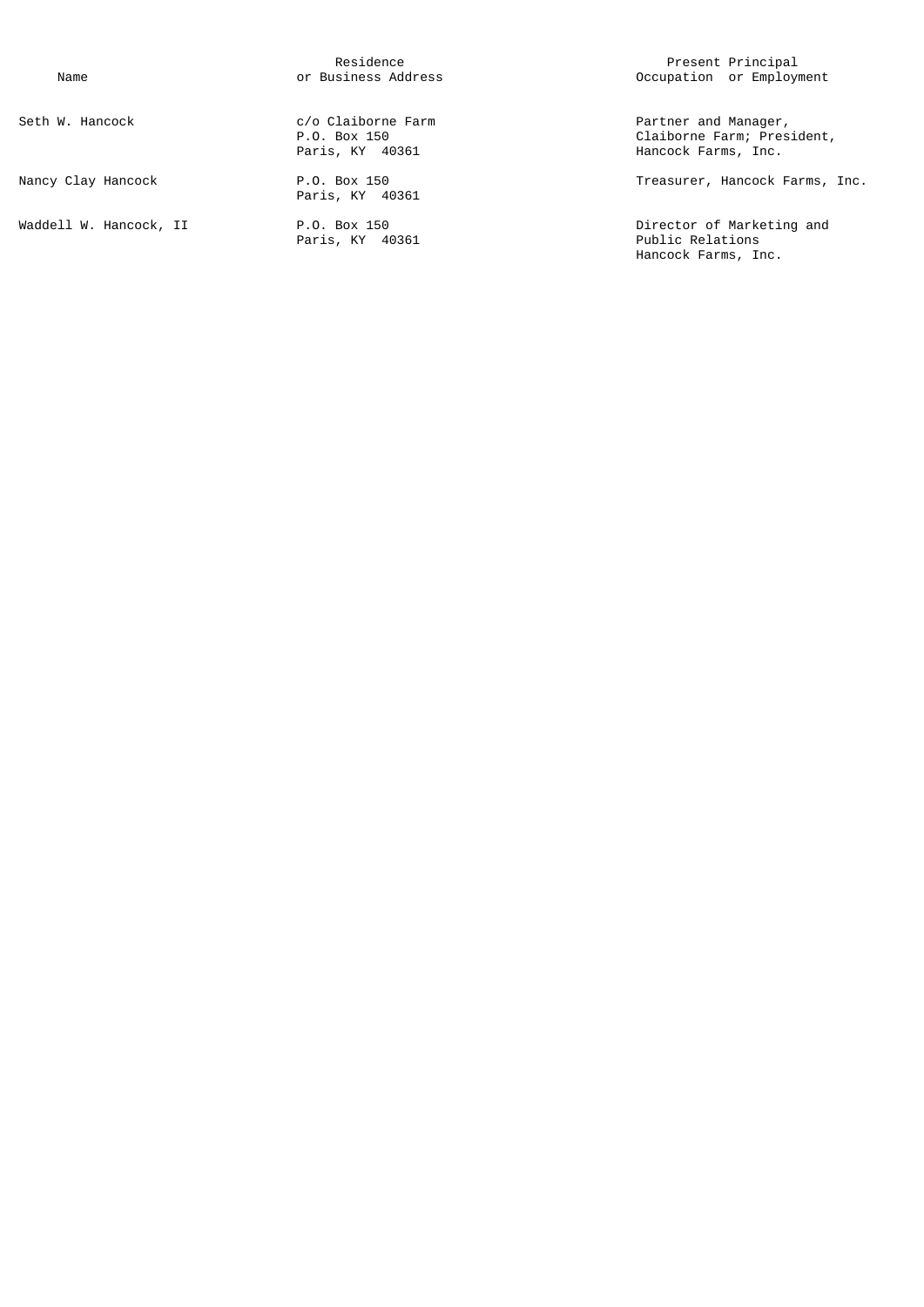Each of Mr. Hancock, Ms. Hancock and Mr. Hancock is a United States citizen and during the last five years none of them has been [i] convicted in a criminal proceeding (excluding traffic violations or similar misdemeanors) nor [ii] been a party to a civil proceeding of a judicial or administrative body of competent jurisdiction and, as a result of such proceeding, was or is subject to a judgment, decree or final order enjoining future violations of, or prohibiting or mandating activities subject to, federal or state securities laws or finding any violation with respect to such laws.

#### Wells Family Partnership

| (a) | Name:                  | Wells Family Partnership                            |
|-----|------------------------|-----------------------------------------------------|
| (b) | Business Address:      | 4350 Brownsboro Road, Louisville, KY 40207          |
| (C) | Principal Business:    | Holder of Shares of Churchill Downs<br>Incorporated |
| (d) | State of Organization: | Kentucky                                            |

# General Partners of the Wells Family Partnership

| Name                 | Residence<br>or Business Address             | Present Principal<br>Occupation or Employment                 |
|----------------------|----------------------------------------------|---------------------------------------------------------------|
| Darrell R. Wells     | 4350 Brownsboro Road<br>Louisville, KY 40207 | General Partner, Security<br>Management Company (investments) |
| Louis Crawford Wells | 4350 Brownsboro Road<br>Louisville, KY 40207 | Restaurant Management                                         |
| Wayne H. Wells       | 4350 Brownsboro Road<br>Louisville, KY 40207 | Real Estate Executive                                         |
| Y. Peyton Wells, III | 4350 Brownsboro Road<br>Louisville, KY 40207 | Restaurant Management                                         |
| Bryant C. Wells      | 5202 Tomahawk Road<br>Louisville, KY 40207   | Investments                                                   |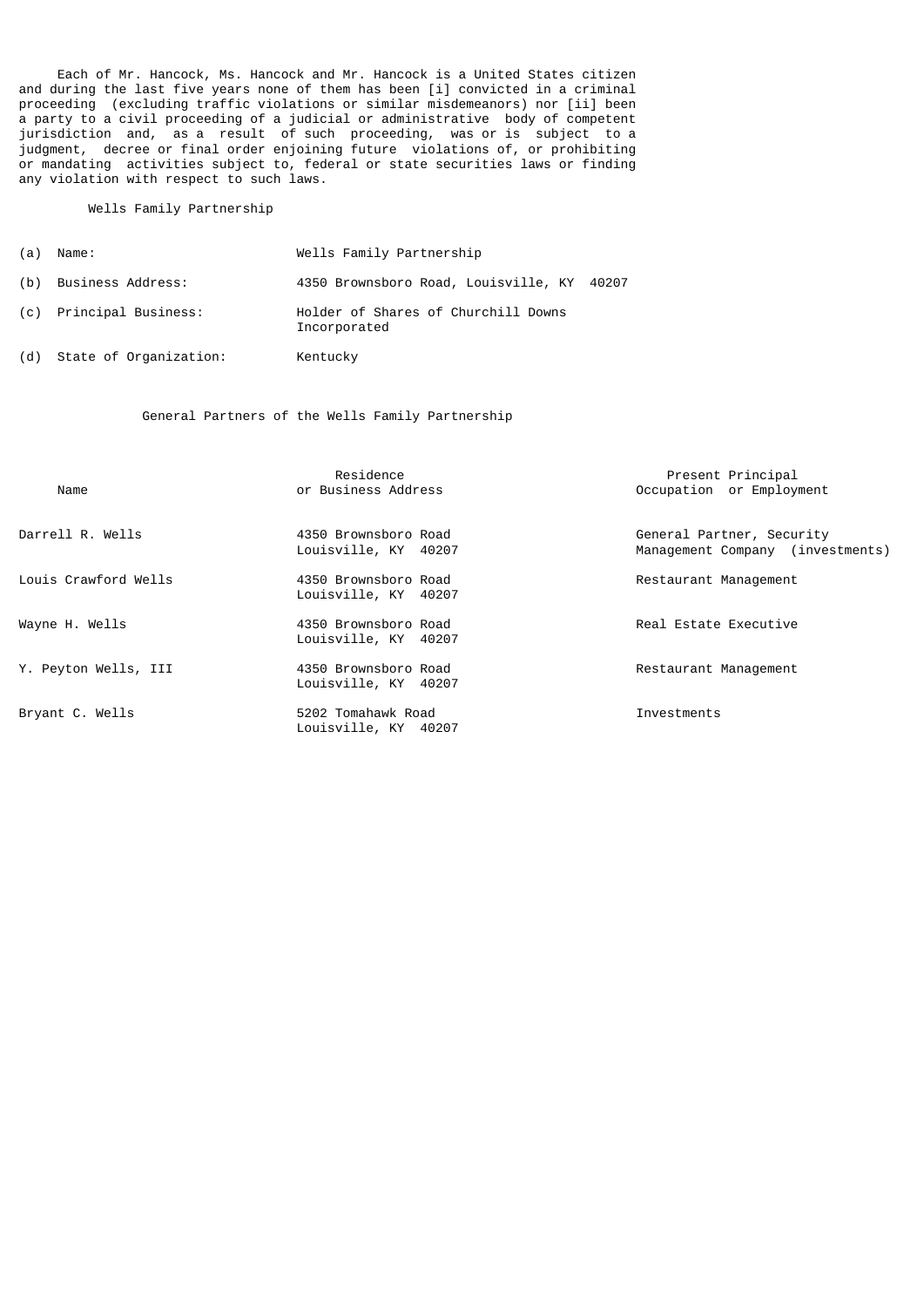Darrell R. Wells is the Managing Partner of the Wells Family Partnership. Mr. Wells is a United States citizen and during the last five years he has not been [i] convicted in a criminal proceeding (excluding traffic violations or similar misdemeanors) nor [ii] been a party to a civil proceeding of a judicialor administrative body of competent jurisdiction and, as a result of such proceeding, was or is subject to a judgment, decree or final order enjoining future violations of, or prohibiting or mandating activities subject to, federal or state securities laws or finding any violation with respect to such laws.

Wells Foundation, Inc.

- (a) Name: Wells Foundation, Inc.
- (b) Business Address: 4350 Brownsboro Road, Louisville, KY 40207
- (c) Principal Business: Charitable Foundation
- (d) State of Organization: Kentucky

Trustees and Executive Officers of the Wells Foundation, Inc.

| Name                 | Residence<br>or Business Address             | Present Principal<br>Occupation or Employment   |
|----------------------|----------------------------------------------|-------------------------------------------------|
| Darrell R. Wells     | 4350 Brownsboro Road<br>Louisville, KY 40207 | General Partner, Security<br>Management Company |
| Louis Crawford Wells | 4350 Brownsboro Road<br>Louisville, KY 40207 | Restaurant Management                           |

 All of the trustees and executive officers of the Wells Foundation, Inc. are citizens of the United States. During the last five years Mr. Darrell R. Wells [i] has not been convicted in a criminal proceeding (excluding traffic violations or similar misdemeanors) nor [ii] been a party to a civil proceeding of a judicial or administrative body of competent jurisdiction and, as a result of such proceeding, was or is subject to a judgment, decree or final order enjoining future violations of, or prohibiting or mandating activities subject to, federal or state securities laws or finding any violation with respect to such laws.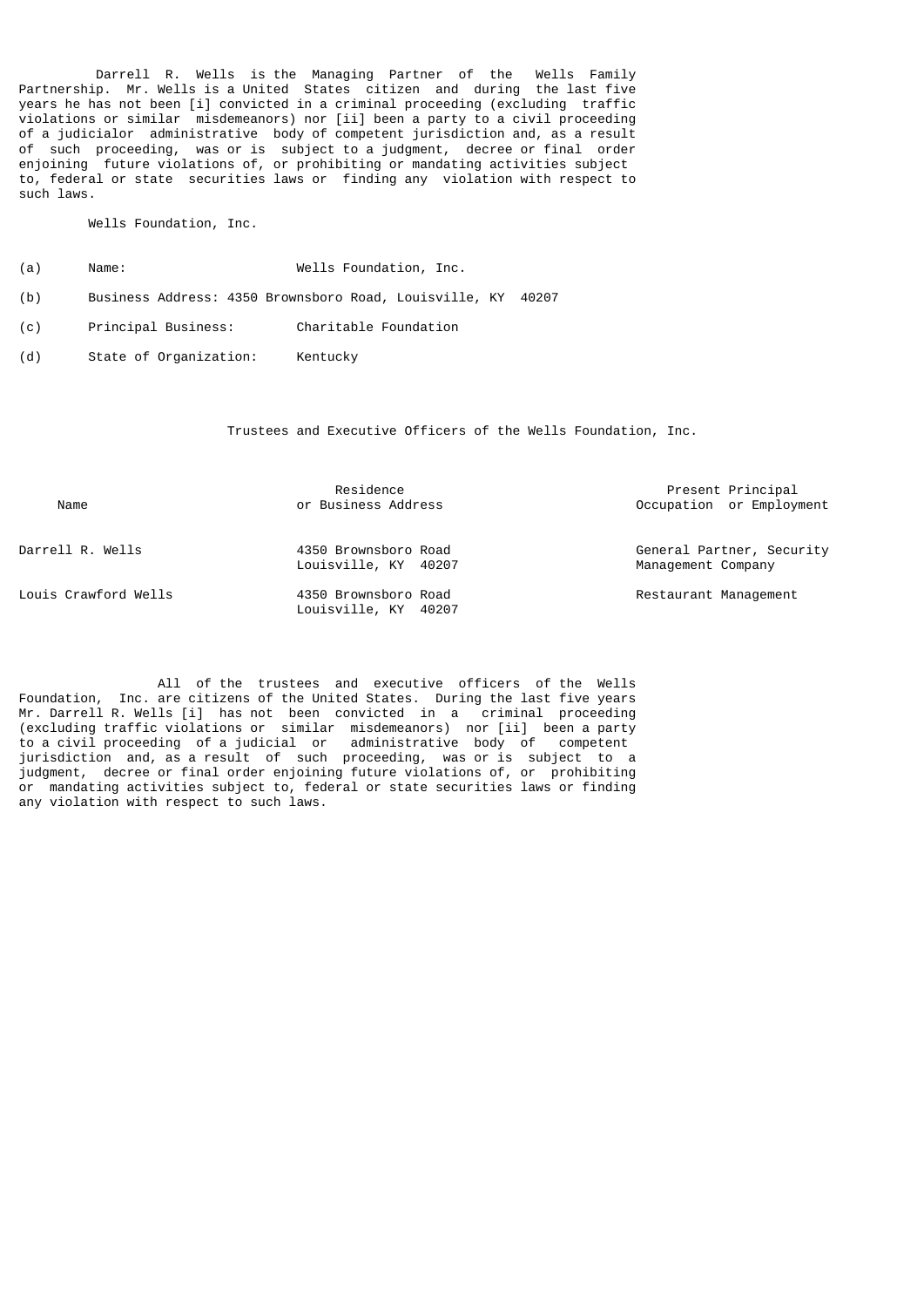Trustees u/w of Agnes Clay Pringle deceased January 15, 1984 -- Catesby M. Clay, McColl Pringle and Bank One, Lexington, NA. See above for information with respect to Bank One, Lexington, NA.

| Name            | Residence<br>or Business Address                           | <b>Pres</b><br>Occupatio         |
|-----------------|------------------------------------------------------------|----------------------------------|
| Catesby W. Clay | 200 West Vine Street<br>Suite 8K<br>Lexington, KY<br>40507 | Chairmar<br>Corporat<br>Runnymed |
| McColl Pringle  | 46 Legare Street<br>Charleston, S.C. 29401                 | Retired                          |

 Each of Messrs. Clay and Pringle is a United States citizen and during the last five years, none of them has been [i] convicted in a criminal proceeding (excluding traffic violations or similar misdemeanors) nor [ii] been a party to a civil proceeding of a judicial or administrative body of competent jurisdiction and, as a result of such proceeding, was or is subject to a judgment, decree or final order enjoining future violations of, or prohibiting or mandating activities subject to, federal or state securities laws or finding any violation with respect to such laws.

 Trustees u/Trust Agreement Nancy Clay Hancock -- Bank One, Lexington, NA, Seth W. Hancock and Nancy Clay Hancock. See above for information with respect to Bank One, Lexington, NA.

| Name               | Residence<br>or Business Address                      | Present Principal<br>Occupation or Employment                            |
|--------------------|-------------------------------------------------------|--------------------------------------------------------------------------|
| Seth W. Hancock    | c/o Claiborne Farm<br>P.O. Box 150<br>Paris, KY 40361 | Partner and Manager, Claiborne<br>Farm; President, Hancock Farms<br>Inc. |
| Nancy Clay Hancock | P.O. Box 150<br>Paris, KY 40361                       | Treasurer, Hancock Farms, Inc.                                           |

Present Principal ccupation or Employment

Chairman, Kentucky River Coal Corporation; President, Runnymede Farm, Inc.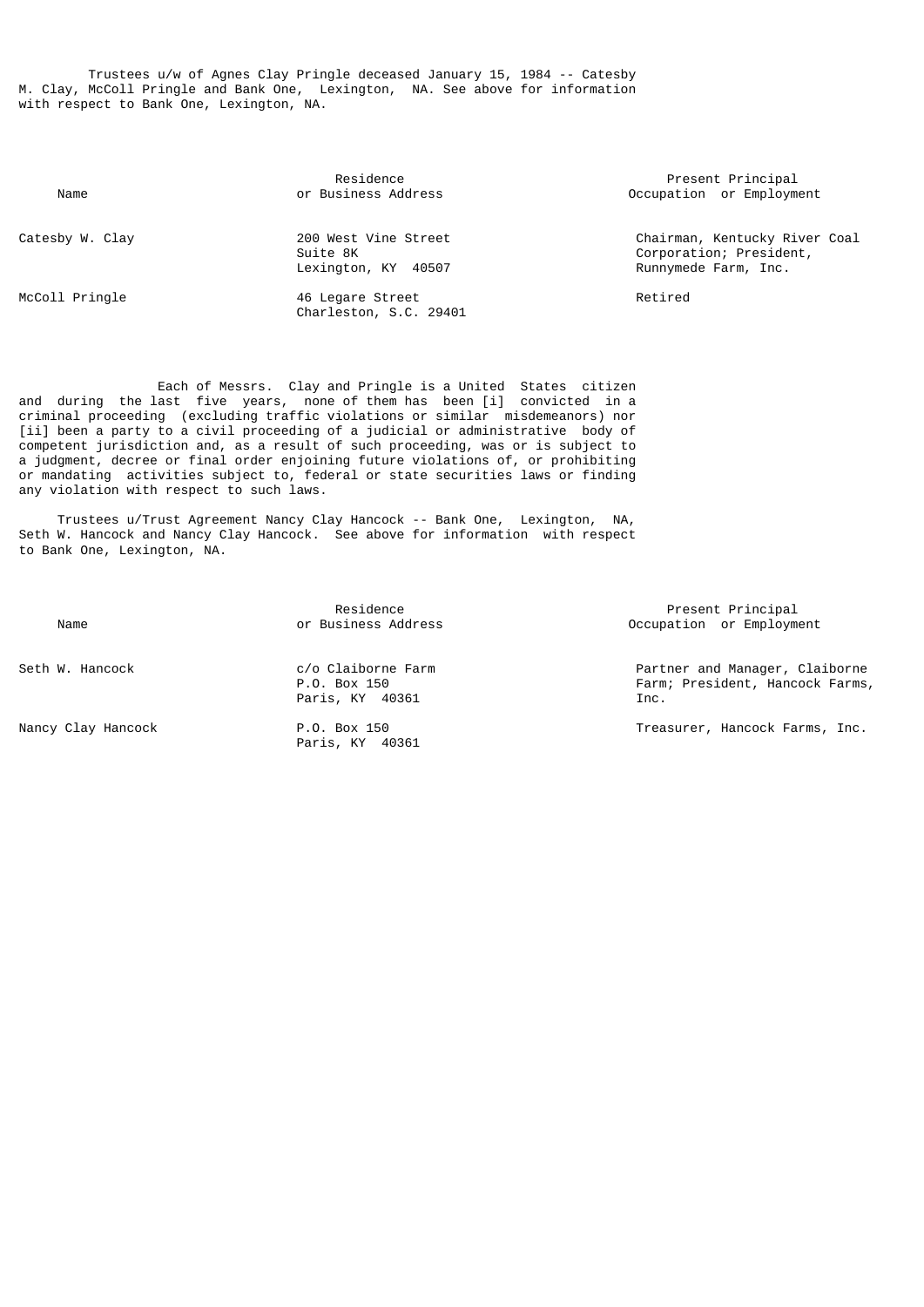Each of Mr. Hancock and Ms. Hancock is a United States citizen and during the last five years, neither of them has been [i] convicted in a criminal proceeding (excluding traffic violations or similar misdemeanors) nor [ii] been a party to a civil proceeding of a judicial or administrative body of competent jurisdiction and, as a result of such proceeding, was or is subject to a judgment, decree or final order enjoining future violations of, or prohibiting or mandating activities subject to, federal or state securities laws or finding any violation with respect to such laws.

 Trustees u/Trust Agreement Waddell Walker Hancock II --Bank One, Lexington, NA, Seth W. Hancock and Waddell W. Hancock, II. See above for information with respect to Bank One, Lexington, NA.

| Name                   | Residence<br>or Business Address                      | Present Principal<br>Occupation or Employment                             |
|------------------------|-------------------------------------------------------|---------------------------------------------------------------------------|
| Seth W. Hancock        | c/o Claiborne Farm<br>P.O. Box 150<br>Paris, KY 40361 | Partner and Manager,<br>Claiborne Farm; President,<br>Hancock Farms, Inc. |
| Waddell W. Hancock, II | P.O. Box 150<br>Paris, KY 40361                       | Director of Marketing and<br>Public Relations,<br>Hancock Farms, Inc.     |

 Each of Mr. Hancock and Mr. Hancock is a United States citizen and [i] during the last five years, neither of them has been convicted in a criminal proceeding (excluding traffic violations or similar misdemeanors) nor [ii] been a party to a civil proceeding of a judicial or administrative body of competent jurisdiction and, as a result of such proceeding, was or is subject to a judgment, decree or final order enjoining future violations of, or prohibiting or mandating activities subject to, federal or state securities law or finding any violation with respect to such laws.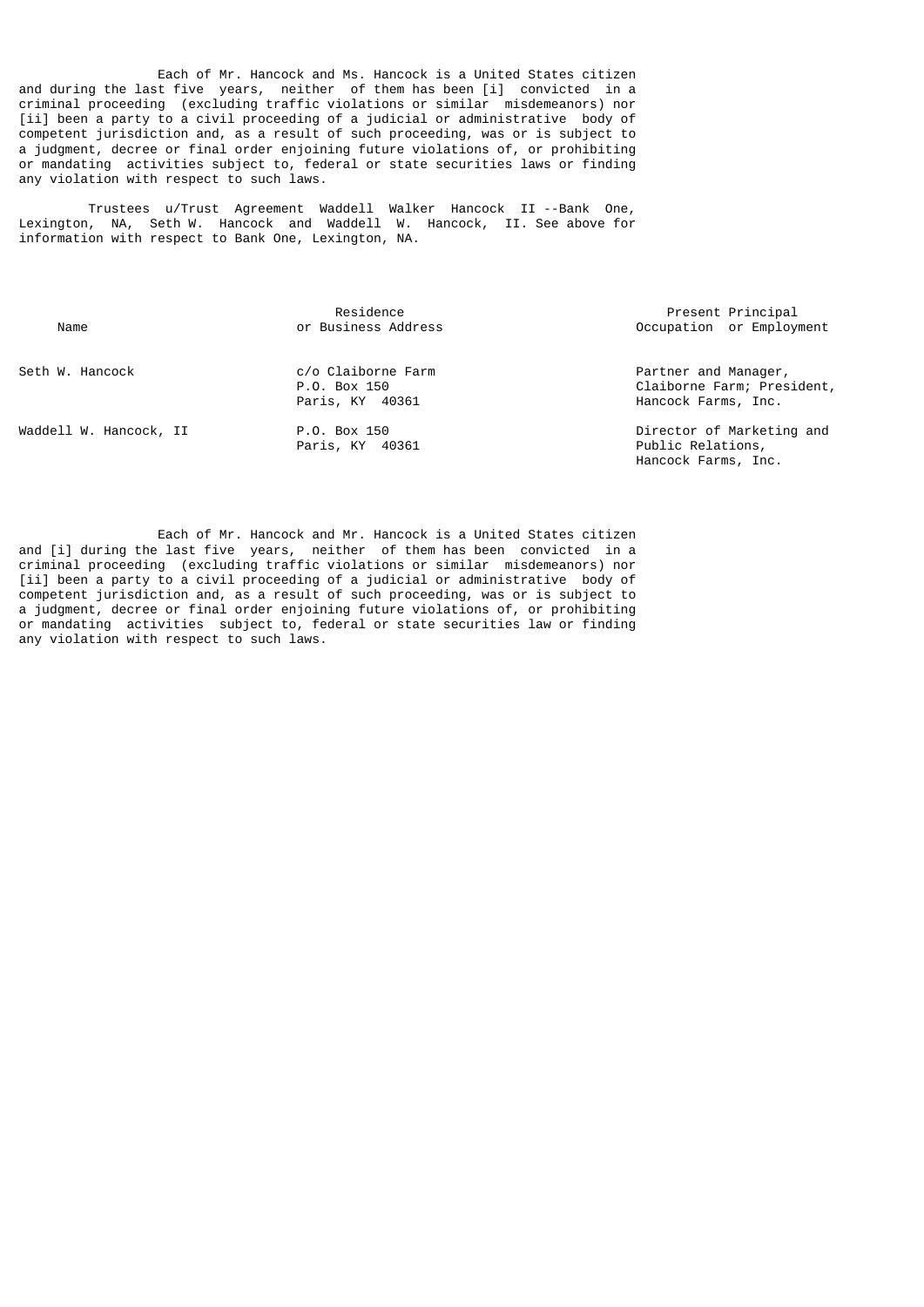| [a]               | Name:                  | W. Bruce Lunsford Foundation, Inc. |
|-------------------|------------------------|------------------------------------|
| [b]               | Business Address:      | 3300 Providian Center, Louisville, |
|                   |                        | 40202<br>КY                        |
| $\lceil c \rceil$ | Principal Business:    | Charitable contributions           |
| rd 1              | State of Organization: | Kentucky                           |

| Name              | Residence<br>or Business Address              | Present Principal<br>Occupation or Employment                                                                       |
|-------------------|-----------------------------------------------|---------------------------------------------------------------------------------------------------------------------|
| W. Bruce Lunsford | 3300 Providian Center<br>Louisville, KY 40202 | Chairman, President and Chief<br>Executive Officer, Vencor, Inc.<br>(intensive care hospitals and<br>nursing homes) |
| Maria M. Livering | 3300 Providian Center<br>Louisville, KY 40202 | Director of Administrative Services,<br>Vencor, Inc.                                                                |
| June C. King      | 3300 Providian Center<br>Louisville, KY 40202 | Assistant General Counsel, Vencor,<br>Inc.                                                                          |

 All of the directors and executive officers of W. Bruce Lunsford Foundation, Inc. are citizens of the United States and during the last five years, none of the directors or executive officers of W. Bruce Lunsford Foundation, Inc. has been [i] convicted in a criminal proceeding (excluding traffic violations or similar misdemeanors) nor [ii] been a party to a civil proceeding of a judicial or administrative body of competent jurisdiction and, as a result of such proceeding, was or is subject to a judgment, decree or final order enjoining future violations of, or prohibiting or mandating activities subject to, federal or state securities laws or finding any violation with respect to such laws.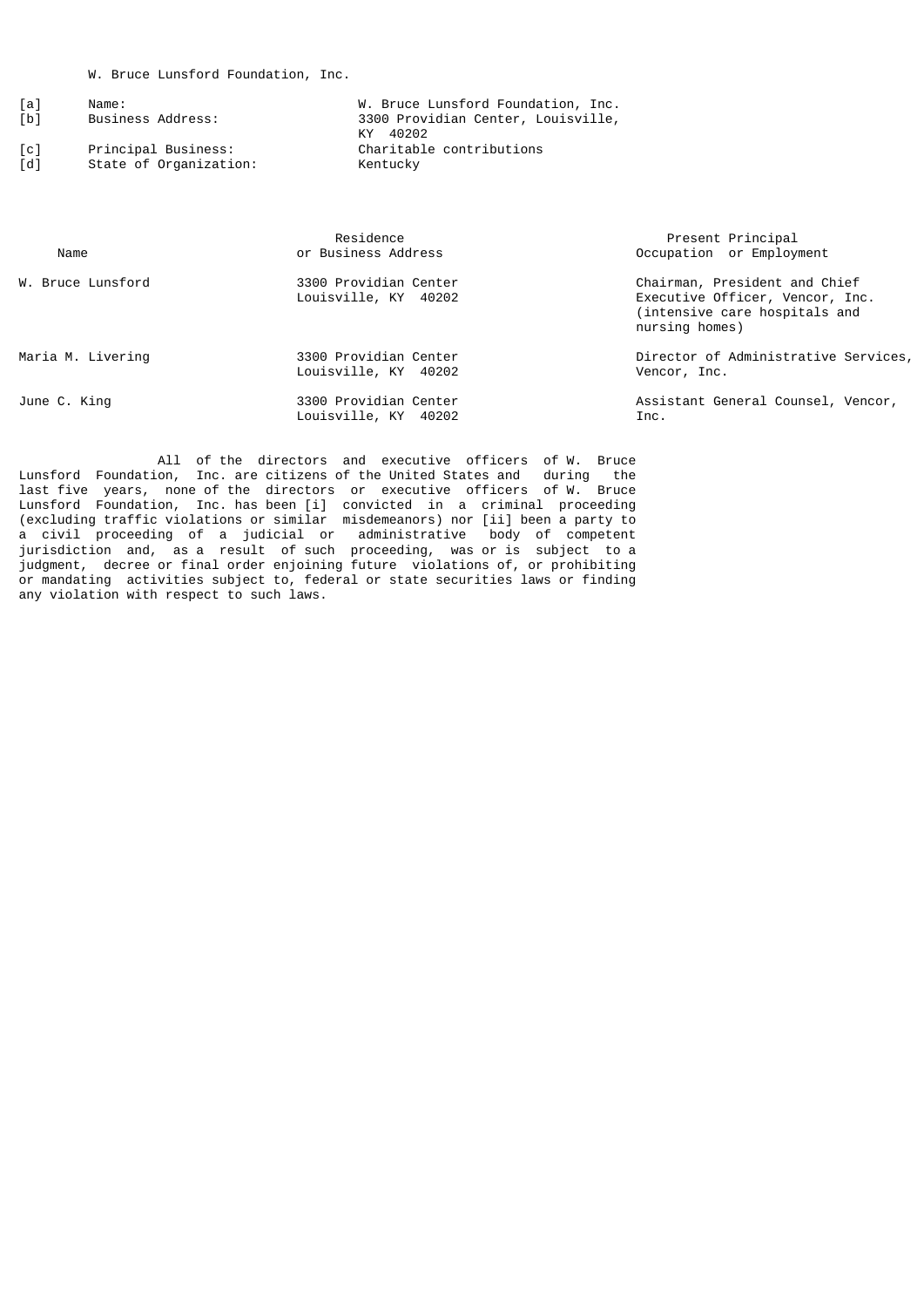# APPENDIX II NUMBER OF SHARES BENEFICIALLY OWNED

(revised as of April 18, 1995)

|                                               | Sole<br>Voting                                                                               | Shared<br>Voting                                      | Sole<br>Dispositive                         | Dispositive Number | Shared Aggregate Percent | 0f          |
|-----------------------------------------------|----------------------------------------------------------------------------------------------|-------------------------------------------------------|---------------------------------------------|--------------------|--------------------------|-------------|
| Name of Beneficial Owner                      | Power                                                                                        | Power                                                 | Power                                       | Power              | Of Shares                | Class       |
|                                               |                                                                                              |                                                       |                                             |                    |                          |             |
| ABC Partnership (1)                           | 9,065                                                                                        | $\sim$ $ \sim$                                        | 9,065                                       | $\sim$ $-$         | 9,065                    | $\cdot$ . 2 |
| John W. Barr III                              | 2,000                                                                                        | $\sim$ $ -$                                           | 2,000                                       | $\sim$ $-$         | 2,000                    | $\cdot$ 1   |
| Charles W. Bidwill, Jr. (7) 219,340           |                                                                                              | 2,919                                                 | 219,340                                     | 2,919              | 222, 259                 | 5.9         |
| Shauna Bidwill Valenzuela(7) 1,550            |                                                                                              | $\sim$ $-$                                            | 1,550                                       | $\sim$ $-$         | 1,550                    | $\star$     |
| Catesby W. Clay                               | 3,000                                                                                        | $\sim$ $\sim$                                         | 3,000                                       | $\sim$ $\sim$      | 3,000                    | $\cdot$ 1   |
| Catesby Clay, Jim Clay and                    | $\sim 100$ m $^{-1}$                                                                         | 9,380                                                 | <b>Contractor</b>                           | 9,380              | 9,380                    | $\cdot$ 2   |
| James G. Kennan, III,                         |                                                                                              |                                                       |                                             |                    |                          |             |
| Co-Trustees u/w J.N. Camden,                  |                                                                                              |                                                       |                                             |                    |                          |             |
| deceased $1942(2)$                            |                                                                                              |                                                       |                                             |                    |                          |             |
| Catesby Clay, Jim Clay and --                 |                                                                                              | 23,300                                                | $\sim$ $ \sim$                              | 23,300             | 23,300                   | . 6         |
| James G. Kennan, III, Co-Trustees u/agreement |                                                                                              |                                                       |                                             |                    |                          |             |
| $w/J.N.$ Camden(3)                            |                                                                                              |                                                       |                                             |                    |                          |             |
| Catesby Clay, McColl                          |                                                                                              | the property of the con-<br>10,950                    | $\sim 10^{-11}$                             | 10,950             | 10,950                   | .3          |
| Pringle and Bank                              |                                                                                              |                                                       |                                             |                    |                          |             |
| One, Lexington, NA                            |                                                                                              |                                                       |                                             |                    |                          |             |
| Co-Trustees                                   |                                                                                              |                                                       |                                             |                    |                          |             |
| u/w Agnes Clay Pringle,                       |                                                                                              |                                                       |                                             |                    |                          |             |
| deceased 1984                                 |                                                                                              |                                                       |                                             |                    |                          |             |
| William S. Farish                             | 25,280                                                                                       | $\sim 10^{11}$ m $^{-1}$ .<br>$\sim 100$ km s $^{-1}$ | 25,280                                      |                    | 25,280                   | $\cdot$ 7   |
| J. David Grissom                              | 10,050                                                                                       |                                                       | 10,050                                      |                    | 10,050                   | .3          |
| Bank One, Lexington, NA,                      | $\mathcal{L}_{\text{max}}$ , and $\mathcal{L}_{\text{max}}$ , and $\mathcal{L}_{\text{max}}$ | 79,200                                                | $\sim 100$ m $^{-1}$                        | 79,200             | 79,200                   | 2.1         |
| Seth W. Hancock, Waddell W.                   |                                                                                              |                                                       |                                             |                    |                          |             |
| Hancock, Nancy Clay<br>Hancock and Waddell W. |                                                                                              |                                                       |                                             |                    |                          |             |
| Hancock, II                                   |                                                                                              |                                                       |                                             |                    |                          |             |
| Co-Trustee u/w A.B.                           |                                                                                              |                                                       |                                             |                    |                          |             |
| Hancock, deceased                             |                                                                                              |                                                       |                                             |                    |                          |             |
| 9/14/72                                       |                                                                                              |                                                       |                                             |                    |                          |             |
| Seth W. Hancock,                              |                                                                                              | 9,030                                                 |                                             | 9,030              | 9,030                    | $\cdot$ 2   |
| Nancy Clay Hancock and                        |                                                                                              |                                                       |                                             |                    |                          |             |
| Bank One, Lexington, NA                       |                                                                                              |                                                       |                                             |                    |                          |             |
| u/agreement Nancy Clay                        |                                                                                              |                                                       |                                             |                    |                          |             |
| Hancock                                       |                                                                                              |                                                       |                                             |                    |                          |             |
| Seth W. Hancock,                              | $\sim$ $\sim$                                                                                | 9,030                                                 | $\omega_{\rm{max}}$ and $\omega_{\rm{max}}$ | 9,030              | 9,030                    | $\cdot$ . 2 |
| Waddell W. Hancock, II                        |                                                                                              |                                                       |                                             |                    |                          |             |
| and Bank One,                                 |                                                                                              |                                                       |                                             |                    |                          |             |
| Lexington, NA                                 |                                                                                              |                                                       |                                             |                    |                          |             |
| u/agreement Waddell                           |                                                                                              |                                                       |                                             |                    |                          |             |
| Walker Hancock, II                            |                                                                                              |                                                       |                                             |                    |                          |             |
| Seth W. Hancock                               | 36,500                                                                                       | $\sim$ $\sim$                                         | 36,500                                      |                    | 36,500                   | 1.0         |
|                                               |                                                                                              |                                                       |                                             |                    |                          |             |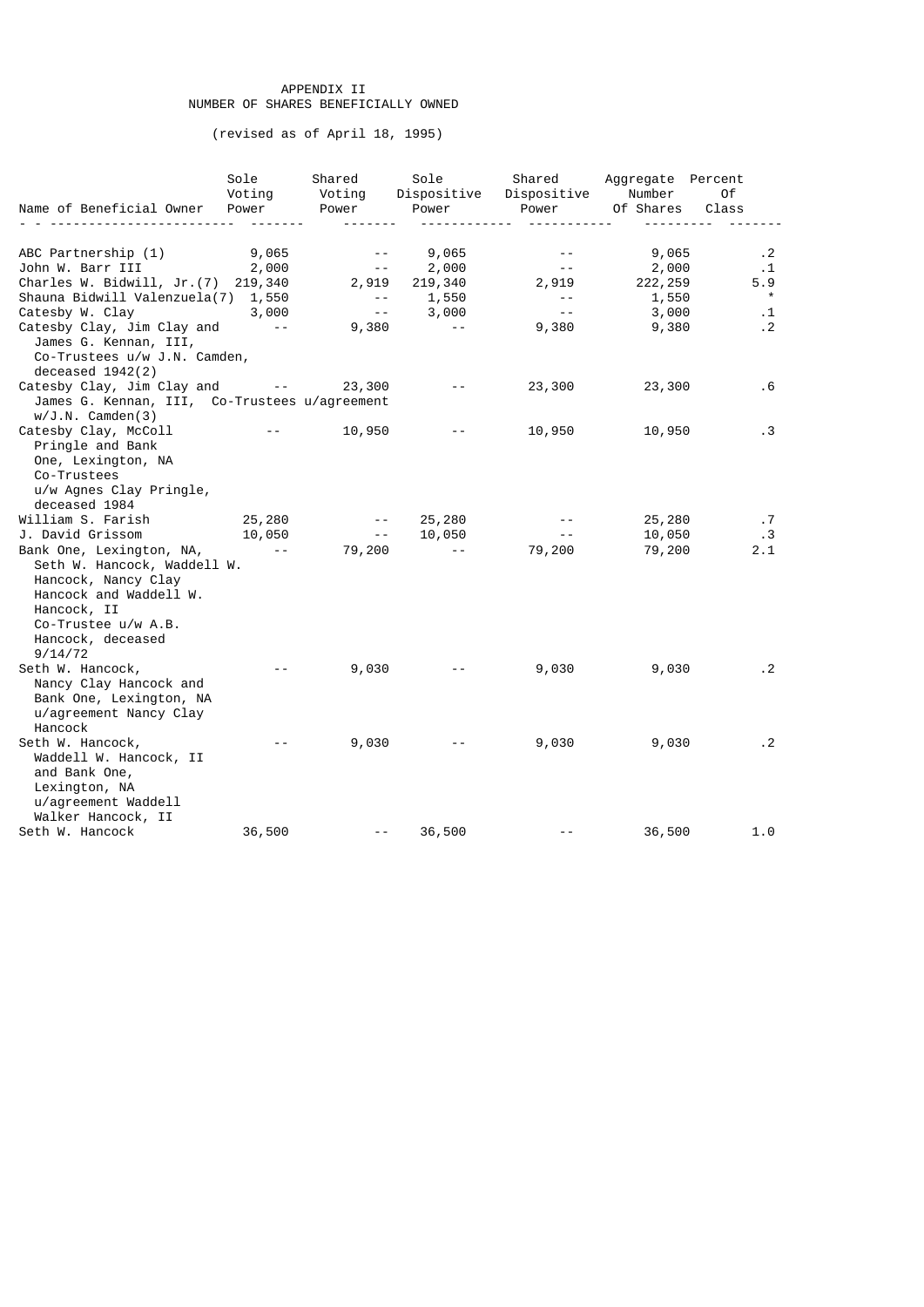|                                    | Sole          | Shared        | Sole          | Shared        | Aggregate   | Percent   |
|------------------------------------|---------------|---------------|---------------|---------------|-------------|-----------|
|                                    | Voting        | Voting        | Dispositive   | Dispositive   | Number      | 0f        |
| Name of Beneficial Owner           | Power         | Power         | Power         | Power         | Of Shares   | Class     |
|                                    |               |               |               |               |             |           |
| Louis J. Herrmann, Jr.             | 40,065        | $\frac{1}{2}$ | 40,065        | $ -$          | 40,065      | 1.1       |
| Frank B. Hower Jr.                 | 1,040         | $\frac{1}{2}$ | 1,040         | $ -$          | 1,040       | $\star$   |
| Stanley F. Hugenberg, Jr.          | 3,670         | $- -$         | 3,670         | $\frac{1}{2}$ | 3,670       | $\cdot$ 1 |
| Harriet S. Jones                   | 10,000        | $ -$          | 10,000        | $\frac{1}{2}$ | 10,000      | $\cdot$ 3 |
| Mina Jones Cox                     | 8,570         | $- -$         | 8,570         | $\frac{1}{2}$ | 8,570       | $\cdot$ 2 |
| Edna Veeneman Lewis                | 5,660         | - -           | 5,660         | $ -$          | 5,660       | $\cdot$ 1 |
| W. Bruce Lunsford                  | 100,030       | $\frac{1}{2}$ | 90,030        | 10,000        | 100,030     | 2.6       |
| W. Bruce Lunsford Foundation, Inc. | $\sim$ $\sim$ | $\frac{1}{2}$ | $\frac{1}{2}$ | 10,000        |             |           |
| Thomas H. Meeker(3)                | 29,437        | $\sim$ $\sim$ | 29,437        | $ -$          | 29,437      | .8        |
| Carl F. Pollard                    | 73,040        | $\frac{1}{2}$ | 73,040        | $\frac{1}{2}$ | 73,040      | 1.9       |
| Wells Family                       | 210,530       | $\frac{1}{2}$ | 210,530       | $\frac{1}{2}$ | 210,530     | 5.6       |
| Partnership(4)                     |               |               |               |               |             |           |
| Wells Foundation, Inc.             | 22,400        | $\frac{1}{2}$ | 22,400        |               | 22,400      | . 6       |
| Mary Louise Whitney(5)             | 128,000       | $\frac{1}{2}$ | 128,000       | $- -$         | 128,000     | 3.4       |
| William T. Young                   | 114,660       | $\frac{1}{2}$ | 114,660       | $- -$         | 114,660     | 3.0       |
| <b>TOTAL</b>                       |               |               |               |               | 1, 196, 146 | 31.5(6)   |

\* Less than .05 percent

- (1) A general partnership formed under Kentucky law in which the partners are Seth A. Hancock, Waddell Walker Hancock II and Nancy Clay Hancock.
- (2) Held of record by CINAG, as nominee.
- (3) Includes 16,900 shares not issued, but which are issuable upon exercise of certain stock options held by Mr. Meeker, and 717 shares issuable to Mr. Meeker under the Company's Incentive Compensation Plan.
- (4) A general partnership formed under Kentucky law in which the partners are Darrell R. Wells, Louis Crawford Wells, Wayne H. Wells, Y. Peyton Wells, III, and Bryant C. Wells.
- (5) Held of record by Kingsley & Co., as nominee.
- (6) Based on total outstanding shares of 3,783,318 and shares beneficially owned but not outstanding with respect to a reporting person. See Note 3 above.
- (7) The 1,550 shares held by Shauna Bidwill Valenzuela are included in the aggregate number of shares held by Charles W. Bidwill, Jr.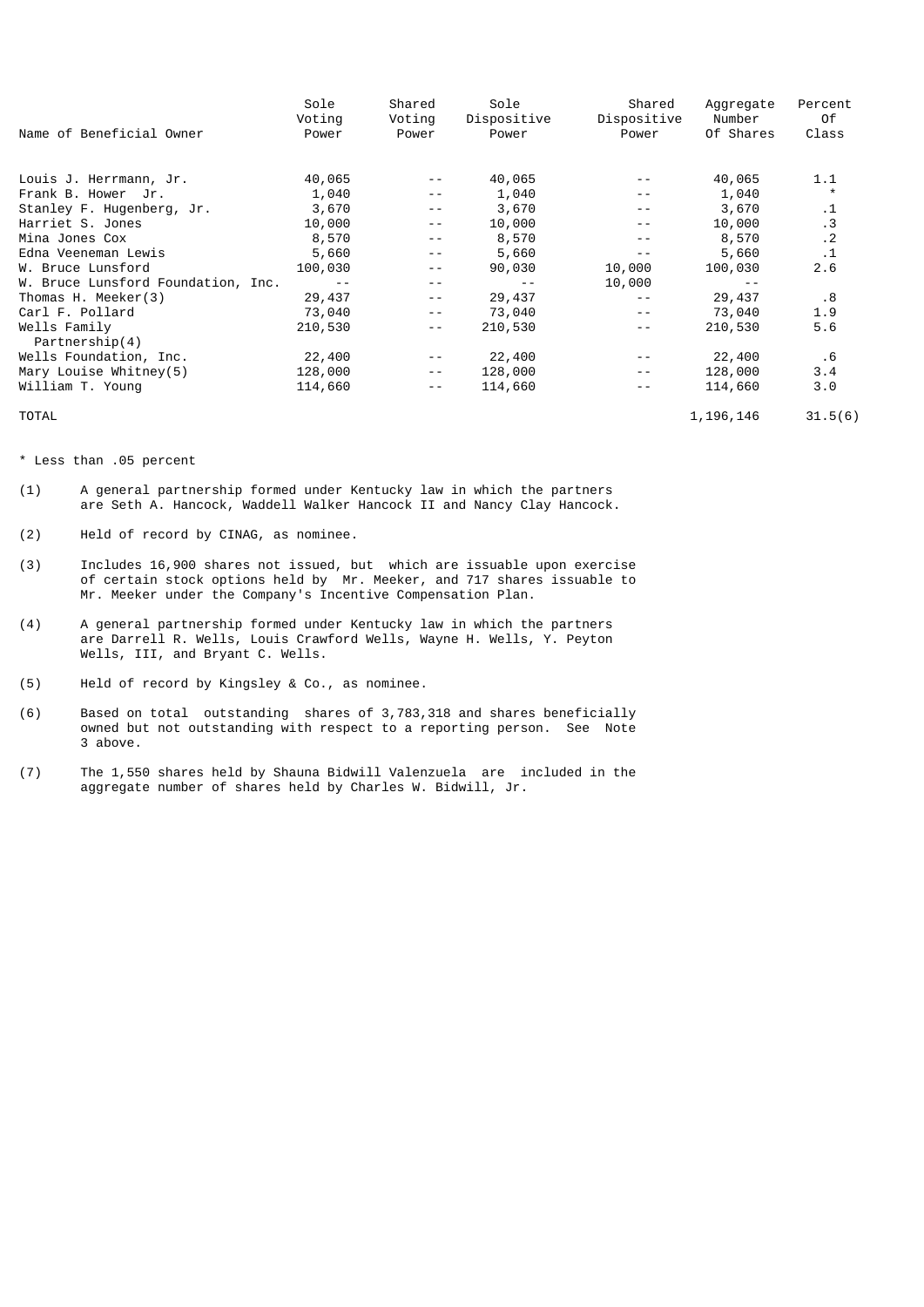THIS THIRD SUPPLEMENTAL STOCKHOLDER AGREEMENT made as of the 18th day of April, 1995, by and among the undersigned stockholders of Churchill Downs Incorporated in their individual, joint and/or fiduciary capacities as set forth on the signature page(s) to this Agreement (the "Stockholders").

### W I T N E S S E T H:

 WHEREAS, the Stockholders have previously entered into a certain Amended Second Supplemental Stockholder Agreement made as of January 7, 1992 (the "Agreement") regarding their interests in the common stock, no par value (the "Stock") of Churchill Downs Incorporated (the "Company"); and

 WHEREAS, pursuant to the terms thereof, the Agreement may be terminated by the written consent of the holders of two-thirds (2/3) of the shares of Stock subject thereto; and

 WHEREAS, the holders of two-thirds (2/3) of such shares desire to terminate the Agreement and enter into this Third Supplemental Stockholder Agreement, on the terms and conditions as set forth below;

 NOW, THEREFORE, in consideration of the foregoing and the mutual agreements contained herein, and intending to be legally bound hereby, the Stockholders agree as follows:

 1. Effectiveness. This Agreement will become effective upon the execution and delivery hereof by the holders of 900,000 shares of Stock, and thereafter will become effective as to each additional Stockholder upon the execution and delivery hereof by such Stockholder. This Agreement shall remain in full force and effect until April 15, 1997, unless earlier terminated by the written consent of the holders of two-thirds (2/3) of the shares of Stock subject to this Agreement.

 2. No Restrictions. Nothing in this Agreement shall restrict the right of any Stockholder to vote his or her shares of Stock, to receive cash dividends or to receive dividends payable in stock or receive shares of Stock in a stock split, or to sell or dispose of shares of Stock except as specifically set forth herein.

 3. Allowable Transfers. Notwithstanding any other provision of this Agreement, a Stockholder may transfer the shares of Stock owned by him or her, without compliance with the terms of this Agreement, in the following instances:

 1. pursuant to an offer to purchase or exchange not less than all outstanding shares of Stock (other than shares owned by the offeror) which the Board of Directors of the Company shall have recommended to Stockholders as in the best interest of the stockholders of the Company as a whole and which an independent financial advisor retained by the Company shall have determined to be fair to the Company's stockholders from a financial point of view;

- 2. by operation of law;
- 3. by gift, will or pursuant to the laws of descent and distribution;
- 4. by pledge to a financial institution; and
- 5. in a small transaction as provided in Paragraph 4 below;

provided that any recipient of shares of Stock pursuant to a sale, transfer, assignment or disposition under Clauses B, C or D of this Paragraph 3 shall be bound by this Agreement as if a signatory hereto and be considered a Stockholder for all purposes of this Agreement.

 4. Small Transactions. Notwithstanding any other provisions of this Agreement, pursuant to the terms of this Paragraph 4, a Stockholder may transfer the shares of Stock beneficially owned by him or her subject only to the limitation that no Stockholder may transfer or cause to be transferred in any single calendar month more than Three Thousand (3,000) shares of Stock beneficially owned by such Stockholder, which right to transfer shall be non-cumulative. The provisions of this Agreement shall not bind a transferree of Stock transferred pursuant to the provisions of this Paragraph 4. For purposes of this provision, all Stock "beneficially owned" by a Stockholder and subject to the terms of this Agreement shall be aggregated. Beneficial ownership shall be determined in accordance with Rule  $16a-1(a)(2)$  of the Rules of the Securities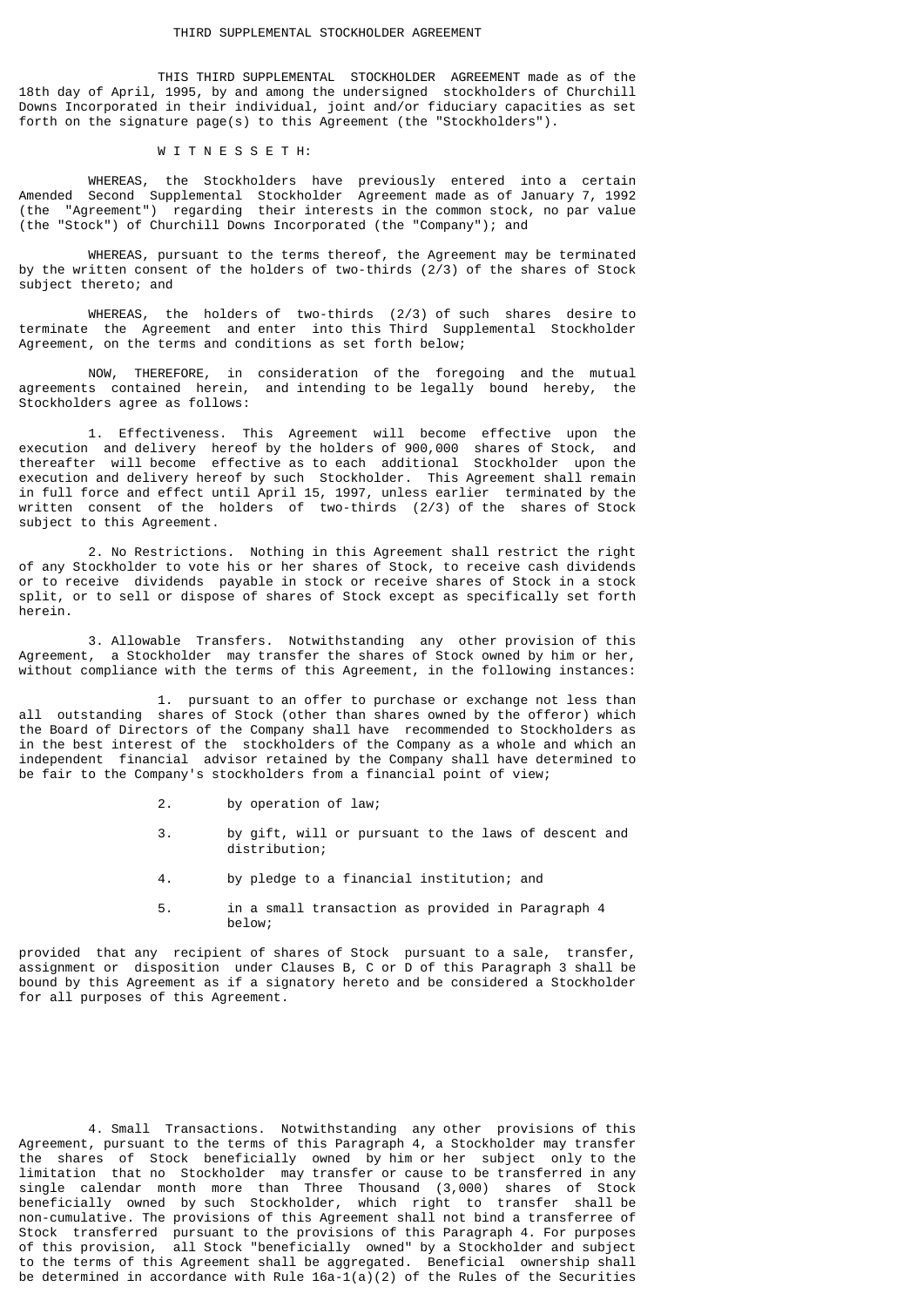#### 5. Right of First Refusal.

 1. Except as provided in Paragraphs 3 and 4 above, no Stockholder shall agree or commit (by the grant of option or otherwise) to sell, transfer, pledge, assign or otherwise dispose of any shares of Stock now owned or hereafter acquired by him or her without complying with the terms of this Agreement. If a Stockholder desires to transfer any shares of Stock owned by him or her to any person, including the Company and/or a Stockholder, such Stockholder (the "Seller") shall immediately give written notice to the Stockholder Representative (as designated below) of the complete terms and conditions established by the Seller for the transfer of the Stock, including the price, and the name of the proposed purchaser(s) of the Stock, if known, and the Stockholder Representative shall immediately give written notice to the Company, and all other Stockholders of such terms. Within five (5) days after receipt of said notice, the Company may elect to acquire all or any part of such shares offered for disposition at the price and upon the conditions set forth by the Seller, which election if made shall be communicated to all Stockholders by the Secretary of the Company. If the Company does not make the election specified above as to all or any portion of the Shares of Stock within the five (5) day time period, then the Stockholder Representative shall immediately mail to all other Stockholders (the "Purchasing Stockholders") a written notice of the terms of the offer as to all or the portion of shares of Stock which the Company did not elect to acquire. The written notice shall be accompanied by a form to be returned to the Stockholder Representative whereby a Purchasing Stockholder can waive the right to purchase the stock offered by the Seller or can indicate the number of shares of Stock, if any, which such Purchasing Stockholder elects to purchase. Failure of a Stockholder to return the form to the Stockholder Representative so that the form is actually received by the Stockholder Representative on or before ten (10) days after the date of the notice shall constitute a waiver of the Stockholder's right to purchase any of the shares of Stock offered by the Seller. Each Stockholder may elect to acquire any or all of the shares of Stock offered by the Seller. If the total number of shares of Stock which all Purchasing Stockholders desire to purchase is less than the number of shares of Stock the Seller offers to sell and is less than the number of shares remaining after acquisition by the Company, each Stockholder shall acquire that number of the shares of Stock which he or she elected to acquire. If the total number of shares of Stock which all Purchasing Stockholders elect to purchase is greater than the number of shares of Stock the Seller offers to sell or is greater than the number of shares remaining after acquisition by the Company, then each Purchasing Stockholder shall be entitled: [1] to purchase the number of shares which each Purchasing Stockholder elected to purchase if such number is equal to or less than such Stockholder's pro rata portion of the shares offered by the Seller and remaining after acquisitions by the Company, if any, such pro rata portion to be the total shares owned by such Purchasing Stockholder divided by the shares owned by all Stockholders, excluding the Seller, as of the date of the notice from the Stockholder Representative; and, in addition, if a Purchasing Stockholder elects to purchase a number of shares in excess of such Stockholder's pro rata portion as set forth in [1] above, [2] to purchase a pro rata portion of all remaining shares offered by the Seller and not purchased by the Company, such pro rata portion to be the total number of Shares which the Purchasing Stockholder elected to purchase divided by the total number of shares which  $aI1$  Purchasing Stockholders elected to purchase. No fractional shares shall be created. All prorations shall be rounded off to the nearest whole share.

 2. The Stockholder Representative shall promptly notify the Seller of the number of shares of Stock, if any, which the Company and/or Purchasing Stockholders have elected to acquire and the closing of the acquisition of the shares of Stock offered by the Seller shall be no later than ten (10) days after the date of such notice from the Stockholder Representative to the Seller. Any acquisition shall be on the same terms and conditions, including price, as set forth in the offer made by the Seller.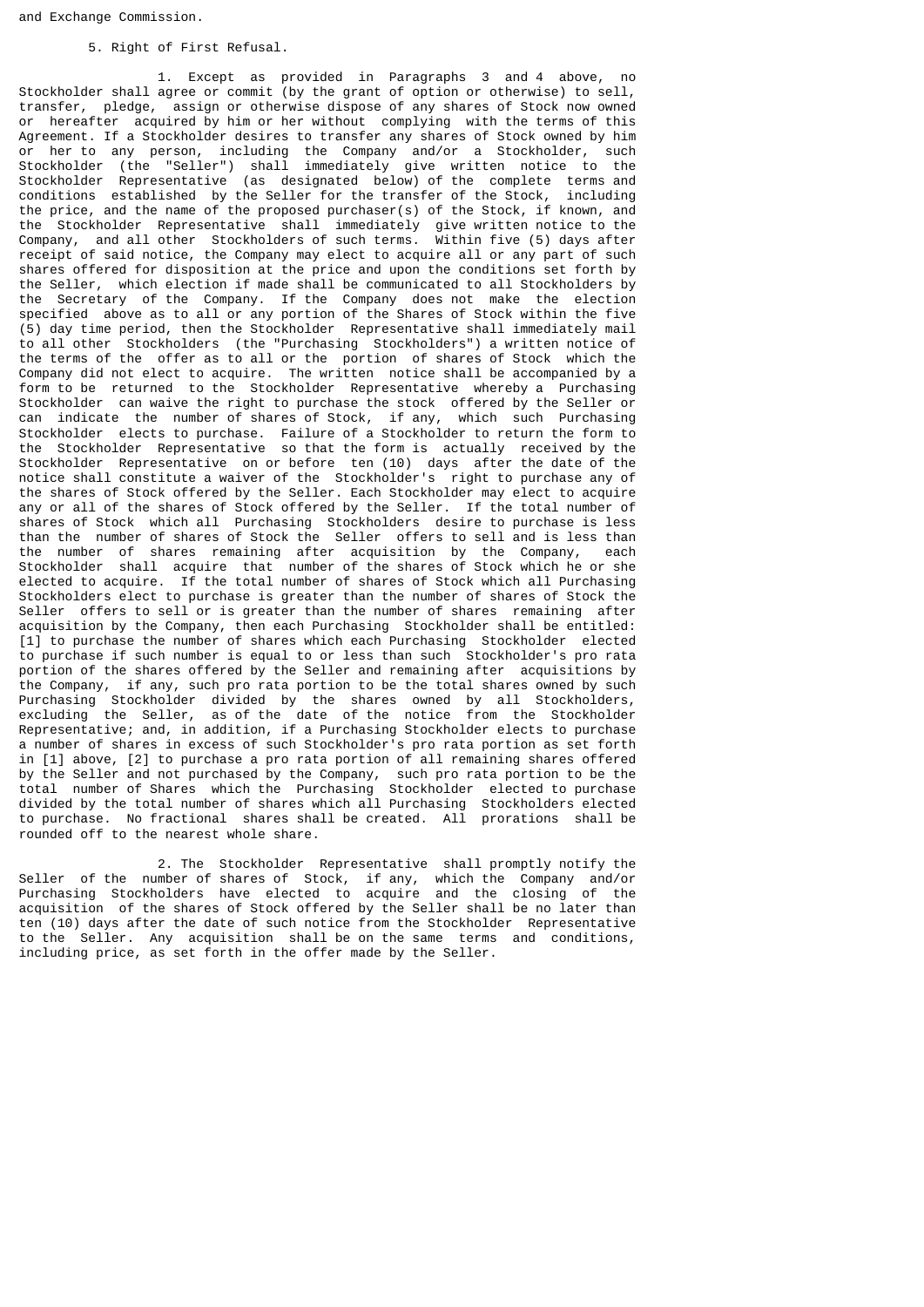3. If the Company and/or the Purchasing Stockholders elect not to purchase all of the shares of Stock offered by the Seller, then the Seller shall be free to sell the remaining shares of Stock in accordance with the terms of the offer made by the Seller to the Stockholders and for a price equal to or within ten percent (10%) of the price offered to the Stockholders (which percentage adjustment shall be rounded to the nearest full dollar), for a period of sixty (60) days after the Stockholder Representative notifies the Seller in accordance with B above; provided, however, that at the end of such sixty (60) day period all restrictions imposed by this Agreement shall again be applicable.

 6. Additional Parties. It is recognized that other stockholders of the Company may wish to join in this Agreement. Any stockholder may become a party hereto by executing a counterpart copy of this Agreement setting forth next to his or her signature the number of shares of Stock which he or she owns or in which he or she has an interest and delivering an executed counterpart to the Stockholder Representative appointed in Paragraph 14 hereof. The term "Stockholder" shall include any stockholder of the Company who becomes a party to this Agreement in accordance with the provisions of this Paragraph 6.

 7. Remedies. The Stockholders agree that legal remedies for breach of this Agreement will be inadequate and that this Agreement may be enforced by injunctive or other equitable relief. The defaulting Stockholder(s) shall pay any fees, costs or expenses (including attorney's fees) incurred by the Company or the other Stockholders in enforcing this Agreement.

 8. Binding Effect. All authority herein conferred or agreed to be conferred by a Stockholder shall survive the death or incapacity of such Stockholder. This Agreement shall inure to the benefit of, and be binding upon, each of the parties hereto and each of their respective heirs, personal representatives, successors and assigns, but shall not be binding upon a transferee, other than a Stockholder, who acquires shares of Stock after compliance with the terms hereof.

 9. Notices. All notices given pursuant to this Agreement shall be in writing and sent by registered or certified mail, return receipt requested, to the party or parties to be given such notice at his or her address set forth next to his or her signature hereto or to such other address as such party to be given notice may have communicated to the sending party provided such communication is received.

 10. Counterparts. This Agreement may be executed in any number of counterparts, all of which shall together constitute one and the same instrument.

 11. Governing Law. This Agreement shall be governed by and construed in accordance with the laws of the State of Kentucky.

 12. Capacity. Each party to this Agreement, by his or her execution hereof, shall have signed and entered into this Agreement in all capacities set forth below.

 13. Third Party Beneficiary. The Stockholders have entered into this Agreement for the benefit of themselves, the Company and all other stockholders of the Company, and if this Agreement is approved by the Company, the Company shall be deemed a third party beneficiary of this Agreement and shall be entitled to purchase Stock pursuant to the terms hereof and bring suit to enforce the provisions hereof on behalf of itself and for the benefit of the Stockholders. The Company shall not be bound by the provisions of this Agreement with respect to any Stock owned by the Company. The Company may assign its rights to acquire Stock under this Agreement to a non-stockholder including but not limited to an employee stock ownership plan or other employee benefit plan maintained by the Company.